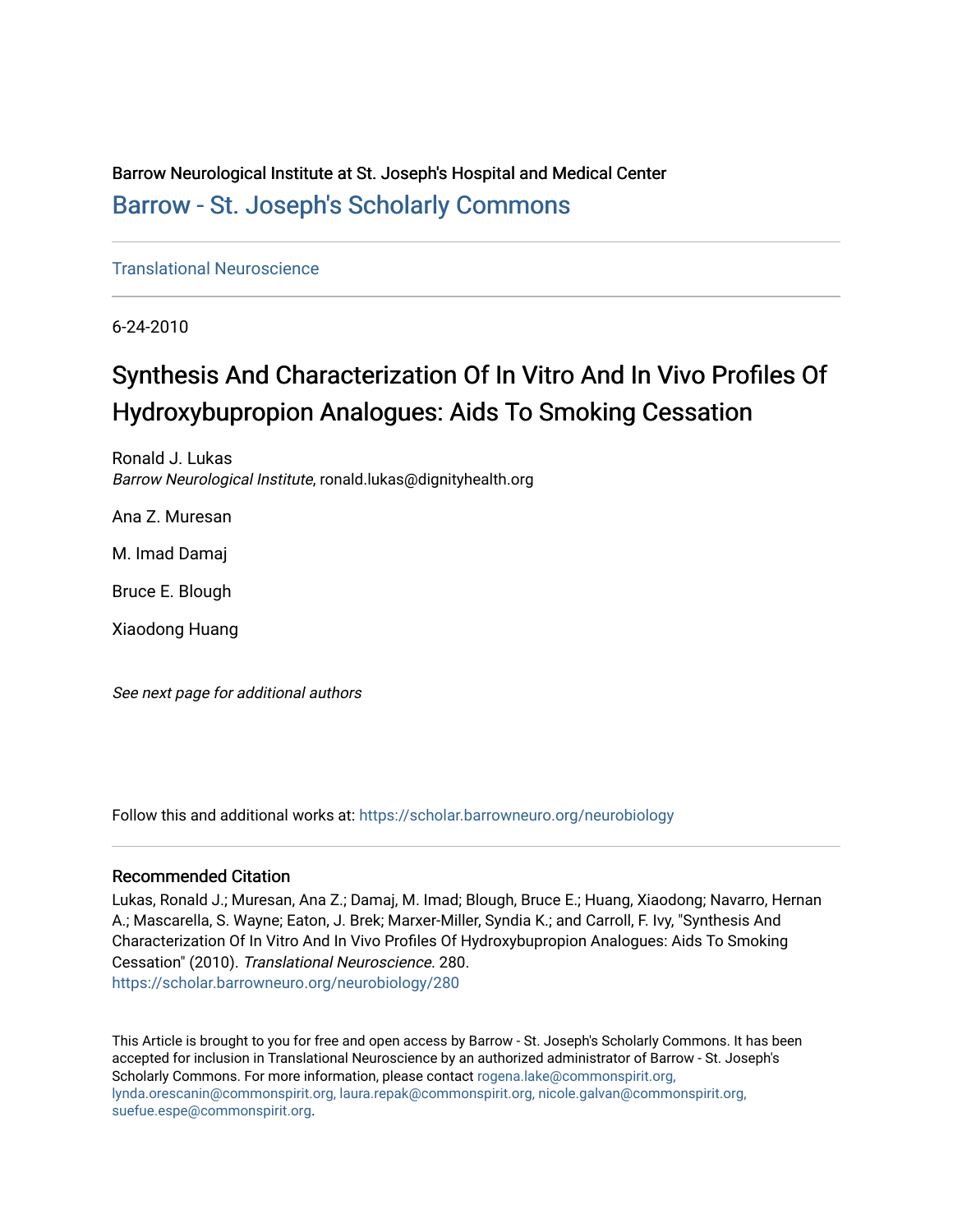## Authors

Ronald J. Lukas, Ana Z. Muresan, M. Imad Damaj, Bruce E. Blough, Xiaodong Huang, Hernan A. Navarro, S. Wayne Mascarella, J. Brek Eaton, Syndia K. Marxer-Miller, and F. Ivy Carroll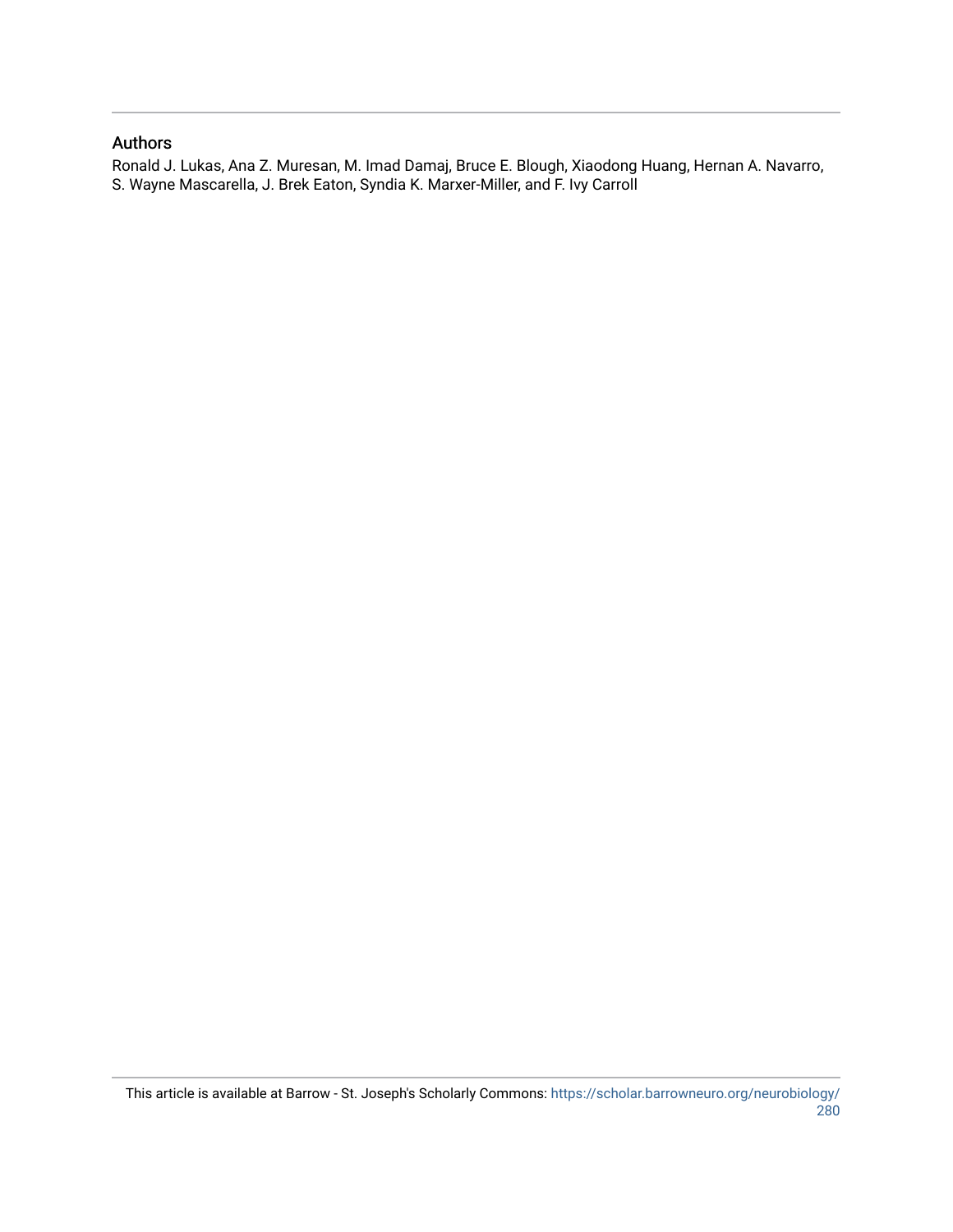# Synthesis and Characterization of in Vitro and in Vivo Profiles of Hydroxybupropion Analogues: Aids to Smoking Cessation

Ronald J. Lukas,<sup>†</sup> Ana Z. Muresan,<sup>‡</sup> M. Imad Damaj,<sup>§</sup> Bruce E. Blough,<sup>‡</sup> Xiaodong Huang,<sup>‡</sup> Hernán A. Navarro,<sup>‡</sup> S. Wayne Mascarella,<sup>‡</sup> J. Brek Eaton,<sup>†</sup> Syndia K. Marxer-Miller,<sup>†</sup> and F. Ivy Carroll\*<sup>,‡</sup>

† Division of Neurobiology, Barrow Neurological Institute, 350 West Thomas Road, Phoenix, Arizona 85013, ‡ Center for Organic and Medicinal Chemistry, Research Triangle Institute, P.O. Box 12194, Research Triangle Park, North Carolina 27709, and <sup>§</sup>Department of Pharmacology and Toxicology, Virginia Commonwealth University, Richmond, Virginia 23298

Received March 10, 2010

To create potentially superior aids to smoking cessation and/or antidepressants and to elucidate bupropion's possible mechanisms of action(s), 23 analogues based on its active hydroxymetabolite (2S,3S)-4a were synthesized and tested for their abilities to inhibit monoamine uptake and nAChR subtype activities in vitro and acute effects of nicotine in vivo. The 3',4'-dichlorophenyl  $[(\pm)$ -4n], naphthyl (4r), and 3-chlorophenyl or 3-propyl analogues 4s and 4t, respectively, had higher inhibitory potency and/or absolute selectivity than  $(2S,3S)$ -4a for inhibition of DA, NE, or 5HT uptake. The 3'-fluorophenyl, 3'-bromophenyl, and 4-biphenyl analogues 4c, 4d, and 4l, respectively, had higher potency for antagonism of  $α/β2$ -nAChR than (2S,3S)-4a. Several analogues also had higher potency than (2S,3S)-4a as antagonists of nicotine-mediated antinociception in the tail-flick assay. The results suggest that compounds acting via some combination of DA, NE, or 5HT inhibition and/or antagonism of  $α4β2-nAChR$  can potentially be new pharmacotherapeutics for treatment of nicotine dependence.

#### Introduction

Tobacco use is the leading preventable cause of disease, disability, and death in the United States (U.S.). According to the Centers for Disease Control (CDC<sup>a</sup>) 2008 Smoking and Tobacco Use—Fact Sheet,<sup>1</sup> cigarette smoking results in more than 400000 premature deaths in the U.S. each year, about 1 in every 5 deaths. On average, adults who smoke die 14 years earlier than nonsmokers.<sup>2</sup> Cigarette smoking accounts for about one-third of all cancers, including 90% of lung cancer cases. Smoking also causes lung diseases such as chronic bronchitis and emphysema and increases the risk of stroke, heart attack, vascular disease, and aneurysm.<sup>2</sup> In spite of these documented connections between tobacco use and disease, an unacceptable number of people continue to use tobacco products. In 2008, 28.6% of the US population 12 years of age and older (70.9 million people) used a tobacco product at least once in the prior month to being interviewed. This figure includes 3.1 million young people aged  $12-17$  (12.4% of this age group).<sup>3</sup>

Nicotine (1) is considered to be the main psychoactive component in tobacco smoke that causes and maintains tobacco use.4 Nicotine's pharmacological and behavioral effects result from the activation of different nicotinic acetylcholine receptor (nAChR) subtypes. The subtypes are either homo- or heteropentameric ion channels, consisting

of different combinations of genetically distinct subunits,  $(\alpha1,$  $\alpha$ 2- $\alpha$ 10,  $\beta$ 1- $\beta$ 4,  $\gamma$ ,  $\delta$ ,  $\varepsilon$ ).<sup>5,6</sup> The predominant nAChR subtypes found in the brain are thought to be heteromeric  $\alpha$ 4 $\beta$ 2nAChR or homomeric  $\alpha$ 7-nAChR.<sup>7</sup> However, appreciable amounts of  $α3β4*-$  and  $α6β2*-nAChRs$  (where the \* indicates that other subunits are known or possible assembly partners with those specified) also are in brain regions implicated in reward and drug dependence. $8-13$ 



Nicotine exposure can stimulate activity of somatodendritic nAChRs to alter neuronal electrical activity and neurotransmitter release as a consequence of neuronal activation. However, by acting at nAChRs positioned on nerve terminals, nicotine also can increase neurotransmitter release as a consequence of local depolarization of the nerve terminal membrane potential and/or calcium ion mobilization in terminals. The integration of these effects are likely to contribute to nicotine's actions, including those that are presumably involved in its reinforcement of tobacco product use such as effects in monoaminergic reward pathways.<sup>14,15</sup>

Even though nicotine dependence has a huge impact on global health, pharmacotherapies for treating tobacco use are limited. They include nicotine-replacement therapies (NRTs),

r2010 American Chemical Society Published on Web 05/28/2010 pubs.acs.org/jmc

<sup>\*</sup>To whom correspondence should be addressed. Phone: 919-541- 6679. Fax: 919-541-8868. E-mail: fic@rti.org. <sup>a</sup>

Abbreviations: CDC, Centers for Disease Control; DA, dopamine; 5HT, serotonin; NE, norepinephrine; SR, sustained release; HEK, human embryonic kidney; DAT, dopamine transporter; SERT, serotonin transporter; NET, norepinephrine transporter; nAChR, nicotine acetylcholine receptor; VTA, ventral tegmental area; NRT, nicotine replacement therapy; MPE, maximum possible effect.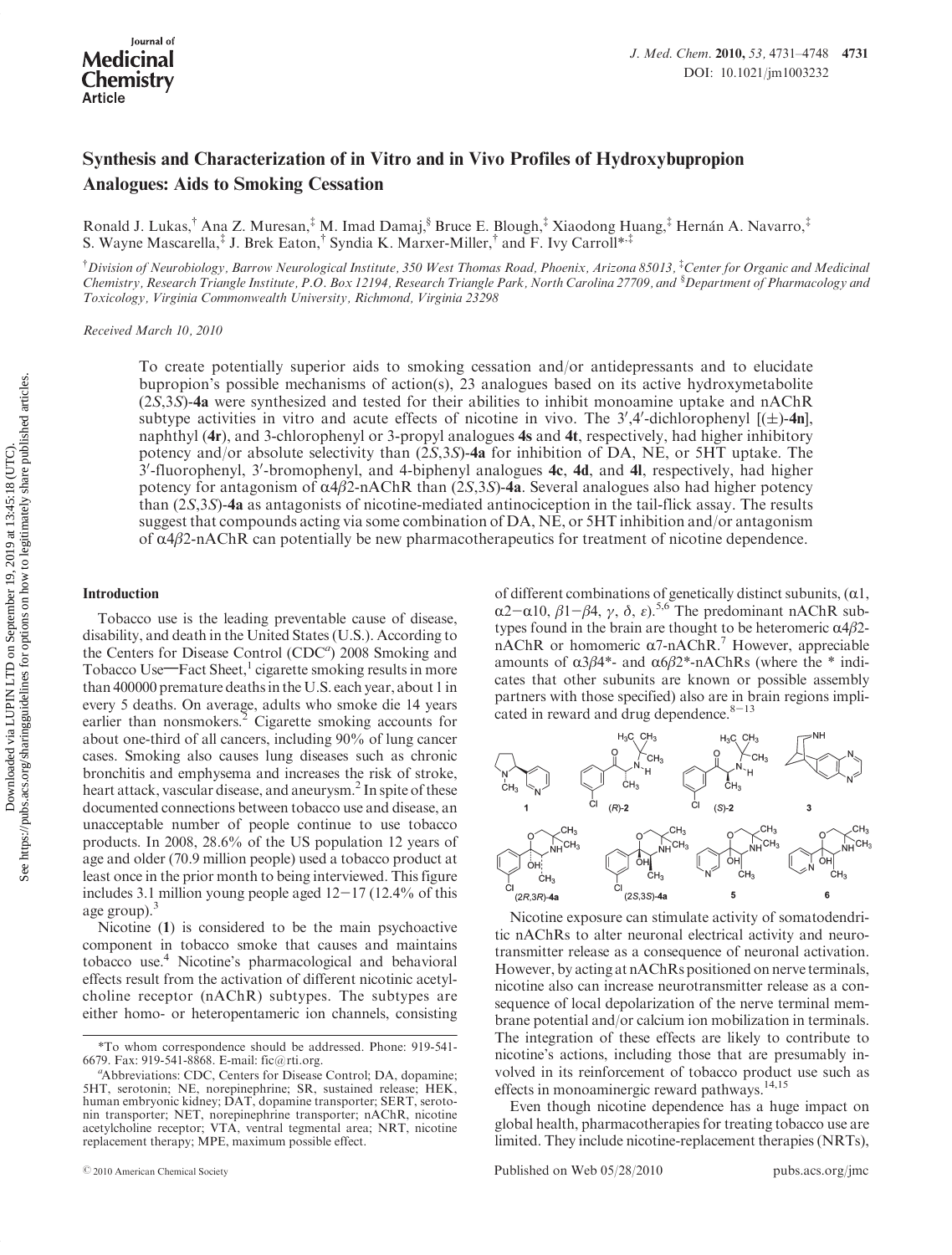



 $a$  Reagents: (a)  $RCH_2MgBr$ ; (b) TBSOTf, CH<sub>2</sub>Cl<sub>2</sub>, Et<sub>3</sub>N; (c) AD-mix- $\beta$ , t-BuOH/H<sub>2</sub>O; (d) Tf<sub>2</sub>O, proton sponge, 2-amino-2-methyl-1-propanol, CH<sub>3</sub>CN.

bupropion (2), and varenicline (3). Because only about onefifth of smokers are able to maintain long-term (12 months) abstinence with any of the present pharmacotherapies, $16,17$ new and improved drugs are needed.

Bupropion  $[(\pm)$ -2-tert-butylamino-3'-chloropropiophenone] is used clinically as a racemic mixture of its  $(R)$ - and  $(S)$ -isomers,  $(R)$ -bupropion  $[(R)$ -2] and  $(S)$ -bupropion  $[(S)$ -2], respectively. Bupropion is extensively metabolized, with less than  $1\%$ recovered intact in urine.<sup>16</sup> Major metabolites result from hydroxylation of the N-tert-butyl group by P450-(CYP)2B6 isoenzyme.17-<sup>19</sup> The resulting hydroxylated metabolites cyclizes to give  $(2R,3R)$ - and  $(2S,3S)$ -hydroxybupropion  $[(2R,3R)$ -4a and (2S,3S)-4a, respectively]. Several studies suggest that  $(2S,3S)$ -hydroxybupropion  $[(2S,3S)$ -4a] contributes to the antidepressant and smoking cessation efficacy of 2. 20,21 Peak plasma and cerebrospinal fluid concentrations of (2S,3S)-4a exceed those of 2 by 4- to 7-fold, and (2S,3S)-4a has a longer elimination half-life than the parent drug. $22,23$ 

In a previous study, we reported that  $(2S,3S)$ -4a was an inhibitor of both dopamine (DA) and norepinephrine (NE) uptake.<sup>21</sup> Importantly, we found that  $(2S,3S)$ -4a was a noncompetitive functional antagonist at  $\alpha$ 4β2-nAChRs, with an IC<sub>50</sub> value of 3.3  $\mu$ M, a concentration that is comparable to those needed to inhibit DA and NE uptake. In addition,  $(2S,3S)$ -4a was 3-10 times more potent than 2 after acute administration in mice in antagonizing nicotine-induced hypomobility and hypothermia and nicotine-induced analgesia in tail-flick and hot-plate tests. Compound (2S,3S)-4a also was equally potent with 2 in the mouse forced-swim test of depression. Because (2S,3S)-4a has higher potency at relevant targets compared to 2, it may be a better drug candidate for smoking cessation pharmacotherapy. Moreover, (2S,3S)-4a can serve as a lead structure to design analogues with greater potency at the relevant targets and to possess better drug-like properties.

In this study, we report the synthesis and biological evaluation of 23 hydroxybupropion analogues  $4b-4v$ , 5, and 6 (all with the  $(2S,3S)$ -stereochemistry except for 4n, 4p, 5, and 6, which are racemic). Some of the analogues have higher potencies than 2 for DA and NE uptake inhibition as well as for antagonism of the  $\alpha$ 4 $\beta$ 2-nAChR. In addition, some of the compounds antagonize the antinociceptive, hypolocomotion, and hypothermic effects of acutely administered nicotine in mice with potencies greater than that of 2 or (2S,3S)-4a. 2-(3'-Bromophenyl)-3,5,5-trimethylmorpholin-2-ol (4d), which was 19-fold more potent in inhibition of DA uptake and 6-fold more potent as an  $\alpha$ 4β2\*-nAChR antagonist than (2S,3S)-4a, has one of the more interesting in vitro properties.

#### **Chemistry**

Analogues  $4a-g$  and  $4q-t$  were synthesized in a fashion similar to that reported in the literature for optically active 4a starting with an aryl ketone (Scheme 1).<sup>24</sup> The commercially unavailable ketones (8) were synthesized by Grignard additions to commercially available aryl nitriles  $(7)$ .  $(Z)$ -tert-Butyldimethylsilylenol ether formation from these propiophenones,  $8a-k$ , using *t*-butyldimethylsilyl triflate in methylene chloride, gave high yields of the  $(Z)$ -enol ethers **9a**-k. The key transformation in this sequence is a chiral Sharpless hydroxylation reaction of these enol ethers, which when using AD-mix- $\beta$ , provided the  $(R)$ - $\alpha$ -hydroxy ketones 10a-k. The products of these reactions were not checked for optical purity but were found to be optically active, so optical induction was successful at some level. Because of possible epimerization throughout the process, it was decided to aminate the ketone before establishing optical purity. Initial efforts to reproduce the literature preparation of  $(2S,3S)$ -4a by converting  $(R)$ -1-(3-chlorophenyl)-2-hydroxypropan-1-one (10a) to the desired product [(2S,3S)-4a] using the literature conditions with 2-amino-2-methyl-1-propanol and 2,6-lutidine failed or were low yielding. The presence of 2,6-lutidine overwhelmed silica gel chromatography, making purification difficult. A modified approach was developed using proton sponge and provided (2S,3S)-4a in good yields. This modified procedure was used to synthesize compounds  $4a-g$  and  $4q-t$ .

Analogues 4n, 4p, 5, and 6 were synthesized as racemic mixtures by following the standard synthesis of bupropion analogues<sup>25</sup> except substituting 2-amino-2-methyl-1-propanol for t-butylamine, shown in Scheme 2. As illustrated in Scheme 2, the appropriate ketones  $(8I - 0)$  were first synthesized by the addition of ethylmagnesium bromide to the nitriles (7), or in the case of the 3-pyridyl analogue was synthesized by lithium halogen exchange starting with 3-bromopyridine (11) and adding proprionitrile. Simple bromination to form the  $\alpha$ -bromo ketones (12a-d) followed by amination with 2-amino-2-methyl-1-propanol provided the desired analogues in good yield. It should be noted that the optically active syntheses of 5 and 6 were attempted using the approach in Scheme 1, but the Sharpless reaction failed to provide the desired product.

The synthesis of  $4 h$  -m and  $40$  was accomplished by a novel convergent synthetic approach for the preparation of 2-substituted morpholinols as outlined in Scheme 3. This new approach utilized a nucleophilic addition of Grignard reagents to  $(3S)$ -3,5,5-trimethylmorpholin-2-one  $(15)$ . Treatment of methyl  $(R)$ -(+)-lactate (13) with trifluoromethanesulfonic anhydride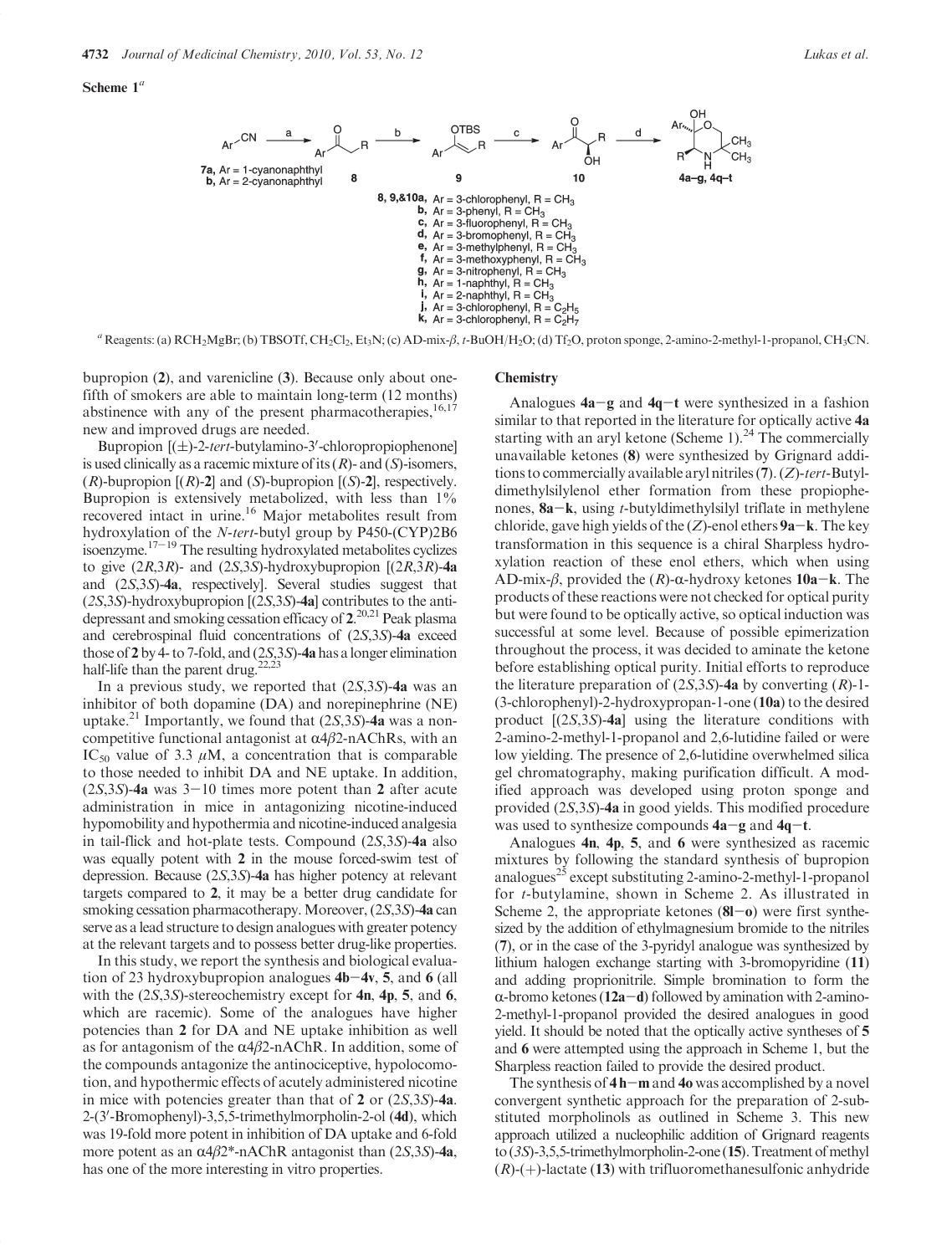#### Scheme  $2^a$



<sup>a</sup> Reagents: (a) EtMgBr; (b) nBuLi, CH<sub>3</sub>CH<sub>2</sub>CN; (c) Br<sub>2</sub>; (d) 2-amino-2-methyl-1-propanol, CH<sub>3</sub>CN.

Scheme  $3^a$ 



 $X = H$ , FI, CI, CH<sub>3</sub>O, C<sub>6</sub>H<sub>5</sub> or CH<sub>3</sub>

<sup>a</sup> Reagents: (a) Tf<sub>2</sub>O, 2,6-lutidine; (b) 2-amino-2-methyl-1-propanol, CH<sub>2</sub>Cl<sub>2</sub>,  $-40$  °C to RT; (c) arylmagnesium bromide.

and 2,6-lutidine at  $0^{\circ}$ C gave methyl  $(2R)$ -2-{[(trifluoromethyl)sulfonylloxy}propionate (14) in  $77\%$  yield. The alkylation of 2-amino-2-methyl-1-propanol with triflate  $14$  at  $-40$  °C for 2 h and overnight at room temperature, and subsequent cyclization afforded 15 in 63% yield. To test the approach, reaction of lactone 15 with 3-chlorophenylmagnesium bromide resulted in the formation of  $(2S,3S)$ -trimethyl-2- $(3'-chlorophenyl)$ morpholin-2-ol [(2S,3S)-4a] in 32% yield (98% ee), 16% overall from methyl- $(R)$ - $(+)$ -lactate (13). The addition of the appropriate arylmagnesium bromide to 15 provided 4 h-m and 4o.

The C-3 stereocenter of these compounds was derived from the lactate, not created by a synthetic transformation such as the Sharpless hydroxylation used in Scheme 1. This center was then leveraged to create the second C-2 stereocenter. The resulting stereochemistry at C-2 was a result of either facial selectivity during the Grignard addition anti to the C-3 methyl group and/or a thermodynamic equilibrium of the final product to the S,S-configuration because the resulting product can ring open and close. The ring opened form loses its C-2 stereochemistry, forming a ketone. This route was more convergent than the Sharpless hydroxylation route, and was more reliable, requiring far less analytical work. All of the compounds could have been synthesized by the new route, but this was deemed inefficient because those compounds were already available for pharmacological testing.

N-Methylated compounds 4u and 4v were synthesized from their nonalkylated analogues (4a and 4i, respectively) by reaction with methyl iodide in the presence of potassium carbonate (Scheme 4).

In Vitro Assays. The  $(2S,3S)$ -4a analogues 4b-4v and 5 and 6 were evaluated for their ability to block reuptake of  $[^3H]$ dopamine  $(^3H]DA$ ),  $[^3H]$ serotonin  $(^3H]5HT$ ), and  $[^3H]$ norepinephrine ([<sup>3</sup>H]NE), respectively, into HEK293 cells stably expressing human DA transporters [(h)DAT], 5HT transporters [(h)SERT], or NE transporters [h(NET)] using methods similar to those previously reported.<sup>21,26</sup> The results are given in Table 1.

Scheme  $4^a$ 



Compound  $(2S,3S)$ -4a and analogues 4b-4v and 5 and 6 also were evaluated for their ability to antagonize functional responses of  $\alpha$ 3β4\*-,  $\alpha$ 4β2-,  $\alpha$ 4β4-, and  $\alpha$ 1\*-nAChR using previously reported methods<sup>21</sup> modified as described in Experimental Section. Results are given in Table 1 and in Figures  $1-2$ .

In Vivo Assays. Compound  $(2S,3S)$ -4a analogues 4b-4v and 5 and 6 also were evaluated for their ability to antagonize behavioral responses to acute nicotine administration as previously described.<sup>21</sup> Results are given in Table 2.

#### **Results**

Effects on Monoamine Uptake. Compound 2 inhibits DA reuptake (IC<sub>50</sub> = 660 nM), which would increase synaptic levels of DA and presumed reward. Compound (2S,3S)-4a  $(IC_{50} = 630 \text{ nM})$ , but not  $(2R,3R)$ -4a  $(IC_{50} > 10 \mu \text{M})$ , is as effective as 2 in inhibiting DA uptake inhibition (Table 1). Compound 2 also inhibits NE reuptake (IC<sub>50</sub> = 1850 nM), which increases synaptic levels of NE. Interestingly, (2S,3S)-4a  $(IC<sub>50</sub> = 241 nM)$ , but not  $(2R,3R)$ -4a  $(IC<sub>50</sub> = 9900 nM)$ , is 7.7 times more potent than 2 in inhibiting NE uptake (Table 1). Neither 2 nor its hydroxymetabolites are active (IC<sub>50</sub> > 10 $\mu$ M; Table 1) as inhibitors of 5HT uptake.

Among the new hydroxybupropion analogues tested, the propyl extended chain form 4t and the  $(\pm)$ -3',4'-dichlorophenyl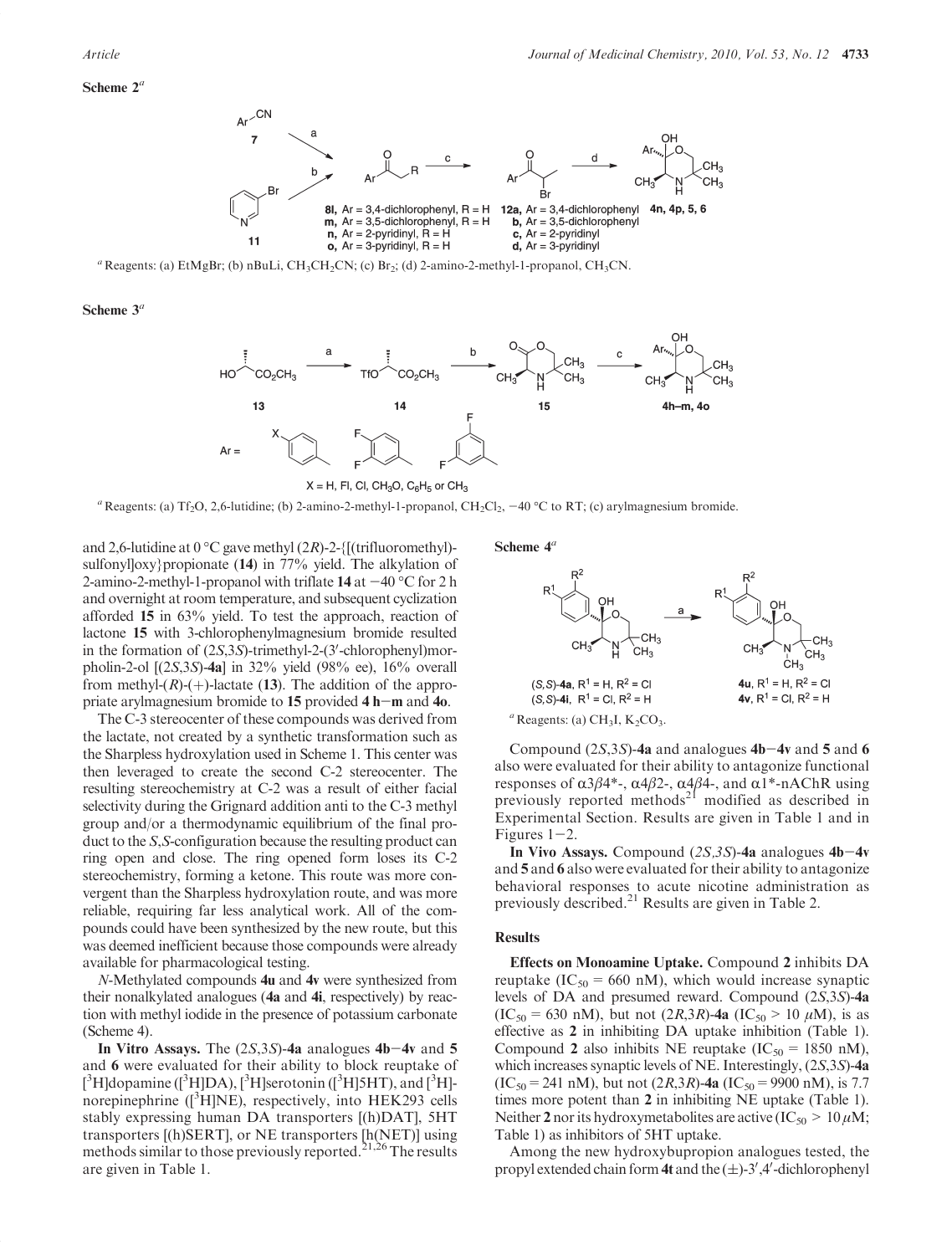Table 1. Inhibition of Monoamine Uptake and nAChR Function for Hydroxybupropion Analogues



|                  |                 |                 |                   |                   |                  |                   | monoamine uptake inhibition <sup>a</sup> IC <sub>50</sub> (nM) |                 | nAChR inhibition <sup>b</sup> IC <sub>50</sub> ( $\mu$ M) |                      |                      |                       |
|------------------|-----------------|-----------------|-------------------|-------------------|------------------|-------------------|----------------------------------------------------------------|-----------------|-----------------------------------------------------------|----------------------|----------------------|-----------------------|
| $\text{compd}^c$ | $R_1$           | R <sub>2</sub>  | X                 | Y                 | Ζ                | $[{}^3H]DA$       | $[{}^3H]NE$                                                    | $[^3H]$ 5HT     | $\alpha 3\beta 4^*$                                       | $\alpha$ 4 $\beta$ 2 | $\alpha$ 4 $\beta$ 4 | $\alpha$ 1* $\beta$ 1 |
| $\mathbf{2}$     |                 |                 |                   |                   |                  | $660 \pm 178$     | $1850 \pm 300$                                                 | IA              | 1.8(1.15)                                                 | 12(1.15)             | 12(1.07)             | 7.9(1.12)             |
| $(2R,3R)$ -4a    | CH <sub>3</sub> | H               | Cl                | H                 | H                | IA                | $9900 \pm 1400$                                                | IA              | 6.5(1.20)                                                 | 31(1.12)             | 41 $(1.07)$          | 7.6(1.12)             |
| $(2S, 3S) - 4a$  | CH <sub>3</sub> | H               | Cl                | H                 | H                | $630 \pm 50$      | $241 \pm 60$                                                   | IA              | 11(1.48)                                                  | 3.3(1.07)            | 30(1.10)             | 28(1.45)              |
| 4b               | CH <sub>3</sub> | H               | H                 | H                 | H                | $1065 \pm 30$     | $550 \pm 90$                                                   | IA              | 8.9(1.23)                                                 | 6.4(1.23)            | 92(1.29)             | IA                    |
| 4c               | CH <sub>3</sub> | H               | F                 | H                 | H                | $1380 \pm 360$    | $740 \pm 150$                                                  | IA              | 15(1.12)                                                  | 1.3(1.17)            | IA                   | IA                    |
| 4d               | CH <sub>3</sub> | H               | Br                | H                 | H                | $3340 \pm 680$    | $920 \pm 300$                                                  | IA              | 3.2(1.12)                                                 | 0.55(1.23)           | 30(1.07)             | 18(1.07)              |
| 4e               | CH <sub>3</sub> | H               | CH <sub>3</sub>   | H                 | H                | $2600 \pm 400$    | $1130 \pm 20$                                                  | IA              | 8.6(1.12)                                                 | 6.0(1.20)            | 64(1.20)             | 33(1.07)              |
| 4f               | CH <sub>3</sub> | H               | CH <sub>3</sub> O | H                 | H                | $16,000 \pm 2000$ | $3000 \pm 900$                                                 | IA              | 11(1.07)                                                  | 10(1.26)             | IA                   | 49(1.07)              |
| 4g               | CH <sub>3</sub> | H               | NO <sub>2</sub>   | H                 | H                | $12,000 \pm 4000$ | $1210 \pm 340$                                                 | IA              | 14(1.10)                                                  | 4.8(1.26)            | 80(1.10)             | 96(1.10)              |
| 4h               | CH <sub>3</sub> | H               | H                 | $\boldsymbol{F}$  | H                | $4200 \pm 700$    | $3800 \pm 600$                                                 | IA              | 20(1.15)                                                  | 12(1.10)             | IA                   | 69(1.17)              |
| 4i               | CH <sub>3</sub> | H               | H                 | Cl                | H                | $285 \pm 70$      | $830 \pm 90$                                                   | $4600 \pm 900$  | 5.1(1.07)                                                 | 9.2(1.17)            | 33(0.05)             | 19(1.15)              |
| 4j               | CH <sub>3</sub> | H               | H                 | CH <sub>3</sub>   | H                | $832 \pm 260$     | $1680 \pm 330$                                                 | IA              | 8.6(1.07)                                                 | 12(1.12)             | 62(1.10)             | 20(1.15)              |
| 4k               | CH <sub>3</sub> | H               | H                 | CH <sub>3</sub> O | H                | IA                | IA                                                             | IA              | 11(1.10)                                                  | 27(1.23)             | 72(1.12)             | 25(1.10)              |
| 41               | CH <sub>3</sub> | H               | H                 | $C_6H_5$          | H                | IA                | $10,300 \pm 1500$                                              | IA              | 1.3(1.12)                                                 | 1.8(1.12)            | 8.1 (1.07)           | 5.9(1.15)             |
| 4m               | CH <sub>3</sub> | H               | F                 | F                 | H                | $2140 \pm 180$    | $740 \pm 110$                                                  | IA              | 11.9(1.15)                                                | 12(1.07)             | IA                   | 36(1.2)               |
| 4n <sup>c</sup>  | CH <sub>3</sub> | H               | C <sub>1</sub>    | C <sub>1</sub>    | H                | $70 \pm 20$       | $114 \pm 30$                                                   | $360 \pm 40$    | 2.6(1.10)                                                 | 20(1.07)             | 14(1.17)             | 7.2(1.12)             |
| 40               | CH <sub>3</sub> | H               | F                 | H                 | $\boldsymbol{F}$ | $1020 \pm 190$    | $151 \pm 43$                                                   | IA              | 11(1.15)                                                  | 6.3(1.51)            | 62(1.07)             | 23(1.12)              |
| 4p <sup>c</sup>  | CH <sub>3</sub> | H               | Cl                | H                 | <sup>C1</sup>    | $8250 \pm 720$    | $2440 \pm 730$                                                 | IA              | 3.9(1.07)                                                 | 11(1.05)             | 18(1.17)             | 7.2(1.07)             |
| 4q               | CH <sub>3</sub> | H               | 1-napthyl         |                   | —                | $10,000 \pm 4000$ | $411 \pm 53$                                                   | $1565 \pm 215$  | 5.2(1.15)                                                 | 9.0(1.07)            | 13(1.10)             | 6.6(1.10)             |
| 4r               | CH <sub>3</sub> | H               | 2-napthyl         |                   |                  | $453 \pm 4$       | $1570 \pm 430$                                                 | $334 \pm 42$    | 2.0(1.05)                                                 | 6.5(1.07)            | 11(1.10)             | 11(1.12)              |
| 4s               | $C_2H_5$        | H               | C <sub>1</sub>    | H                 | H                | $204 \pm 23$      | $43.4 \pm 72$                                                  | $2500 \pm 540$  | 4.3(1.12)                                                 | 2.9(1.10)            | 16(1.05)             | 14(1.10)              |
| 4t               | $C_3H_7$        | H               | C <sub>1</sub>    | H                 | H                | $30 \pm 4$        | $31 \pm 10$                                                    | $4130 \pm 770$  | 4.8(1.10)                                                 | 7.5(1.05)            | 18(1.07)             | 10(1.07)              |
| 4u               | CH <sub>3</sub> | CH <sub>3</sub> | C <sub>1</sub>    | H                 | H                | $3400 \pm 600$    | $415 \pm 9$                                                    | IA              | 6.5(1.05)                                                 | 7.1(1.07)            | 43(1.20)             | 57(1.05)              |
| 4v               | CH <sub>3</sub> | CH <sub>3</sub> | H                 | C <sub>1</sub>    | H                | $2870 \pm 820$    | $527 \pm 104$                                                  | $6480 \pm 1280$ | 4.6(1.15)                                                 | 42(1.17)             | 91(1.12)             | 43(1.05)              |
| 5 <sup>c</sup>   |                 |                 |                   |                   |                  | IA                | IA                                                             | IA              | IA                                                        | IA                   | IA                   | IA                    |
| 6 <sup>c</sup>   |                 |                 |                   |                   |                  | IA                | $7950 \pm 1800$                                                | IA              | IA                                                        | IA                   | IA                   | IA                    |

<sup>a</sup> Values for mean  $\pm$  standard error of three independent experiments, each conducted with triplicate determination.  $\frac{b}{n}$ Mean micromolar IC<sub>50</sub> values (to two significant digits) for bupropion and the indicated analogues from three independent experiments for inhibition of functional responses to an  $EC_{80}-EC_{90}$  concentration of carbamylcholine mediated by nAChR subtypes composed of the indicated subunits (where \* indicates that additional subunits are or may be additional assembly partners with the subunits specified; see Experimental Section). Numbers in parentheses indicate SEM as a multiplication/division factor of the mean micromolar IC<sub>50</sub> values shown [i.e., the value 1.8 (1.15) reflects a mean IC<sub>50</sub> value of 1.8  $\mu$ M with an SEM range of  $1.8 \times 1.15 \mu$ M to  $1.8/1.15 \mu$ M or  $1.6-2.1 \mu$ M]. The value 11 (1.48) reflects a mean IC<sub>50</sub> value of 11  $\mu$ M with an SEM range of  $11 \times 1.40 \mu$ M to  $11/1.6 \times 1.40 \mu$ 1.48 μM or 7.4–16 μM. IA: IC<sub>50</sub> > 100 μM. <sup>c</sup> Compounds 4b–4m, and 4o–4v are all (2S,3S)-isomers. Compounds 4n, 4p, 5, and 6 are racemic materials.

derivative  $(\pm)$ -4n of  $(2S,3S)$ -4a with IC<sub>50</sub> values of 30 and 70 nM, respectively, the ethyl extended chain form  $4s$  (IC<sub>50</sub> = 204 nM) and the 4-chlorophenyl analogue 4i ( $IC_{50}$  = 285 nM) have higher potency than  $(2S,3S)$ -4a  $(IC_{50} = 630 \text{ nM})$  as inhibitors of DA uptake.

In terms of activity for NE uptake inhibition, the ethyl and propyl extended chain forms, 4s and 4t  $(IC_{50}$  values of 43 and 31 nM, respectively), and the  $(\pm)$ -3'-,4'-dichlorophenyl derivative  $(\pm)$ -4n (IC<sub>50</sub>=114 nM), are more potent than (2S,3S)-4a (IC<sub>50</sub> = 241 nM).

The only analogues that had submicromolar  $IC_{50}$  values for inhibition of 5HT uptake were the  $(\pm)$ -3',4'-dichlorophenyl analogue  $(\pm)$ -4n (IC<sub>50</sub> = 360 nM) and the 2-napthyl analogue 4r (IC<sub>50</sub> = 334 nM). (2S,3S)-4a, (2R,3R)-4a, and 16 of the analogues were inactive at the SERT. The remaining analogues had  $IC_{50}$  values greater than 1560 nM.

Compound 2 has ∼3-fold selectivity for inhibition at DA over NE uptake and is inactive at inhibition of 5HT uptake. Neither  $(2R,3R)$ -4a nor  $(2S,3S)$ -4a shows activity for 5HT uptake. Compound  $(2R,3R)$ -4a's poor activity overall precludes comments about its transporter selectivity. On the other hand, (2S,3S)-4a has the opposite DA/NE inhibition of uptake selectivity relative to 2, exhibiting ∼3-fold selectivity for inhibition of uptake of NE over DA. Analogues  $4b-4g$ ,  $4l-4m$ ,  $4o-4q$ ,  $4s$ , and  $4u-4v$  share with  $(2S,3S)$ - $4a$  selectivity for inhibition of NE over DA uptake inhibition. Relative to (2S,3S)-4a, 4s and 4o have the best combination of higher potency in NE uptake inhibition and selectivity for NE over DA uptake inhibition. The propyl-extended chain analogue, 4t, has much higher potency than  $(2S,3S)$ - or  $(2R,3R)$ -4a at each of the monoamine transporter targets, but it is essentially equipotent for NE and DA uptake inhibition ( $IC_{50} = 31$  and 30 nM). The only analogues tested with selectivity for inhibition of DA over NE uptake [discounting the small preference for DA over NE and 5HT inhibition shown by  $(\pm)$ -3',4'-dichlorophenyl analogue  $(\pm)$ -4n] are the 4'-chlorophenyl analogue 4i or  $4'$ -methylphenyl analogues  $4j$  and 2-napthyl analogue  $(4r)$  $(3-5-fold)$ . Only the 2-napthyl analogue 4r shows slight selectivity for the SERT (IC<sub>50</sub> = 334 nM) over NET (IC<sub>50</sub> = 1570 nM). However, by contrast to 4r, the structurally related 1-napthyl analogue  $(4q)$  has 24-fold selectivity for inhibition of NE over DA uptake. Thus, alkyl extension as well as phenyl substitution can impact inhibitory potency and selectivity of the hydroxybupropion analogues for monoamine transporters.

In Vitro Profiles for Drug Action at nAChR. Effects of hydroxybupropion analogues  $4b-4v$  and 5 and 6 on function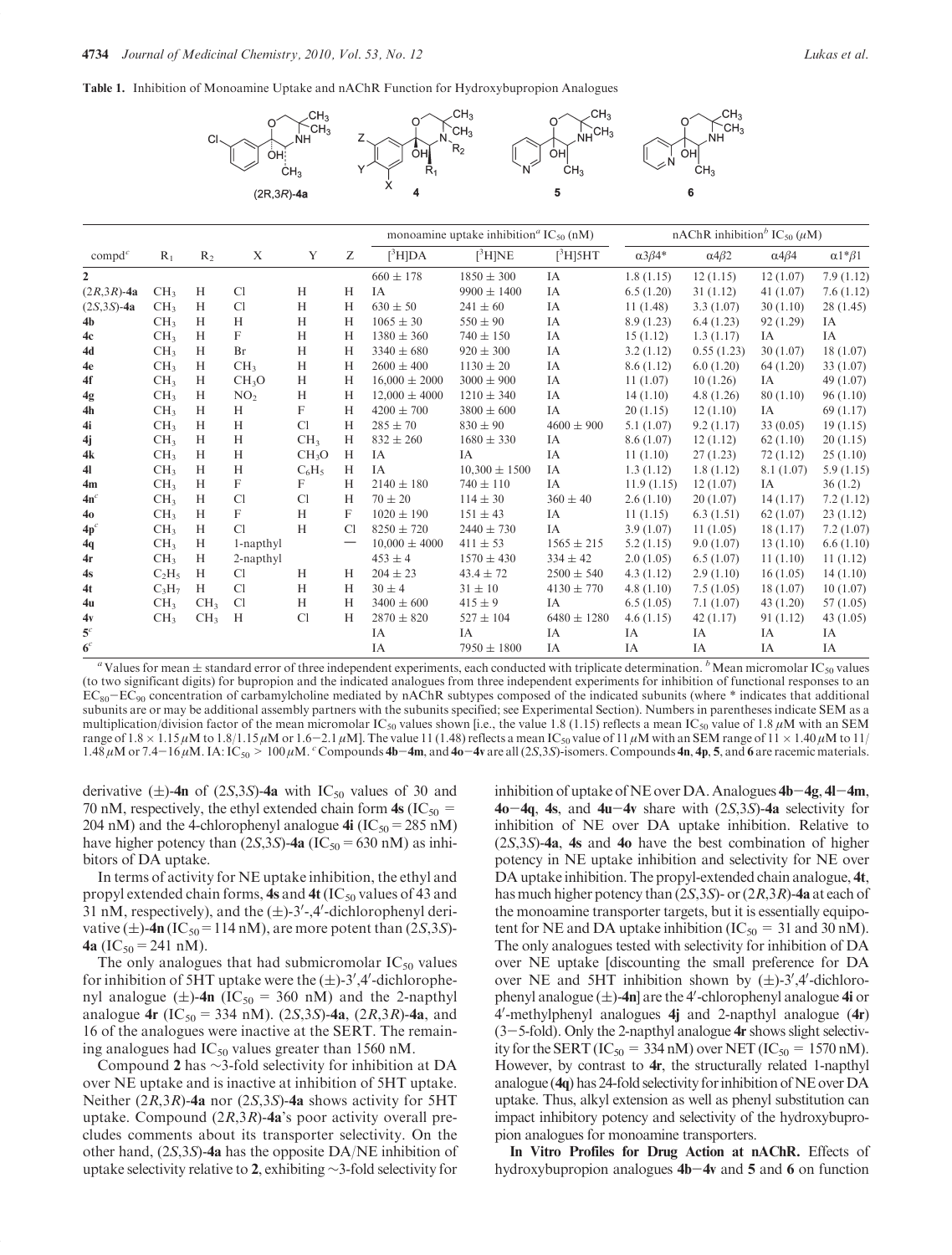

**Figure 1.** Specific <sup>86</sup>Rb<sup>+</sup> efflux (ordinate; percentage of control) was determined for functional, human muscle-type  $\alpha 1\beta 1\gamma\delta$ -nAChR ( $\bullet$ ), ganglionic  $\alpha^3\beta^4$ -nAChR (O),  $\alpha^4\beta^2$ -nAChR ( $\blacktriangle$ ), or  $\alpha^4\beta^4$ -nAChR ( $\nabla$ ) naturally or heterologously expressed in human cell lines in the presence of a receptor subtype-specific,  $EC_{80}-EC_{90}$  concentration of the full agonist, carbamylcholine, either alone or in the presence of the indicated concentrations (abscissa, log molar) of  $(2S,3S)$ -hydroxybupropion  $[(2S,3S)$ -4a] or its analogues (compounds 4d, 4c, and 4g) as indicated. Mean micromolar IC<sub>50</sub> values and SEM as a multiplication/division factor of the mean micromolar IC<sub>50</sub> value are provided in Table 1.



**Figure 2.** Specific <sup>86</sup>Rb<sup>+</sup> efflux (ordinate; percentage of control) was determined for functional, human muscle-type  $\alpha 1\beta 1\gamma\delta$ -nAChR ( $\bullet$ ), ganglionic  $\alpha$ 3β4\*-nAChR (O),  $\alpha$ 4β2-nAChR ( $\blacktriangle$ ), or  $\alpha$ 4β4-nAChR ( $\nabla$ ) naturally or heterologously expressed in human cell lines in the presence of a receptor subtype-specific,  $EC_{80}-EC_{90}$  concentration of the full agonist, carbamylcholine, either alone or in the presence of the indicated concentrations (abscissa, log molar) of  $(2R,3R)$ -hydroxybupropion  $[(2R,3R)$ -4a] or analogues (compounds 4s, 4w, and 4t) as indicated. Mean micromolar IC<sub>50</sub> values and SEM as a multiplication/division factor of the mean micromolar IC<sub>50</sub> value are provided in Table 1.

of diverse, human nAChR subtypes naturally or heterologously expressed by human cell lines were assessed using  $86Rb^+$  efflux assays that are specific only for nAChR function in the cells used. None of the analogues has activity as an agonist at  $\alpha$ 1<sup>\*</sup>-,  $\alpha$ 3β4\*-, α4β2-, or α4β4-nAChR because <sup>86</sup>Rb<sup>+</sup> efflux in the presence of these ligands alone at concentrations from ∼5 nM to 100  $μ$ M (data not shown here) was indistinguishable from responses in cells exposed only to efflux buffer.

**Alkyl extensions**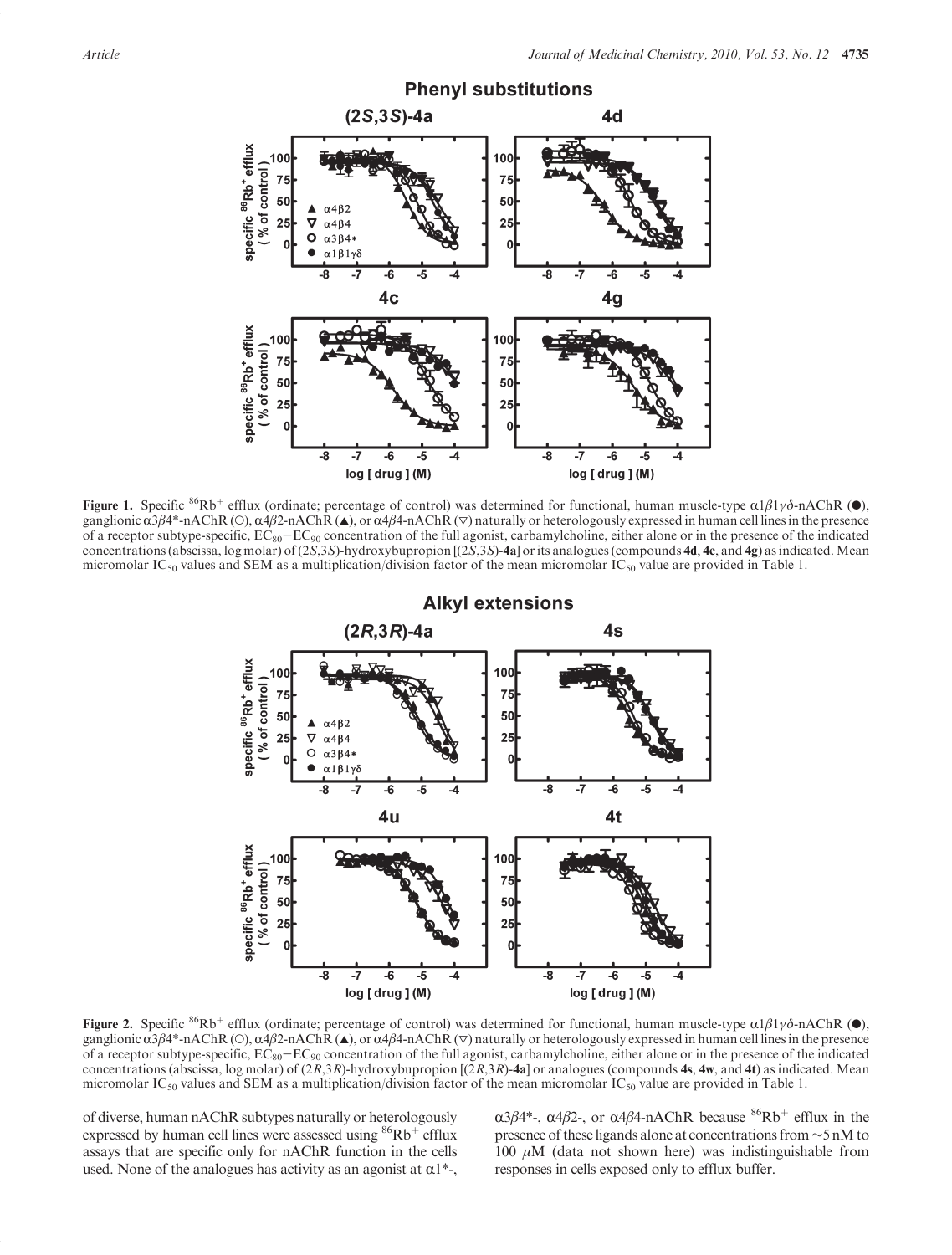Table 2. Pharmacological Evaluation of Hydroxybupropion Analogues As Noncompetitive Nicotinic Antagonists<sup>a</sup>

|                  | $AD_{50}$ (mg/kg)       |                 |                         |                          |  |  |  |  |  |  |
|------------------|-------------------------|-----------------|-------------------------|--------------------------|--|--|--|--|--|--|
| $\text{compd}^b$ | tail-flick $^c$         | hot-plate $^c$  | locomotion <sup>c</sup> | hypothermia <sup>c</sup> |  |  |  |  |  |  |
| $\overline{2}$   | $1.2(1-1.8)$            | $15(6-19)$      | $4.9(0.9-46)$           | $9.2(4-23)$              |  |  |  |  |  |  |
| $(2S, 3S) - 4a$  | $0.2(0.1-1.1)$          | $1.0(0.5-4.5)$  | $0.9(0.38-3.7)$         | $1.5(0.95-2.6)$          |  |  |  |  |  |  |
| $(2R,3R)$ -4a    | $2.5(1.7-3.5)$          | $10.3(8.9-15)$  | IA                      | IA                       |  |  |  |  |  |  |
| 4 <sub>b</sub>   | IA                      | IA              | IA                      | IA                       |  |  |  |  |  |  |
| 4c               | $0.012(0.002 - 0.16)$   | $8.6(0.7-10.5)$ | IA                      | $4.4(1.3-14.5)$          |  |  |  |  |  |  |
| 4d               | $0.16(0.05-0.6)$        | $4.3(1.8-9.8)$  | $2.6(0.7-10.1)$         | $1.7(0.5-6.8)$           |  |  |  |  |  |  |
| 4e               | $0.054(0.04 - 0.066)$   | $7.6(2-29)$     | IA                      | $2.3(0.4-11)$            |  |  |  |  |  |  |
| 4f               | $5.85(3.8-8.8)$         | IA              | IA                      | IA                       |  |  |  |  |  |  |
| 4g               | $4.9(1.6-15)$           | IA              | IA                      | $4.7(3.5-6.2)$           |  |  |  |  |  |  |
| 4 <sub>h</sub>   | $0.013(0.005-0.03)$     | IA              | IA                      | $5.67(2.5-12.8)$         |  |  |  |  |  |  |
| 4i               | $0.019(0.063 - 0.1)$    | IA              | IA                      | IA                       |  |  |  |  |  |  |
| 4j               | $0.004(0.002 - 0.012)$  | IA              | IA                      | IA                       |  |  |  |  |  |  |
| 4k               | $0.019(0.06 - 0.064)$   | IA              | IA                      | IA                       |  |  |  |  |  |  |
| 41               | $0.021(0.005-0.1)$      | IA              | IA                      | IA                       |  |  |  |  |  |  |
| 4m               | $0.006(0.004 - 0.01)$   | IA              | IA                      | IA                       |  |  |  |  |  |  |
| 4n               | $8.8(4.3-18)$           | IA              | IA                      | IA                       |  |  |  |  |  |  |
| 40               | $0.0056(0.004 - 0.009)$ | IA              | IA                      | IA                       |  |  |  |  |  |  |
| 4p               | IA                      | IA              | 1.9                     | IA                       |  |  |  |  |  |  |
| 4q               | $0.034(0.001-0.1)$      | IA              | IA                      | IA                       |  |  |  |  |  |  |
| 4r               | $0.04(0.001-0.6)$       | IA              | IA                      | IA                       |  |  |  |  |  |  |
| 4s               | $0.004(0.001-0.03)$     | $3.7(0.8-17)$   | $10.3(1.4-75)$          | $7(4.5-10.8)$            |  |  |  |  |  |  |
| 4t               | $0.004(0.001 - 0.03)$   | IA              | 4.7                     | IA                       |  |  |  |  |  |  |
| 4u               | $0.016(0.004 - 0.06)$   | IA              | IA                      | IA                       |  |  |  |  |  |  |
| 4v               | $0.32(0.04-2.5)$        | IA              | IA                      | IA                       |  |  |  |  |  |  |
| 5                | n/a                     | n/a             | n/a                     | n/a                      |  |  |  |  |  |  |
| 6                | n/a                     | n/a             | n/a                     | n/a                      |  |  |  |  |  |  |
|                  |                         |                 |                         |                          |  |  |  |  |  |  |

Results were expressed as  $AD_{50}$  (mg/kg)  $\pm$  confidence limits (CL) or % effect at the highest dose tested. Dose-response curves were determined using a minimum of four different doses of test compound, and at least eight mice were used per dose group.  $\frac{b}{b}$  Compounds 4b-4m, and 4o-4v are all (2S,3S)-isomers. Compounds 4n, 4p, 5, and 6 are racemic materials 1.  $\epsilon$  n/a: not assayed; IA: AD<sub>50</sub> > 15 mg/kg; NFT = no further testing.

 $86Rb<sup>+</sup>$  efflux assays also were used to assess whether ligands had activity as antagonists at human nAChR. Representative concentration-response curves for selected ligands (2S,3S)- **4a, 4d, 4c, and 4g (Figure 1) and**  $(2R,3R)$ **-4a, 4s, 4u, and 4t** (Figure 2) illustrate nAChR in vitro inhibitory profiles (see also Table 1). As we have shown previously,<sup>21</sup> (2S,3S)-4a is a full antagonist at all of the nAChR subtypes tested and is selective ( $p < 0.05$ ) for  $\alpha 4\beta 2$ - over  $\alpha 3\beta 4^*$ -,  $\alpha 4\beta 4$ -, and  $\alpha 1^*$ -nAChR (upper left panel, Figure 1). Compounds 4c, 4d, and 4g also block all nAChR function at an adequately high concentration, 4c and 4d have higher potency ( $p < 0.05$ ) than (2S,3S)-4a at  $\alpha$ 4 $\beta$ 2-nAChR, and all three compounds are more selective than (2S,3S)-4a for  $\alpha$ 4 $\beta$ 2-nAChR over the other nAChR subtypes (Figure 1). By contrast,  $(2R,3R)$ -4a, which also is a full antagonist at all of the nAChR subtypes tested, is selective ( $p < 0.05$ ) for  $α3β4^*$ - and  $α1^*$ -nAChR over  $α4β2$ - and  $α4β4$ -nAChR (upper left panel, Figure 2). Compounds 4s and 4u have very similar potency as inhibitors of  $α4β2$ - and  $α3β4$ \*-nAChR function and are selective for those over  $\alpha$ 1<sup>\*</sup>- and  $\alpha$ 4β4-nAChR (Figure 2). Compound 4tis another full antagonist at all nAChR subtypes but with diminished selectivity for  $\alpha$ 3 $\beta$ 4\*-nAChR (Figure 2). Note, more generally, that all of the ligands tested were full antagonists in that they blocked all nAChR function at the highest concentration tested or tended to do so if there still was submaximal block at 100  $\mu$ M. Not shown here are other studies demonstrating that antagonism in all cases was mediated noncompetitively in that agonist concentration-ion flux response curves in the presence of  $\sim$ IC<sub>50</sub> concentrations of analogues showed diminished efficacy of agonist relative to response curves obtained in the absence of analogues and that agonist apparent  $EC_{50}$  values were unaffected by the presence of analogues.

As was previously noted,<sup>21</sup> (2S,3S)-4a has an altered nAChR functional inhibitory profile relative to 2, showing higher potency at α4β2-nAChR (IC<sub>50</sub> = 3.3 μM compared to 12 μM for 2) and higher selectivity for  $\alpha$ 4 $\beta$ 2- over other nAChR (∼3-fold) (Table 1).

Relative to  $(2R,3R)$ -4a and  $(2S,3S)$ -4a (IC<sub>50</sub> values of 6.5 and 11  $\mu$ M, respectively), the 3'-deschlorophenyl-analogue 4b and the  $3'$ -methylphenyl and  $4'$ -methylphenyl-analogues  $4e$  and 4j have comparable inhibitory potencies at  $\alpha$ 3 $\beta$ 4\*-nAChR  $(IC_{50} = 8.5-8.9 \mu M;$  Table 1). By contrast, there is slightly higher potency at  $\alpha$ 3 $\beta$ 4\*-nAChR for the 3'-bromophenyl 4d,  $3'$ -chlorophenyl-4-(N-methyl)  $4u$ , ethyl and propyl chain extended analogues  $4s$  and  $4t$ ,  $4'$ -chlorophenyl  $4i$ ,  $3',5'$ -dichlorophenyl  $4p$ , 1-naphthyl  $4q$ , and  $4'$ -chlorophenyl-4-(N-methyl)  $4v$ analogues (IC<sub>50</sub> = 3.2–6.5  $\mu$ M;  $p < 0.05$  for IC<sub>50</sub> value differences between  $(2R,3R)$ -4a and 4d or 4p). Also having higher antagonist potencies ( $p < 0.05$ ) than (2R,3R)-4a at  $\alpha$ 3 $\beta$ 4\*-nAChR are the ( $\pm$ )-3',4'-dichlorophenyl analogue  $(\pm)$ -4n and the 2-naphthyl analogue 4r (IC<sub>50</sub> values of 2.6) and 2.0  $\mu$ M, respectively (Table 1)). For these analogues, IC<sub>50</sub> values for inhibition of  $\alpha$ 1\*-nAChR function are higher ( $>$  33  $\mu$ M for 4b, 4e, 4u, and 4v) or are in the range  $(5.9-19 \,\mu M$  for 4d, 4i-4j, 4l, ( $\pm$ )-4n, 4p-4t) of IC<sub>50</sub> values for inhibition of  $\alpha$ 1\*-nAChR by (2S,3S)-4a or (2R,3R)-4a (28 or 7.6  $\mu$ M, respectively).

In absolute terms, the 3'-bromophenyl- (4d), 3'-fluorophenyl-(4c), biphenyl 4l, and ethyl extended chain analogue 4s have higher inhibitory potency at  $\alpha$ 4β2-nAChR than (2S,3S)-4a [IC<sub>50</sub> values of 0.55, 1.3, 1.8 (all  $p < 0.05$ ) and 2.9 relative to 3.3  $\mu$ M, respectively].

Of the analogues tested, 4v has the largest selectivity for  $\alpha$ 3β4\*-nAChR over the other nAChR subtypes (Table 1).  $(2R,3R)$ -4a is barely selective for  $\alpha 3\beta 4^*$ -nAChR over  $\alpha 1^*$ nAChR, but about 5-fold selective for  $\alpha 3\beta 4^*$ - over  $\alpha 4\beta 2$ nAChR (Table 1). Of all the analogues tested,  $4b-4e$ ,  $4g-4h$ ,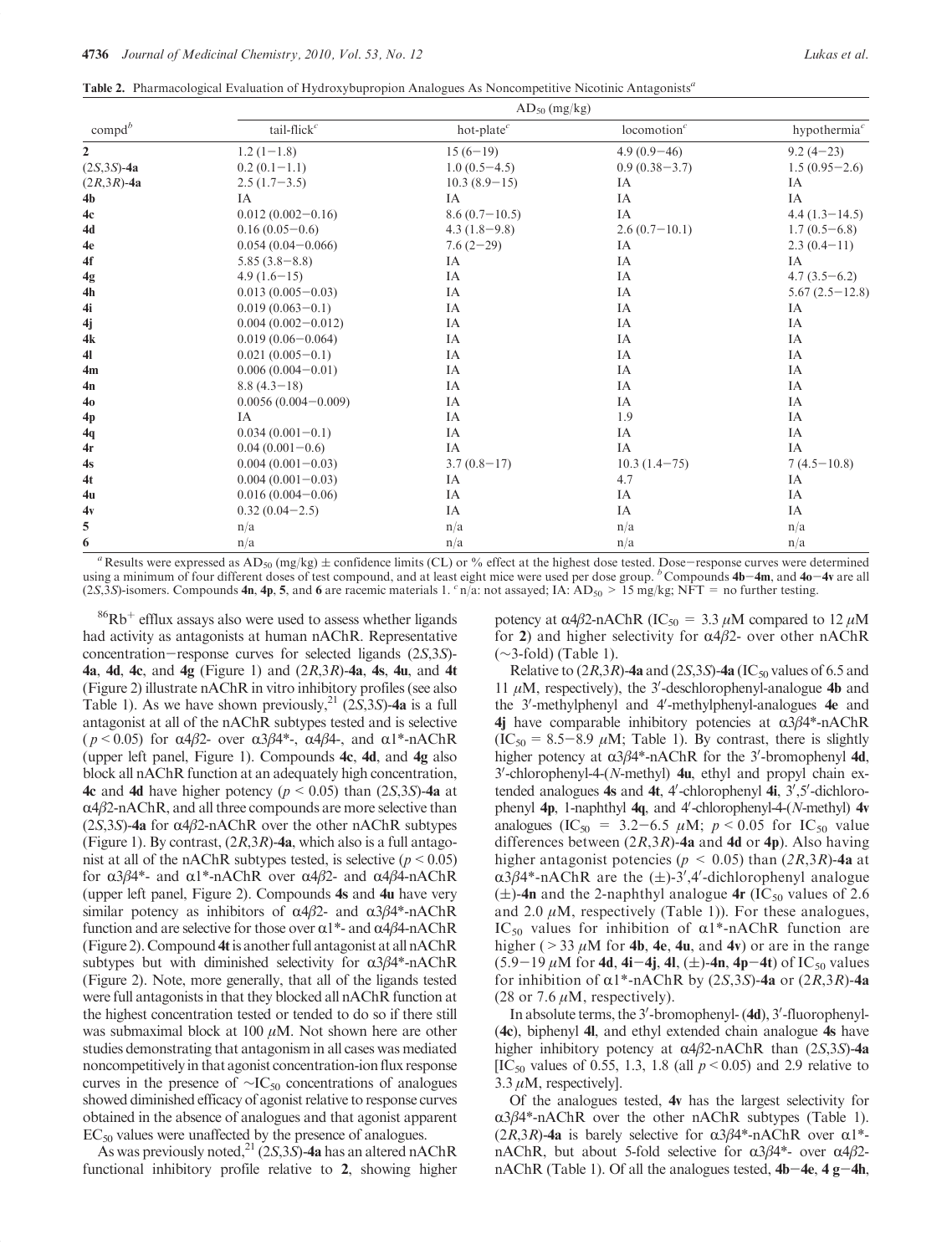**40**, and 4s have reasonable selectivity for  $α4β2-nAChR$  over other nAChR subtypes. Compounds 4f, 4m, and 4u are about equipotent at  $α4β2$ - and  $α3β4$ \*-nAChR. From another perspective, only the racemic  $3'$ ,4′-dicholoro ( $\pm$ )-4n (∼8-fold) and 4'-chloro-4-(N-methyl)  $4v$  (∼9-fold) have higher selectivity for  $\alpha$ 3β4\*- over  $\alpha$ 4β2-nAChR than (2R,3R)-4a (∼5-fold) or 2  $(\sim 6.7\text{-}fold)$ . The 3'-fluorophenyl 4c ( $\sim$ 12-fold) and 3'-bromophenyl 4d ( $\sim$ 6-fold) analogues have selectivity for α4β2-nAChR over other nAChR subtypes better than or comparable to that for (2S,3S)-4a (∼3-fold).

Multiple Target Actions of Hydroxybupropion Analogues. We compared inhibitory potencies across transporters and nAChR relative to (2S,3S)-4a, which has ∼3-fold selectivity for inhibition of NE over DA uptake inhibition and ∼14-fold selectivity for inhibition of NE uptake inhibition over  $\alpha$ 4 $\beta$ 2-nAChR function. Interestingly, there is a change to absolute selectivity for inhibition of  $\alpha$ 4β2-nAChR over DA uptake inhibition (∼6-fold) and over NE uptake inhibition (∼1.7-fold), and there is ∼3.6-fold selectivity for inhibition of NE over DA uptake for 3'-bromophenyl 4d. There is an even more striking increase in selectivity for inhibition of  $\alpha$ 4 $\beta$ 2-nAChR function over transporter inhibition for biphenyl analogue 4l (>5-fold over DA uptake inhibition and 6-fold over NE uptake inhibition). Selectivity for inhibition of NE uptake inhibition over  $\alpha$ 4β2-nAChR function also is reduced relative to that for  $(2S,3S)$ -4a for analogues 4c (∼1.7-fold), 4h (∼3-fold), 4f (∼3.3-fold), 4g and 4r(∼4-fold), 4e ( $\sim$ 5.3-fold), and 4b ( $\sim$ 12-fold), and for analogue 4p ( $\sim$ 4.5fold). Conversely, there is an increase in selectivity for inhibition of NE uptake over  $\alpha$ 4β2-nAChR function for 4t  $(\sim 240$ -fold),  $(\pm)$ -4n (∼175-fold), 4v (80-fold), 4s (∼67-fold), and 4o (42-fold), although selectivity for inhibition of NE uptake over inhibition of  $\alpha$ 3β4\*- instead of  $\alpha$ 4β2-nAChR function is less for 4t,  $(\pm)$ -4n, and 4v (∼154-, 23-, and 9-fold, respectively; recall that 4t has comparable activity for DA and NE uptake inhibition). Although its selectivity for inhibition of DA over NE uptake is marginal,  $(\pm)$ -4n has  $\sim$ 37-fold selectivity for inhibition of DA uptake over α3β4\*nAChR and >285-fold selectivity for inhibition of DA uptake over  $\alpha$ 4β2-nAChR. The biphenyl analogue 4l has 7.9fold selectivity for inhibition of  $\alpha 3\beta 4^*$ -nAChR over inhibition of NE uptake, surpassing selectivity seen for  $(2R,3R)$ -4a (∼1.5-fold).

In Vivo Effects of Analogues. Compound 2 blocks nicotineinduced increases in locomotor activity with an  $AD_{50}$  value of 4.9 mg/kg, while  $(2S,3S)$ -4a has a lower AD<sub>50</sub> value of 0.9 mg/kg in the same assay, but none of the analogues is better than (2S,3S)-4a, although 4d and 4p (2.6 and 1.9 mg/kg  $AD_{50}$ , respectively) have slightly higher potency than 2 (Table 2).

The ability of  $(2S,3S)$ -4a to block the nicotine-induced decrease in body temperature is better than that for 2  $[AD_{50} = 1.5$  and 9.2 mg/kg, respectively (Table 2)]. Compound 4d  $(AD_{50} = 1.7 \text{ mg/kg})$  also rivals  $(2S, 3S)$ -4a in this assay, and analogues 4c, 4e, 4g, 4h, and 4s have intermediate potencies  $(2.3-7 \text{ mg/kg AD}_{50} \text{ values}).$ 

In the hot-plate assay, 2 blocks nicotine-induced, supraspinally mediated analgesia with an  $AD_{50}$  value of 15 mg/kg. Compound  $(2S,3S)$ -4a is 15-fold more potent  $(AD_{50}$  value of 1 mg/kg), but blockade of nicotine-induced hot-plate analgesia is no better for any of the new analogues tested. However, 4c, 4d, 4e, and 4s  $(3.7-8.6 \text{ mg/kg AD}_{50} \text{ values})$  are more potent than 2 (Table 2).

Nicotine-induced analgesia in the tail flick assay, which assesses spinal processes involved in nicotine antinociception,<sup>27</sup>

is blocked by 2 with an  $AD_{50}$  of 1.2 mg/kg. Compound (2S,3S)-4a with an  $AD_{50} = 0.2$  mg/kg (Table 2) has a 6-fold increase in effectiveness in this assay. Fifteen of the new analogues have even higher potency.  $AD_{50}$  values (in mg/kg) are 0.004 for 4j, 4s, and 4t, ∼0.006 for 4m and 4o, 0.012-0.013 for 4c and 4h, 0.016 for 4u; 0.019 for 4i and 4k, 0.021 for 4l, between 0.034 and 0.054 for  $4q$ ,  $4r$ , and  $4e$ , and 0.16 for  $4d$  (Table 2).

At the doses tested, none of the compounds showed sedative, convulsive, or other obvious toxic effects in mice.

Thus, in four assays of the ability of analogues to block acute actions of nicotine, 3'-bromophenyl analogue 4d was more effective than  $2$  in each and rivaled effects of  $(2S,3S)$ -4a in tail-flick and hypothermia assessments. The 3'-fluorophenyl analogue 4c, 3'-methylphenyl analogue 4e, and ethyl extended chain analogue 4s exceeded 2's potency in three assays and had higher potency than (2S,3S)-4a in the tailflick assay. Compounds 4c, 4d, and 4s also are remarkable for their higher inhibitory effectiveness at  $\alpha$ 4 $\beta$ 2-nAChR than (2S,3S)-4a. Eleven of the other ligands had better effectiveness than 2 in one of the acute assays, with potency in the tailflick assay correlating with  $IC_{50}$  values  $\leq 10 \mu M$  for inhibition of  $\alpha$ 4β2-nAChR function for 4c-4e, 4l, 4o, and 4q-4u but not for  $4 h-4k$ ,  $4m$  and  $4v$ , which were potent in the tailflick assay but not as  $\alpha$ 4β2-nAChR antagonists, or for 4b, 4f, and 4g, which lacked effectiveness relative to (2S,3S)-4a in the tail-flick assay but have sub-10  $μ$ M IC<sub>50</sub> values at  $α4β2$ nAChR. Lacking potency in tail-flick or inhibition of  $\alpha$ 4 $\beta$ 2nAChR function, but having activity as antagonists of  $\alpha$ 3 $\beta$ 4\*-nAChR, are 4n and 4p. Increased in vitro inhibition of DA and NE uptake did not necessarily correlate with increased in vivo inhibitory potency in nicotine-sensitive assays if there also was no increase in effectiveness at  $\alpha$ 4β2-nAChR or selectivity for that target (e.g., 4n). On the other hand, the ligands with the highest inhibitory potency for NE uptake inhibition (and highest or higher effectiveness than  $(2S,3S)$ -4a at DA uptake inhibition) were among the most potent inhibitors of nicotine-induced analgesia in the tail-flick assay (4s and 4t). Improvement over  $(2S,3S)$ -4a in the ability to block nicotine-induced analgesia in the tailflick assay as seen for  $4j$ ,  $4m$ , and  $4o$  has no obvious basis as judged from in vitro assays.

#### **Discussion**

New analogues of the hydroxybupropion isomer (2S,3S)- 4a were generated and assessed for their ability to affect monoamine uptake, the function of four different nAChR subtypes, and the acute effects of nicotine on nociception, locomotor activity, and hypothermia.

We succeeded in generating analogues with reasonably higher inhibitory potency than 2 or either of its hydroxymetabolite isomers  $(2R,3R)$ -4a and  $(2S,3S)$ -4a for DA uptake inhibition (4i, 4n, 4s, and 4t), NE uptake inhibition  $[(\pm)$ -4n, 4s, and 4t], or 5HT uptake inhibition  $[(\pm)$ -4n and 4r], or for functional inhibition of  $\alpha$ 3β4\*-nAChR (4l) or  $\alpha$ 4β2-nAChR (4c, 4d, 4l, and 4s). Selectivity for inhibition of DA uptake over nAChR or NE uptake inhibition better than that of 2 was achieved with retention of reasonable potency at DAT for 4i. As predicted based on our previous studies of hydroxymetabolites, many of the compounds evaluated have some selectivity for inhibition of NE over DA uptake. This was improved relative to  $(2S,3S)$ -4a for 4f-4g, 4s, 4v, 4o, 4u, and 4q, but only 4s and 4o have improved potency at NE uptake inhibition. Compounds  $(\pm)$ -4n, 4t, and 4s are more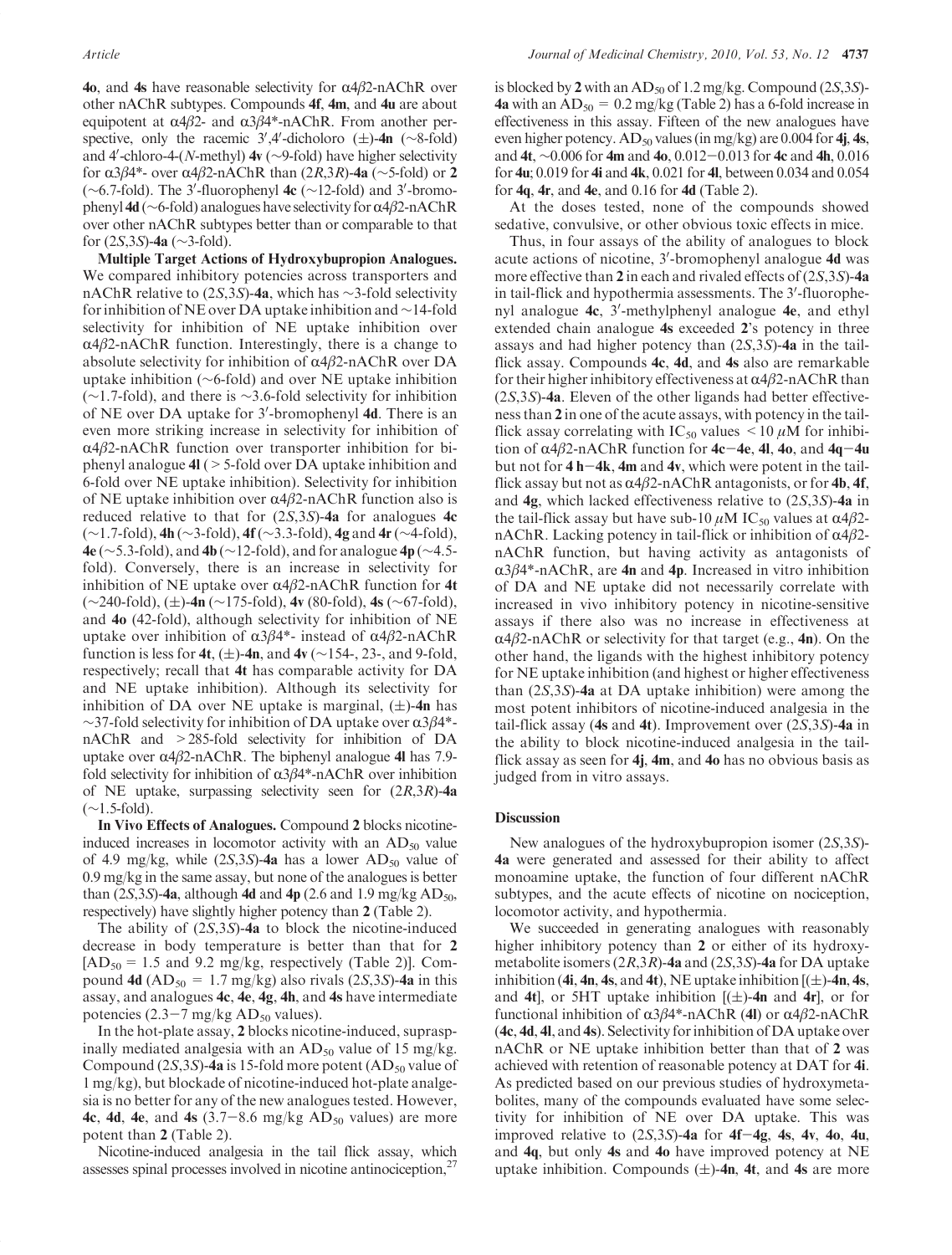selective than  $(2S,3S)$ -4a for inhibition of NE uptake inhibition over nAChR function. Only  $(\pm)$ -4n and 4v have increased selectivity for  $\alpha 3\beta 4^*$ -nAChR over other nAChR subtypes relative to 2 or  $(2R,3R)$ -4a. Compounds 4l and 4k have improved selectivity for  $\alpha$ 3 $\beta$ 4\*-nAChR functional inhibition over DA and NE uptake inhibition relative to that of  $(2R,3R)$ -4a. Compound 4d has absolute selectivity for inhibition of  $α4β2-nAChR$  over inhibition of  $α3β4*-nAChR$  as well as over NE, 5HT, or DA uptake inhibition, and 4l's similar potency at  $α4β2$ - and  $α3β4$ \*-nAChR also means that it is selective for inhibition of  $\alpha$ 4β2-nAChR over monoamine transporters. Selectivity for  $α4β2$ -nAChR over  $α3β4$ <sup>\*</sup>- and other nAChR subtypes was increased for 4c and 4d relative to that for 2 and (2S,3S)-4a. Selectivity for inhibition of  $\alpha$ 4 $\beta$ 2nAChR over NE uptake inhibition was increased relative to that of  $(2S,3S)$ -4a for 4b, 4c, 4e, 4f, 4g, 4p, and 4r, with 4d actually being absolutely selective for inhibition of  $\alpha$ 4 $\beta$ 2nAChR function over other nAChR subtypes and over inhibition of DA and NE uptake.

From a chemical structure perspective, changes in the  $3'$ -chlorophenyl group in  $(2S,3S)$ -4a to  $3'$ -bromophenyl 4d or 3'-fluorophenyl 4c afforded ligands with improved affinity and selectivity for  $\alpha$ 4 $\beta$ 2-nAChRs. Selectivity for monoamine transporter uptake over  $α4β2-nAChRs$  functional block was decreased while selectivity for  $\alpha$ 4β2-nAChRs over other nAChR subtypes was preserved by other changes in the phenyl substitution (nitro 4g, methyl 4e) or lack of chloro group  $(4b)$  but not for 3'-methoxyphenyl substitution  $(4f)$ . The dichlorophenyl analogues  $(\pm)$ -4n and 4p have increased selectivity for  $\alpha 3\beta 4^*$ -nAChR over other nAChR subtypes. In addition, the  $(\pm)$ -3',4'-dichlorophenyl analogue  $[(\pm)$ -4n] also has a marked increase in affinity for inhibition of DA uptake. Replacement of the 3-methyl group on the morpholinol ring with an ethyl or propyl group (4s and 4t) affords ligands with notable improvements in selectivity for inhibition of NE uptake over nAChR and increases in potencies for inhibition of DA and NE uptake. Changing the 3-chlorophenyl ring to a pyridine ring leads to ligands 5 and 6, which are without activity. Naphthyl analogues 4q and 4r have modestly altered activities compared to (2S,3S)-4a. Interestingly, moving the 3-substituent of the phenyl group of (2S,3S)-4a and 4e to the  $4'$  position affords ligands ( $4i-4j$ ) that are selective for DA over NE uptake and nAChR functional inhibition and for inhibition of  $α3β4^*$ - over  $α4β2$ -nAChR. However, the biphenyl analogue (4l) has almost no activity at monoamine transporters yet is very potent as an inhibitor of  $\alpha 4\beta 2$  and  $\alpha 3\beta 4^*$ nAChR. Moving the 3'-substituent of the phenyl group of the N-methyl analogue  $4u$  to the  $4'$  position  $(4v)$  has little effect on inhibition or DA or NE uptake but increases selectivity for functional blockage of  $\alpha$ 3β4\*- over  $\alpha$ 4β2-nAChRs from negligible to ∼9-fold.

In silico predictions that all of the compounds synthesized would have drug-like character and activity in the central nervous system were consistent with the results of behavioral studies. We obtained several analogues with higher potency than  $(2S,3S)$ -4a or 2 as antagonists of nicotine-mediated antinociception in the tail-flick assay. The ethyl and propyl extended chain ligands 4s and 4t with high affinity for inhibition of DA and NE uptake, the 3'-fluoro and 3'-bromo phenyl substituted analogues 4c and 4d with high affinity and good selectivity for  $\alpha$ 4β2-nAChR, and to a lesser extent the 3'-methylphenyl analogue 4e also with good activity at  $α4β2$ nAChR, also had better potency in the tail-flick assay than 2 or (2S,3S)-4a. The naphthyl analogues 4q and 4r with selectivity for inhibition of NE over DA uptake and for inhibition of DA over NE uptake, respectively, but having comparable effects on nAChR function, both had ∼5-fold higher activity in the tail-flick assay than  $(2S,3S)$ -4a. However, the other in vivo assays mostly did not reveal striking inhibition by analogues of acute nicotine action. Moreover, the tail-flick assay could reflect CNS actions of ligands at a higher level than the presumed spinal level of nicotinemediated antinociception in the test.

The current studies dovetail with those based on modifications to the bupropion template<sup>28</sup> to provide insights into further target-directed drug development. The new analogues also illuminate roles of specific molecular targets in nicotinemediated behavioral effects. Extensions of the  $R_1$  methyl group in  $(2S,3S)$ -4a to an ethyl or propyl group (4s and 4t) preferentially improve activities for inhibition of DA and NE uptake. The naphthyl analogues (4q and 4r) afford ligands with better potency for 5HT uptake inhibition, and changing the 3'-chlorophenyl moiety of  $(2S,3S)$ -4a to a 3'-fluoro or 3'-bromophenyl group leads to ligands with better activity at  $\alpha$ 4β2-nAChRs (4c and 4d).

Greater challenges come in correlating the in vivo effects to each other and to the in vitro fingerprints. Formation of metabolites, differences in pharmacokinetics, or difficulties in brain penetration following systemic administration could confound interpretations. However, even for assays that are done soon after delivery, the chemical modifications that selectively increase in vitro activity at transporters or at  $\alpha$ 4 $\beta$ 2-nAChR afford ligands with potential as nicotine antagonists in vivo. That is, increased activity at either  $\alpha$ 4 $\beta$ 2nAChR or for inhibition of DA or NE uptake (or for one ligand, at 5HT uptake inhibition) correlates well with improvement in ligand antagonist potency in the tail-flick assay. Thus, the behavioral results suggest that effects of nicotine dependence and/or depression could be countered by ligands acting at DAT, NET, or  $\alpha$ 4 $\beta$ 2-nAChR or any combination of the three.

#### **Conclusions**

The current findings provide part of a preclinical foundation for development of compounds related to (2S,3S)-4a. Recently, Silverstone et al.<sup>29</sup> reported that the racemic hydroxybupropion induced convulsions in mice after ip administration. However, the potency of (2S,3S)-4a in our mouse testing is close to 50-fold lower than the racemic hydroxy bupropion metabolite active doses reported by Silverstone et al.<sup>29</sup> Furthermore, we found no evidence for seizure or convulsive activities at any of the doses tested in our study. Thus, we will continue exploring use of hydroxybupropion analogues as potentially superior aids to smoking cessation.

#### Experimental Section

Nuclear magnetic resonance  $({}^{1}H NMR$  and  ${}^{13}C NMR)$  spectra were recorded on a 300 MHz (Bruker AVANCE 300) unless otherwise noted. Chemical shift data for the proton resonances were reported in parts per million ( $\delta$ ) relative to internal (CH<sub>3</sub>)<sub>4</sub>Si (δ 0.0). Optical rotations were measured on an AutoPol III polarimeter, purchased from Rudolf Research. Elemental analyses were performed by Atlantic Microlab, Norcross, GA. Purity of compounds  $(>95%)$  was established by elemental analyses. Analytical thin-layer chromatography (TLC) was carried out on plates precoated with silica gel GHLF (250  $\mu$ M thickness). TLC visualization was accomplished with a UV lamp or in an iodine chamber or ninhydrin staining. All moisture-sensitive reactions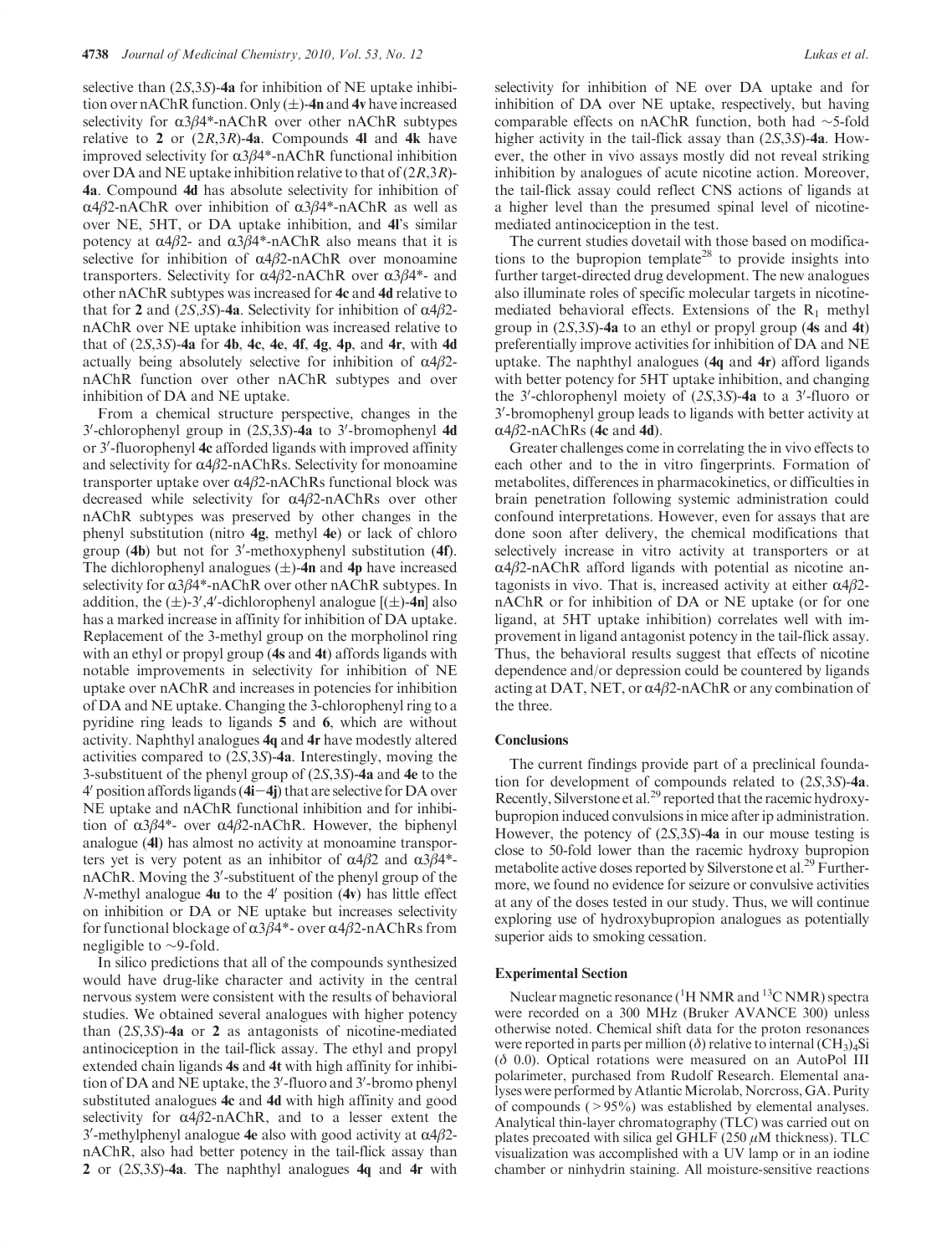were performed under a positive pressure of nitrogen maintained by a direct line from a nitrogen source. Anhydrous solvents were purchased from Aldrich Chemical Co. 3-Methoxypropiophenone (8f), 3,4-dichloropropiophenone (8l), 3,5-dichloropropiophenone (8m), 1-(pyridin-2-yl)propan-1-one (8n), and 1-(pyridin-3-yl)propan-1-one (8o), were synthesized, but are now commercially available. 3-Chlorobutyrophenone (8j) and 3-chloropentaphenone (8k) were described in an earlier paper on bupropion analogues.<sup>3</sup>

Synthesis of (2S,3S)-4a Using Optically Active Sharpless Hydroxylation Chemistry. Step 1: (Z)-tert-Butyl-[1-(3-chlorophenyl)prop-1-enyloxy]dimethylsilane (9a). In a 250 mL flask, 3'-chloropropiophenone (8a, 10 g, 0.059 mol) was dissolved in 100 mL in  $CH_2Cl_2$ and cooled with an ice water bath. Et<sub>3</sub>N (13 mL, 95 mmol) was added to the solution, followed by slow addition of TBDMSOTf (15 mL, 65 mmol). After stirring overnight at room temperature, the reaction mixture was diluted with  $CH<sub>2</sub>Cl<sub>2</sub>$  and washed with NaHCO<sub>3</sub>. The organic layer was separated, dried  $(Na_2SO_4)$ , and concentrated. The oily residue was purified by column chromatography on neutral alumina using hexanes (a few drops of  $Et<sub>3</sub>N$  were added) as the eluent to give 16.4 g (98%) of title product as a colorless oil. <sup>1</sup>H NMR (CDCl<sub>3</sub>)  $\delta$  7.46–7.44 (m, 1H), 7.35–7.32  $(m, 1H), 7.21-7.20$   $(m, 2H), 5.23$   $(q, 1H, J = 6.9$  Hz), 1.73 (d, 3H,  $J = 6.9$  Hz), 0.99 (s, 9H),  $-0.03$  (s, 6H). C<sub>15</sub>H<sub>23</sub>ClOSi.

Step 2:  $(R)$ -1-(3-Chlorophenyl)-2-hydroxypropan-1-one  $((R)$ -10a). A mixture of AD-mix- $\beta$  (50.6 g) and CH<sub>3</sub>SO<sub>2</sub>NH<sub>2</sub> (3.5 g, 0.037 mol) in *tert*-butyl alcohol-water  $(120 \text{ mL}/120 \text{ mL})$  was cooled at  $0^{\circ}$ C and treated with **9a** (10 g, 0.036 mol). The reaction mixture was stirred for 16 h at 0  $^{\circ}$ C. Sodium sulfite (36 g) was added, and the mixture was stirred for another hour. The mixture was filtered through a celite pad and washed with ether. The filtrate was transferred to a separation funnel and the lower dark-colored layer was discarded. The upper yellowish phase was separated, dried ( $Na<sub>2</sub>SO<sub>4</sub>$ ), filtered, and concentrated. The crude product was purified by column chromatography on silica gel using hexanes-EtOAc (10:1 to 3:1) as the eluent to give 5.8  $g(87%)$  of title product as light-greenish oil:  $\left[\alpha\right]_{\text{D}}^{20}$  +64.2° (c 1.2, CHCl<sub>3</sub>). <sup>1</sup>H NMR (CDCl<sub>3</sub>)  $\delta$  7.91 (s, 1H), 7.80 (d, 1H,  $J = 7.8$  Hz), 7.62-7.57  $(m, 1H), 7.46$  (t, 1H,  $J = 7.8$  Hz),  $5.15 - 5.08$  (m, 1H),  $3.68 - 3.65$ (m, 1H), 1.45 (d, 3H,  $J = 7.1$  Hz). C<sub>9</sub>H<sub>9</sub>ClO<sub>2</sub>. Characterization data is similar with that reported in the literature. $^{24}$ 

Step 3: (2S,3S)-2-(3-Chlorophenyl)-3,5,5-trimethylmorpholin-2-ol  $[(2S,3S)$ -4a] Hemi-D-tartrate. A sample of  $(R)$ -10a  $(2.47 g,$ 0.0134 mol) was added to a 250 mL flask and dissolved in  $CH_2Cl_2$  (40 mL). Proton sponge (3.5 g, 0.016 mol) was added to the reaction flask, and the reaction mixture was cooled to  $-50$  °C. Triflic anhydride (2.47 mL, 14.7 mmol) was slowly added to the reaction flask, the temperature was allowed to rise to  $0^{\circ}$ C, and the reaction mixture was stirred for an additional hour. The resulting orange slurry was transferred by syringe to another flask containing a solution of 2-amino-2-methyl-1-propanol (2.6 g, 0.029 mol) in CH<sub>3</sub>CN (40 mL) at  $-10$  °C. After stirring for 4 h at  $0^{\circ}$ C, the precipitate was removed by filtration and the filtrate was concentrated. The residue was extracted with ether and solid was removed by filtration and discarded. The filtrate was concentrated to an oil. Purification of the residue by chromatography on silica gel using EtOAc with  $1\%$  NH<sub>4</sub>OH as the eluent gave 1.39 g (41%) of (2S,3S)-4a as a white solid. Characterization data is similar with data reported in the literature.<sup>24</sup>

The product freebase (1.2 g, 0.0047 mol) was dissolved in 20 mL of MeOH and treated with a solution of D-tartaric acid (350 mg, 2.30 mmol) in MeOH (3 mL). After stirring for 5 min at room temperature, the reaction mixture was concentrated, the sample dissolved in  $CH_2Cl_2$  (30 mL) and MeOH was added until the solution was clear. Next, ether was added slowly until it became cloudy or small crystals started to form. After keeping the mixture at  $0 °C$  for 1 h, the white solid was collected by filtration and recrystallized to give 0.7 g of  $(2S, 3S)$ -4a·hemi-D-tartrate as a white solid (ee 98.4%): mp 128–131 °C;  $[\alpha]^{23}$ <sub>D</sub> +13.7° (c 0.76, CH<sub>3</sub>OH). Anal.  $(C_{15}H_{21}CINO_5 \cdot 0.5H_2O)$  C, H, N.

(2R,3R)-2-(3-Chlorophenyl)-3,5,5-trimethylmorpholin-2-ol  $((2R,3R)-4a)$  Hemi-L-tartrate. Following the procedure described for  $(2S,3S)$ -4a, a sample of  $(S)$ -10a  $(4.5 g, 0.024 mol)$ , was dissolved in  $CH_2Cl_2$  (75 mL) and treated with Proton sponge (6.3 g) and cooled to  $-50$  °C. Next, triflic anhydride (4.5 mL, 32 mmol) was added slowly, and the reaction mixture was stirred at  $0^{\circ}$ C for an additional hour. The resulting orange slurry was transferred by syringe to another flask containing a solution of 2-amino-2 methyl-1-propanol,  $(4.7 \text{ g}, 0.052 \text{ mol})$  in CH<sub>3</sub>CN. After purification, 3.3 g (78%) of the  $(2R,3R)$ -4a was isolated and converted to 2.7 g of the Hemi-L-tartrate salt ( $>99\%$ ee): mp 128-131 °C;  $[\alpha]^{25}$ D -13.0° (c 0.79, CH<sub>3</sub>OH). Characterization data is similar with data reported in the literature.<sup>24</sup>

(2S,3S)-2-Phenyl-3,5,5-trimethylmorpholin-2-ol (4b) Hemi-D-tartrate. Compound 4b was synthesized by a procedure similar to that described for  $(2S,3S)$ -4a using  $(R)$ -1-phenyl-2-hydroxypropan-1-one (10b, 3.49 g, 0.0233 mol), Proton sponge (5.9 g), triflic anhydride (4.2 mL, 26 mmol), and 2-amino-2-methyl-1-propanol (4.6 g, 0.052 mol) in  $CH_2Cl_2$  (50 mL). After purification by chromatography on silica gel,  $3.52$  g  $(68\%)$  of the free base 4b was isolated and converted to 1.19 g of the hemi-D-tartrate salt, which had >99%ee: mp 112–113 °C;  $[\alpha]_{D}^{20} + 15.8$ ° (c 1.1, CH<sub>3</sub>OH). <sup>1</sup>H NMR (methanol-d<sub>4</sub>)  $\delta$  7.61-7.59 (m, 2H), 7.44-7.36 (m, 3H),  $4.32$  (s, 1H),  $4.24$  (d, 1H,  $J = 12.3$  Hz),  $3.58 - 3.48$  (m, 2H), 1.64 (s, 3H), 1.39 (s, 3H), 1.09 (d, 3H, J = 6.6 Hz). 13C NMR (methanol-d4) δ 179.1, 142.4, 130.3, 129.6 (2C), 127.9 (2C), 97.3, 75.4, 67.4, 55.47, 55.27, 24.1, 21.3, 14.3. LCMS (ESI) m/z 222.4  $(M - \text{tartrate})^+$ . Anal.  $(C_{15}H_{22}NO_5 \cdot 0.5H_2O)$  C, H, N.

(2S,3S)-2-(3-Fluorophenyl)-3,5,5-trimethylmorpholin-2-ol (4c) Hemi-D-tartrate. Compound 4c was synthesized by a procedure similar to that described for  $(2S,3S)$ -4a using  $(R)$ -1-(3-fluorophenyl)-2-hydroxypropan-1-one (10c, 3.94 g, 0.024 mol), Proton sponge (6.0 g), triflic anhydride (4.6 mL, 25.8 mmol), and 2-amino-2-methyl-1-propanol (4.6 g, 0.052 mol) in acetonitrile (50 mL). After purification, 2.2 g (39%) of the free base  $4c$  was isolated and converted to the hemi-D-tartrate salt, which had >99%ee: mp 131-132 °C;  $[\alpha]^{20}$  p +20.4° (c 1.0, CH<sub>3</sub>OH). <sup>1</sup>H NMR (methanold4) δ 7.45-7.41 (m, 2H), 7.35-7.31 (m, 1H), 7.11-7.09 (m, 1H), 4.33 (s, 1H), 4.26 (d, 1H,  $J = 12.0$  Hz), 3.56-3.45 (m, 2H), 1.59 (s, 3H), 1.34 (s, 3H), 1.06 (d, 3H,  $J = 6.6$  Hz). <sup>13</sup>C NMR (methanold4) δ 178.1, 165.4, 162.1, 144.8, 130.8, 123.2, 116.3 (d), 114.3 (d), 96.2, 74.5, 67.0, 54.3, 23.6, 20.8, 13.7. LCMS (ESI) m/z 240.0 [(Mtartrate)<sup>+</sup>, M = C<sub>15</sub>H<sub>21</sub>FNO<sub>5</sub>]. Anal. (C<sub>15</sub>H<sub>21</sub>FNO<sub>5</sub> 0.5H<sub>2</sub>O) C, H, N.

(2S,3S)-2-(3-Bromophenyl)-3,5,5-trimethylmorpholin-2-ol (4d) Hemi-D-tartrate. Compound 4d was synthesized by a procedure similar to that described for  $(2S,3S)$ -4a using  $(R)$ -1- $(3$ -bromophenyl)-2-hydroxypropan-1-one (10d, 4.0 g, 0.018 mol), Proton sponge (4.5 g, 0.021 mol), triflic anhydride (3.2 mL, 192 mmol), and 2-amino-2-methyl-1-propanol (3.4 g, 0.038 mol) in acetonitrile (50 mL). After purification, 2.04 g  $(39\%)$  of the free base 4d was isolated and converted to 1.6 g of the hemi-D-tartrate salt, which had >99%ee: mp 129-130 °C;  $\left[\alpha\right]_{D}^{20} + 9.6$ ° (c 1.0, CH<sub>3</sub>OH). <sup>1</sup>H NMR (methanol-d4) δ 7.77-7.76 (m, 1H), 7.63-7.53 (m, 2H), 7.38-7.32 (m, 1H), 4.37 (s, 1H), 4.14 (d, 1H,  $J = 12.0$  Hz),  $3.58-3.39$  (m, 2H), 1.57 (s, 3H), 1.32 (s, 3H), 1.07-1.02 (m, 3H).<br><sup>13</sup>C NMR (methanol-*d*<sub>4</sub>)  $\delta$  178.8, 145.1, 133.3, 131.1, 126.9, 123.6, 96.7, 75.2, 67.7, 55.0, 24.4, 21.5, 14.4; LCMS (ESI) m/z 300.6  $[(M- \text{tartrate})^+, M = C_{15}H_{21}BrNO<sub>5</sub>].$  Anal.  $(C_{15}H_{21}BrNO<sub>5</sub>·0.25H<sub>2</sub>O) C, H, N.$ 

(2S,3S)-2-(m-Tolyl)-3,5,5-trimethylmorpholin-2-ol (4e) Hemi-D-tartrate. Compound 4e was synthesized by a procedure similar to that described for  $(2S,3S)$ -4a using  $(R)$ -1- $(3$ -methylphenyl)-2hydroxypropan-1-one (10e, 4.2 g, 0.026 mol), Proton sponge (6.5 g, 0.030 mol), triflic anhydride (4.60 mL, 282 mmol), and 2-amino-2 methyl-1-propanol (5.0 g, 0.056 mol) in acetonitrile (55 mL). After purification, 4.0 g (66%) of the free base 4e was isolated and converted to 3.6 g of the hemi-D-tartrate salt, which had 94%ee: mp  $104-105\degree C; [\alpha]^{20}D+11.9\degree (c\ 0.85, CH_3OH).$ <sup>1</sup>H NMR (methanold<sub>4</sub>)  $\delta$  7.43-7.38 (m, 2H), 7.28 (t, 1H,  $J = 7.8$  Hz), 7.21-7.18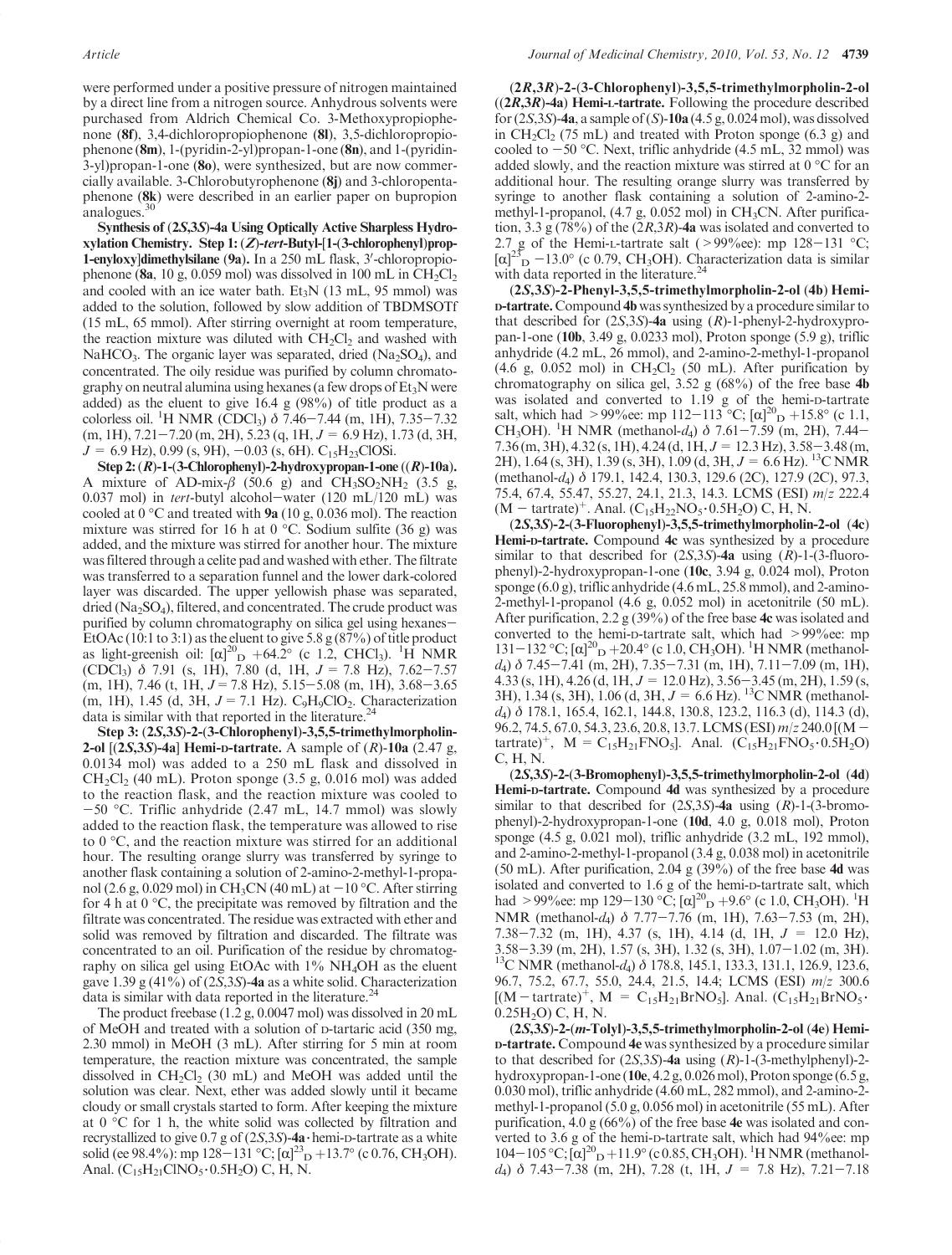$(m, 1H), 4.33$  (s, 1H), 4.20 (d, 1H,  $J = 12.0$  Hz), 3.52-3.45 (m, 2H), 2.38 (s, 3H), 1.61 (s, 3H), 1.36 (s, 3H), 1.06 (d, 3H, J = 6.6 Hz). <sup>13</sup>C NMR (methanol-d<sub>4</sub>)  $\delta$  179.0, 142.3, 139.4, 130.9, 129.5, 128.4, 125.0, 97.2, 75.3, 67.4, 55.2, 24.2, 21.9, 21.4, 14.4. LCMS (ESI)  $m/z$  236.2 [(M - tartrate)<sup>+</sup>, M = C<sub>16</sub>H<sub>24</sub>NO<sub>5</sub>]. Anal.  $(C_{16}H_{24}NO_5 \cdot 0.75H_2O)$  C, H, N.

(2S,3S)-2-(3-Methoxyphenyl)-3,5,5-trimethylmorpholin-2-ol (4f) Hemi-D-tartrate. Compound 4f was synthesized by a procedure similar to that described for  $(2S,3S)$ -4a using  $(R)$ -1- $(3$ -methoxyphenyl)-2-hydroxypropan-1-one (10f, 4.2 g, 0.023 mol), Proton sponge (5.9 g, 0.028 mol), triflic anhydride (4.2 mL, 257 mmol), and 2-amino-2-methyl-1-propanol (4.5 g, 0.051 mol) in  $CH_2Cl_2$ (50 mL). After purification, 4.16 g (71%) of the free base 4f was isolated and converted to 1.24 g the hemi-D-tartrate salt, which had 91\% ee: mp 99-100 °C;  $[\alpha]_{D}^{20}$  +7.9° (c 1.1, CH<sub>3</sub>OH). <sup>1</sup>H NMR (methanol-d<sub>4</sub>)  $\delta$  7.32 (t, 1H,  $J = 7.8$  Hz), 7.19-7.14 (m, 2H), 6.96-6.92 (m, 1H), 4.33 (s, 1H), 4.18 (d, 1H,  $J = 12.3$  Hz), 3.81 (s, 3H), 3.52 (d, 1H,  $J = 12.3$  Hz), 3.48-3.45 (m, 1H), 1.59 (s, 3H), 1.34 (s, 3H), 1.06 (d, 3H,  $J = 6.6$  Hz). <sup>13</sup>C NMR (methanol-d<sub>4</sub>)  $\delta$ 178.8, 161.4, 144.1, 130.7, 120.1, 115.4, 113.8, 97.1, 75.2, 67.6, 56.1, 55.2, 24.4, 21.5, 14.5. LCMS (ESI) mlz 252.3  $[(M - \text{tartrate})^+,$  $M=C_{16}H_{24}NO_6$ ]. Anal. (C<sub>16</sub>H<sub>24</sub>NO<sub>6</sub> · 0.5H<sub>2</sub>O) C, H, N.

(2S,3S)-2-(3-Nitrophenyl)-3,5,5-trimethylmorpholin-2-ol (4g) Hemi-D-tartrate. Compound 4g was synthesized by a procedure similar to that described for  $(2S,3S)$ -4a using  $(R)$ -1- $(3$ -nitrophenyl)-2-hydroxypropan-1-one (10g, 4.0 g, 0.021 mol), Proton sponge (5.2 g, 0.0246 mol), triflic anhydride (3.7 mL, 0.023 mol), and 2-amino-2-methyl-1-propanol (4.0 g, 0.045 mol) in acetonitrile (45 mL). After purification, 1.0 g  $(18\%)$  of the free base  $4g$  was isolated and converted to the hemi-D-tartrate salt, which had 94% ee: mp 192-193 °C;  $[\alpha]_{\text{D}}^{20}$  +6.5° (c 1.0, CH<sub>3</sub>OH). <sup>1</sup>H NMR  $(\text{methanol-}d_4)$  δ 8.47-8.45 (m, 1H), 8.31-8.26 (m, 1H), 8.05-8.01 (m, 1H), 7.73-7.66 (m, 1H), 4.34 (s, 1H), 4.18 (d, 1H,  $J = 12.1$  Hz), 3.59 (d, 1H,  $J = 6.6$  Hz), 3.50 (q, 1H,  $J = 6.6$  Hz), 1.60 (s, 3H), 1.35 (s, 3H), 1.07 (d, 3H,  $J = 6.6$  Hz). <sup>13</sup>C NMR (methanol-d4) δ 178.3, 149.9, 145.3, 134.4, 131.0, 125.0, 123.0, 96.8, 75.0, 68.1, 54.8, 24.7, 21.7, 14.6. LCMS (ESI) mlz 267.3  $[(M-[\text{tartrate}]^{+}, M=C_{15}H_{21}N_2O_7]$ . Anal.  $(C_{15}H_{21}N_2O_7 \cdot 0.25H_2O)$ C, H, N.

(2S,3S)-2-(4-Fluorophenyl)-3,5,5-trimethylmorpholin-2-ol (4h) Hemi-Fumarate. A solution of 15 (166 mg, 1.16 mmol) in dry THF  $(1.2$  mL, 1M) under an N<sub>2</sub> atmosphere was cooled to  $-78$  °C and treated with 4-fluorophenylmagnesium bromide (1.3 equiv, 1.5 mmol, 1.9 mL, 0.8 M solution in THF). The reaction mixture was stirred at  $-78$  °C for 3 h. A saturated aqueous solution of NH4Cl was added to the reaction vessel, and the mixture was allowed to warm to room temperature. EtOAc (5 mL) was added to the reaction vessel, and the organic layer was separated. The aqueous phase was extracted with EtOAc (three times). The combined organic extracts were washed (water, brine), dried  $(Na<sub>2</sub>SO<sub>4</sub>)$ , and concentrated. The residue was purified by column chromatography on silica gel using  $CH_2Cl_2$  to  $CH_2Cl_2-MeOH$ (90:10) as the eluent to afford 80 mg of  $\overline{4h}$  as a white solid:  $[\alpha]^{22}$  D +31.2° (c 0.5, CHC1<sub>3</sub>). <sup>1</sup>H NMR (CDCl<sub>3</sub>)  $\delta$  7.60–7.55 (m, 2H),  $\delta$  7.08-7.00 (m, 2H), 3.83 (d, 1H,  $J = 11.3$  Hz), 3.40 (d, 1H,  $J =$ 11.3 Hz), 3.17 (q, 1H,  $J = 6.4$  Hz), 1.38 (s, 3H), 1.08 (s, 3H), 0.78 (d, 3H,  $J = 6.4$  Hz). <sup>13</sup>C NMR (CDCl<sub>3</sub>)  $\delta$  128.0, 127.9, 114.87, 114.58, 103.2, 98.4, 96.8, 69.5, 53.5, 27.3, 22.8, 16.4. LCMS (ESI)  $m/z$  240.0 [(M + H)<sup>+</sup>, M = C<sub>13</sub>H<sub>18</sub>FNO<sub>2</sub>].

A sample of 4h (56.0 mg, 0.234 mmol) in ether (2 mL) was treated with a solution of fumaric acid (30.0 mg, 0.258 mmol) in MeOH (0.6 mL). The mixture was stirred at room temperature overnight. Filtration and washing of the filter cake with ether, followed by recrystallization of the solid from MeOH-ether gave 45 mg (54%) of 4h 0.5fumarate: mp 178 – 182 °C;  $[\alpha]^{22}D + 29^\circ$ (c 0.6, MeOH). <sup>1</sup>H NMR (methanol-d<sub>4</sub>)  $\delta$  7.65-7.59 (m, 2H),  $7.15-7.08$  (m, 2H), 6.66 (s, 1H), 4.15 (d, 1H,  $J = 12.2$  Hz), 3.52 (d,  $1H, J = 12.2 Hz$ ,  $3.41 - 3.33$  (m, 1H),  $1.56$  (s, 3H),  $1.32$  (s, 3H),  $1.03$ (d, 3H,  $J = 6.6$  Hz). <sup>13</sup>C NMR (methanol-d<sub>4</sub>)  $\delta$  136.7, 129.75, 129.64, 115.92, 115.63, 67.5, 54.8, 54.1, 24.3, 21.3, 14.3. LCMS  $(ESI)$  m/z 240.3 [(M – fumaric)<sup>+</sup>, M = C<sub>13</sub>H<sub>18</sub>FNO<sub>2</sub> · 0.5C<sub>4</sub>H<sub>4</sub>O<sub>4</sub>]. Anal.  $(C_{15}H_{20}FNO_4 \cdot H_2O)$  C, H, N.

(2S,3S)-2-(4-Chlorophenyl)-3,5,5-trimethylmorpholin-2-ol (4i) Hemi-Fumarate. A solution of 15 (357 mg, 2.50 mmol) in dry THF (2.5 mL, 1M) under an  $N_2$  atmosphere was cooled to  $-78$  °C and treated with 4-chlorophenylmagnesium bromide (2 equiv, 5.00 mmol, 5.00 mL, 1M solution in ether). The reaction mixture was stirred at  $-78$  °C for 2 h. A saturated aqueous solution of NH4Cl was added to the reaction vessel, and the mixture was allowed to warm to room temperature. EtOAc was added, and the organic layer was separated and the aqueous phase was extracted with EtOAc (trice). The combined organic extracts were washed (water, brine), dried ( $Na<sub>2</sub>SO<sub>4</sub>$ ), and concentrated. The residue was purified by column chromatography on silica gel using  $CH_2Cl_2$  to  $CH_2Cl_2-MeOH$  (90:10) as the eluent to afford 180 mg (29%) of 4i as a white solid:  $[\alpha]^{23}D + 33^{\circ}$  (c) 0.4, CHC1<sub>3</sub>). <sup>1</sup>H NMR (CDCl<sub>3</sub>)  $\delta$  7.54 (d, 2H,  $J = 8.5$  Hz), 7.32  $(d, 2H, J = 8.5 Hz),$  3.83  $(d, 1H, J = 11.3 Hz),$  3.40  $(d, 1H, J = 11.3 Hz)$ 11.3 Hz), 3.18 (q, 1H,  $J = 6.5$  Hz), 1.38 (s, 3H), 1.08 (s, 3H), 0.78 (d, 3H,  $J = 6.5$  Hz). <sup>13</sup>C NMR (CDCl<sub>3</sub>)  $\delta$  128.5, 128.1, 127.6, 127.2, 101.6, 95.9, 69.5, 53.4, 49.7, 27.3, 22.8, 16.4. LCMS (ESI)  $m/z$  256.3 [(M + H)<sup>+</sup>, M = C<sub>13</sub>H<sub>18</sub>ClNO<sub>2</sub>].

A sample of 4i(161 mg, 0.629 mmol) in ether (3 mL) was treated with a solution of fumaric acid (73.0 mg, 0.629 mmol) in MeOH (1.2 mL). The mixture was stirred at room temperature overnight. Filtration and washing of the filter cake with ether, followed by recrystallization from MeOH-ether gave 123 mg (53%) of 4i 0.5fumarate as a white solid; mp  $187-190$  °C;  $[\alpha]^2$  p  $+22^\circ$ (c 0.75, MeOH). <sup>1</sup>H NMR (methanol-d<sub>4</sub>)  $\delta$  7.58 (d, 2H,  $J = 8.6$ Hz), 7.41 (d, 1H,  $J = 8.6$  Hz), 6.67 (s, 1H), 4.11 (d, 1H,  $J = 12.0$ Hz), 3.51 (d, 1H,  $J = 12.0$  Hz), 3.38-3.36 (m, 1H), 1.53 (s, 3H), 1.28 (s, 3H), 1.00 (d, 3H,  $J = 6.6$  Hz). <sup>13</sup>C NMR (methanol-d<sub>4</sub>)  $\delta$ 172.9, 141.1, 136.7, 135.8, 129.3, 96.6, 67.4, 54.68, 54.37, 24.1, 21.2, 14.1. LCMS (ESI)  $m/z$  256.6 [(M - fumaric)<sup>+</sup>, M = C<sub>13</sub>H<sub>18</sub>- $CINO_2 \cdot 0.5C_4H_4O_4$ ]. Anal.  $(C_{15}H_{20}CINO_4 \cdot 0.5H_2O)$  C, H, N.

(2S,3S)-3,5,5-Trimethyl-2-(4-methylphenyl)morpholin-2-ol (4j) Hemi-Fumarate. A solution of morpholin-2-one 15 (270 mg, 1.88 mmol) in anhydrous THF (1.9 mL) was cooled to  $-78$  °C and treated with p-tolylmagnesium bromide (1.2 equiv, 2.26 mmol, 2.26 mL, 1 M solution in THF) under an  $N<sub>2</sub>$  atmosphere. After stirring the reaction mixture at  $-78$  °C for 1.5 h, saturated aqueous solution of NH4Cl (30 mL) was added to the reaction vessel, and the mixture was allowed to warm to room temperature. Ether (30 mL) was added to the reaction flask, and the organic layer was separated. The aqueous phase was extracted with ether (twice). The combined organic extracts were washed (water, brine), dried (Na2SO4), and concentrated. The residue was purified by column chromatography on silica gel using  $CH_2Cl_2$  to  $CH_2Cl_2-MeOH$  $(90:10)$  as the eluent to give 271 mg  $(41\%)$  of 4j as a yellow foam:  $[\alpha]^{22}$  p + 21.2° (c 0.9, CHCl<sub>3</sub>). <sup>1</sup>H NMR (CDCl<sub>3</sub>)  $\delta$  7.47 (d, 2H, J = 8.2 Hz), 7.16 (d, 2H,  $J = 8.0$  Hz), 3.85 (d, 1H,  $J = 11.3$  Hz), 3.40  $(d, 1H, J = 11.2 \text{ Hz})$ , 3.20-3.07 (m, 1H), 2.35 (s, 3H), 1.39 (s, 3H), 1.08 (s, 3H), 0.81 (d, 3H,  $J = 6.5$  Hz). <sup>13</sup>C NMR (CDCl<sub>3</sub>)  $\delta$  129.6, 128.60, 128.49, 125.9, 103.2, 96.2, 69.4, 53.9, 53.4, 49.6, 27.3, 22.8, 16.5. LCMS (ESI)  $m/z$  236.3 [(M + H)<sup>+</sup>, M = C<sub>14</sub>H<sub>21</sub>NO<sub>2</sub>].

A sample of 4j(240 mg, 0.683 mmol) in ether (3 mL) was treated with a solution of fumaric acid (87.0 mg, 0.751 mmol) in MeOH (2 mL) and stirred at room temperature overnight. Ether was added to the reaction mixture. The solid was recrystallized from MeOH-ether to give 140 mg (67%) of 4j·0.5fumarate as a white solid: mp 178-182 °C;  $[\alpha]_{\text{D}}^{22} + 19^{\circ}$  (c 0.6, MeOH). <sup>1</sup>H NMR (methanol-d<sub>4</sub>)  $\delta$  7.47 (d, 2H,  $J = 8.2$  Hz), 7.21 (d, 2H,  $J = 8.0$  Hz), 6.65 (s, 1H), 4.18 (d, 1H,  $J = 12.2$  Hz), 3.51 (d, 1H,  $J = 12.2$  Hz),  $3.46$  (q, 1H,  $J = 6.6$  Hz),  $2.35$  (s, 3H),  $1.58$  (s, 3H),  $1.34$  (s, 3H),  $1.04$ (d, 1H,  $J = 6.6$  Hz). <sup>13</sup>C NMR (methanol-d<sub>4</sub>)  $\delta$  139.9, 139.2, 136.9, 129.8, 127.4, 96.8, 67.2, 54.9, 54.6, 24.1, 21.1, 14.1. LCMS (ESI)  $m/z$  236.2  $[(M - fumaric)^+ C_{14}H_{21}NO_2 \cdot 0.5C_4H_4O_4]$ . Anal.  $(C_{16}H_{23}NO_4 \cdot 0.25H_2O)$  C, H, N.

(2S,3S)-2-(4-Methoxyphenyl)-3,5,5-trimethylmorpholin-2-ol (4k) Hydrochloride. A solution of 15 (434 mg, 3.03 mmol) in anhydrous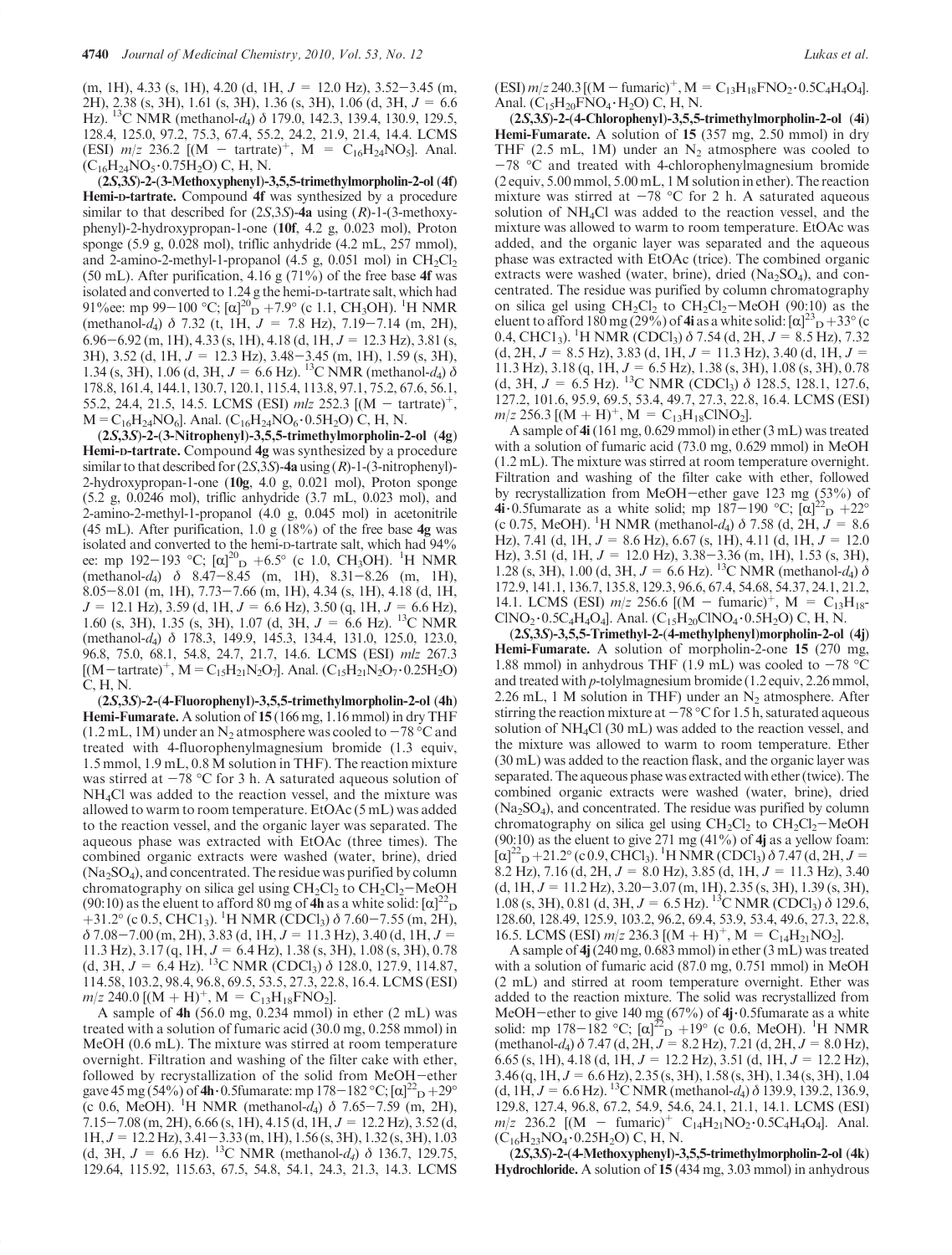THF (3 mL, 1M) was cooled to  $-78$  °C and treated with 4-methoxyphenylmagnesium bromide (1.3 equiv, 3.93 mmol, 3.9 mL of 1 M solution in THF). The reaction mixture was stirred at  $-78$  °C and under an  $N_2$  atmosphere for 1.5 h. A saturated aqueous solution of NH4Cl (30 mL) was added to the reaction vessel, and the mixture was allowed to warm to room temperature. The mixture was extracted with ether (three times). The combined ether extracts were washed (water, brine), dried  $(Na<sub>2</sub>SO<sub>4</sub>)$ , and concentrated. The residue was purified by column chromatography on silica gel using  $CH_2Cl_2$  to  $CH_2Cl_2-MeOH-NH_4OH$  (90:9:1) as the eluent to give 380 mg of a yellow solid.

The sample (379 mg, 0.783 mmol) in ether (5 mL) was treated with HCl (1.00 mmol, 0.250 mL, 4 M solution in dioxane). The mixture was stirred at room temperature overnight. Ether was added to the reaction mixture. The suspension was sonicated, centrifuged, and decanted three times to afford a solid pellet. The solid material was recrystallized from MeOH-ether to give  $215 \text{ mg} (95\%)$  of  $4\text{k} \cdot \text{HCl}$  as a pale-yellow solid: mp  $170-172 \text{ °C}$ ;  $[\alpha]^{20}$  p + 19.6° (c 1.0, MeOH). <sup>1</sup>H NMR (methanol-d<sub>4</sub>)  $\delta$  7.52 (d,  $2H, J = 8.9$  Hz), 6.95 (d,  $2H, J = 8.9$  Hz), 4.22 (d,  $1H, J = 12.4$ Hz), 3.81 (s, 3H), 3.58-3.45 (m, 2H), 1.62 (s, 3H), 1.39 (s, 3H), 1.10 (d, 3H,  $J = 6.6$  Hz). <sup>13</sup>C NMR (methanol-d<sub>4</sub>)  $\delta$  161.8, 133.5, 132.8, 128.8, 114.6, 96.7, 66.6, 55.80, 55.7, 55.2, 23.4, 20.8, 13.7. LCMS (ESI)  $m/z$  286.4 (M – H)<sup>+</sup>, M = C<sub>14</sub>H<sub>21</sub>NO<sub>3</sub> HCl]. Anal.  $(C_{14}H_{22}CINO_3)C, H, N.$ 

(2S,3S)-2-Biphenyl-4-yl-3,5,5-trimethylmorpholin-2-ol (4l) Hemi-Fumarate. A solution of 15 (394 mg, 2.75 mmol) in anhydrous THF (2.75 mL, 1M) was cooled to  $-78$  °C and treated with 4-biphenylmagnesium bromide (1.2 equiv, 3.30 mmol, 6.60 mL,  $0.5$  M solution in THF) under an N<sub>2</sub> atmosphere. After stirring at  $-78$  °C for 1.5 h, the reaction mixture was treated with saturated aqueous solution of  $NH<sub>4</sub>Cl$  (40 mL) and EtOAc was added (30 mL). The organic layer was separated. The aqueous phase was extracted with EtOAc trice. The combined organic extracts were washed (water, brine), dried  $(Na<sub>2</sub>SO<sub>4</sub>)$ , and concentrated. Purification of the residue by column chromatography on silica gel using  $CH_2Cl_2$  to  $CH_2Cl_2-MeOH$  (90:10) as the eluent afforded 300 mg (37%) of 4l as a white solid:  $[\alpha]^{23}$  b + 15.2° (c 0.3, CHC1<sub>3</sub>). <sup>1</sup>H NMR (CDCl<sub>3</sub>)  $\delta$  7.70–7.33 (m, 9H), 3.88 (d, 1H,  $J = 11.3$  Hz), 3.44 (d, 1H,  $J = 11.3$  Hz), 3.29–3.25 (m, 1H), 1.42 (s, 3H), 1.10 (s, 3H), 0.86 (d, 3H,  $J = 6.5$  Hz). <sup>13</sup>C NMR (CDCl3) δ 140.9, 129.0, 128.97, 128.74, 128.4, 127.54, 127.30, 127.13, 126.7, 126.5, 96.2, 69.5, 53.4, 51.4, 49.6, 27.4, 22.8, 16.6. LCMS (ESI)  $m/z$  298.4, 280.3 [(M + H)<sup>+</sup>, M = C<sub>19</sub>H<sub>23</sub>NO<sub>2</sub>].

A sample of 41 (379 mg, 1.27 mmol) in  $CH_2Cl_2$  (4 mL) was treated with a solution of fumaric acid (148 mg, 1.27 mmol) in MeOH (4 mL). The mixture was stirred at room temperature overnight. Filtration and washing of the filter cake with ether, followed by recrystallization from MeOH-ether gave 130 mg (25%) of 41.0.5fumarate as a white solid: mp 197-202 °C;  $[\alpha]_{D}^{22}$ +18° (c 1.6, MeOH). <sup>1</sup>H NMR (methanol-d<sub>4</sub>)  $\delta$  7.70-7.63 (m, 6H),  $7.49 - 7.35$  (m, 3H), 6.69 (s, 1H), 4.20 (d, 1H,  $J = 12.1$  Hz), 3.55 (d, 1H,  $J = 12.1$  Hz), 3.47 (q, 1H,  $J = 6.7$  Hz), 1.60 (s, 3H), 1.34 (s, 3H), 1.08 (d, 3H,  $J = 6.6$  Hz). <sup>13</sup>C NMR (methanol-d<sub>4</sub>)  $\delta$ 142.9, 141.8, 141.4, 136.7, 129.9, 128.6, 128.04, 128.02, 127.7, 96.9, 67.5, 54.8, 54.1, 30.7, 24.4, 21.3, 14.4. LCMS (ESI) m/z 298.6, 280.3  $[(M - fumaric)^+, M = C_{19}H_{23}NO_2 \cdot 0.5C_4H_4O_4].$ Anal.  $(C_{21}H_{25}NO_4 \cdot 0.75H_2O)$  C, H, N.

(2S,3S)-2-(3,4-Difluorophenyl)-3,5,5-trimethylmorpholin-2-ol  $(4m)$  Hemi-Fumarate. A solution of morpholin-2-one 15  $(410 \text{ mg})$ , 2.86 mmol) in anhydrous THF (2.9 mL, 1M) was cooled to  $-78$  °C and treated with 3,4-difluorophenylmagnesium bromide (1.2 equiv, 3.43 mmol, 6.90 mL, 0.5 M solution in THF) under an  $N_2$  atmosphere. After stirring the reaction mixture at  $-78$  °C under an inert atmosphere for 1.5 h, saturated aqueous solution of NH4Cl was added to the reaction vessel. The reaction mixture was allowed to warm to room temperature and extracted with ether (three times). The combined organic extracts were washed (water, brine), dried ( $Na<sub>2</sub>SO<sub>4</sub>$ ), and concentrated. Purification of the residue by column chromatography on silica gel using  $CH_2Cl_2$  to  $CH_2Cl_2-MeOH-NH_4OH$  (90:9:1) as the eluent gave 190 mg  $(25\%)$  of 4m as a yellow solid:  $[\alpha]^{22}$   $+18.2^{\circ}$  (c 1.0, CHCl<sub>3</sub>). <sup>1</sup>H NMR (CDCl3) δ 7.45-7.39 (m, 1H), 7.34-7.32 (m, 1H), 7.18-7.10 (m, 1H), 3.82 (d, 1H,  $J = 11.3$  Hz), 3.40 (d, 1H,  $J =$ 11.3 Hz), 3.18 (q, 1H,  $J = 6.5$  Hz), 1.38 (s, 3H), 1.08 (s, 3H), 0.78 (d, 3H,  $J = 6.5$  Hz). <sup>13</sup>C NMR (CDCl<sub>3</sub>)  $\delta$  122.40, 122.31 116.74, 116.51, 115.8, 115.6, 96.5, 69.6, 53.4, 49.8, 27.3, 22.8, 16.5. LCMS (ESI)  $m/z$  258.6 [(M + H)<sup>+</sup>, M = C<sub>13</sub>H<sub>17</sub>F<sub>2</sub>NO<sub>2</sub>].

A sample of 4m (180 mg, 0.699 mmol) in ether (3 mL) was treated with a solution of fumaric acid (80.0 mg, 0.689 mmol) in MeOH (2.5 mL). The mixture was stirred at room temperature overnight. Ether was added to the reaction mixture. The suspension was sonicated, centrifuged, and decanted to afford a solid pellet that was recrystallization from MeOH-ether. The suspension was sonicated, centrifuged, and decanted three times to afford 119 mg (53%) of  $4m \cdot 0.5$ fumarate as a white solid: mp  $187-189 \text{ °C}; [\alpha]^2$   $\rightarrow$   $+29.6 \text{ °C}$  (c 0.5, MeOH). <sup>1</sup>H NMR (methanold4) δ 7.52-7.41 (m, 2H), 7.38-7.22 (m, 1H), 6.65 (s, 1H), 4.34 (s, 1H),  $4.15$  (d,  $1H, J = 12.2$  Hz),  $3.54$  (d,  $1H, J = 12.2$  Hz),  $3.46$  (q, 1H,  $J = 6.6$  Hz), 1.57 (s, 3H), 1.33 (s, 3H), 1.06 (d, 3H,  $J = 6.6$ Hz). <sup>13</sup>C NMR (methanol-d<sub>4</sub>) δ 136.7, 124.4, 118.1, 117.8, 117.1, 116.9, 98.2, 67.5, 54.58, 54.36, 24.1, 21.2, 14.1. LCMS (ESI) m/z 258.6,  $[(M - fumaric)^+ M = C_{13}H_{17}F_2NO_2 \cdot 0.5C_4H_4O_4]$ . Anal.  $(C_{15}H_{19}F_2NO_4 \cdot 0.5H_2O)$  C, H, N.

2-(3,4-Dichlorophenyl)-3,5,5-trimethylmorpholin-2-ol  $[(\pm)$ -4n] Hemi-Fumarate. To a solution of 3',4'-dichloropropiophenone (8l, 5.02 g, 0.247 mol) in  $CH_2Cl_2(100 \text{ mL})$  was added 10 drops of bromine. After stirring at room temperature under nitrogen for several min, the characteristic red color of bromine disappeared, indicating initiation of the reaction. The remainder of the bromine (1.27 mL, 24.7 mmol) was added dropwise, and the reaction solution was allowed to stir at room temperature under nitrogen atmosphere for 1.75 h. Analysis by TLC (silica, 2:1 hexane: $CH_2Cl_2$ ) indicated consumption of starting material. The reaction solution was quenched and brought to a pH of 9 with a saturated aqueous solution of  $NAHCO<sub>3</sub>$  and concentrated  $NH<sub>4</sub>OH$ . The solution was extracted with  $CH<sub>2</sub>Cl<sub>2</sub>$ , dried  $(Na_2SO_4)$ , filtered, concentrated, and dried under vacuum to give 7.14 g  $(100\%)$  of 2-bromo- $(3\frac{1}{4}$ -dichlorophenyl)propan-1-one as a white solid. Characterization data is similar with data reported in the literature.<sup>31</sup>

2-Bromo-(3',4'-dichlorophenyl)propan-1-one (6.97 g, 0.025 mol) in a minimal amount of  $CH_2Cl_2$  was transferred to a sealable reaction tube. Most of the  $CH_2Cl_2$  was removed via positive nitrogen flow. 2-Amino-2-methyl-1-propanol (23.6 mL, 247 mmol) was added in one portion, and the tube was sealed and placed in an oil bath heated to 75 °C. After stirring at 75 °C overnight, analysis by TLC (silica, 9:1:20 ether-Et<sub>3</sub>N-hexane) showed only a trace amount of starting material remaining and the reaction was allowed to cool to room temperature. The reaction mixture was quenched and brought to a pH of 10 with a saturated aqueous solution of  $NaHCO<sub>3</sub>$ , and the product was extracted with  $CH<sub>2</sub>Cl<sub>2</sub>$ . The organic layer was separated, dried (Na<sub>2</sub>SO<sub>4</sub>), filtered, concentrated, and dried under vacuum to give 11.29 g of a yellow oil. The residue was purified by column chromatography on silica gel using ether-Et<sub>3</sub>N-hexane (9:1:50) as eluent to give 3.50 g (49%) of 4n as a white solid. <sup>1</sup>H NMR (250 MHz, DMSO- $d_6$ )  $\delta$  7.70–7.67 (m, 1H), 7.47-7.39 (m, 2H), 3.81 (d, 1H), 3.40 (d, 1H), 3.22-3.14 (m, 1H), 1.38 (s, 3H), 1.08 (s, 3H), 0.78 (d, 3H).

A solution of  $(\pm)$ -4n (3.34 g, 0.012 mol) in methanol was treated with fumaric acid (1.34 g, 0.012 mol). The mixture was allowed to stir for 15 min and a white solid precipitated out of solution, which was collected by vacuum filtration to afford 2.23  $g(53\%)$  of  $4n \cdot 0.5$ fumarate as a white solid: mp 188-189 °C. <sup>1</sup>H NMR (250 MHz, DMSO- $d_6$ )  $\delta$  7.68-7.62 (m, 2H), 7.52-7.48  $(m, 1H), 3.77$  (d, 1H), 3.36 (d, 1H), 3.13–3.07 (q, 1H), 1.33 (s, 3H), 1.07 (s, 3H), 0.76 (d, 3H). Anal. (C<sub>15</sub>H<sub>19</sub>Cl<sub>2</sub>NO<sub>4</sub>) C, H, N.

(2S,3S)-2-(3,5-Difluorophenyl)-3,5,5-trimethylmorpholin-2-ol (4o) Hydrochloride. A solution of 15 (448 mg, 3.13 mmol) in anhydrous THF (3 mL, 1M) was cooled to  $-78$  °C and treated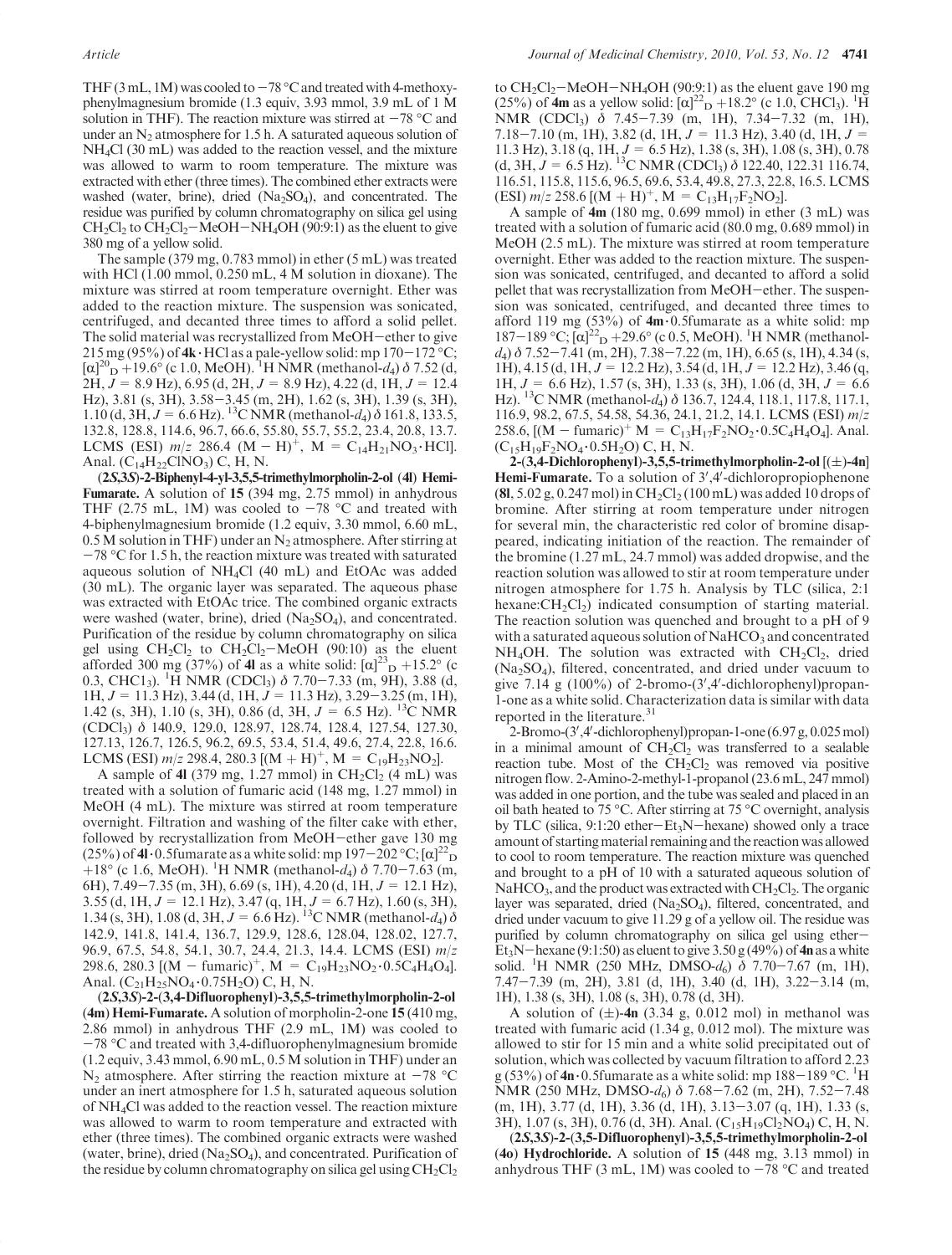with 3,5-dipfluorophenylmagnesium bromide (1.2 equiv, 3.75 mmol, 7.5 mL, 0.5 M solution in THF). The reaction mixture was stirred at  $-78$  °C and under an N<sub>2</sub> atmosphere for 1.5 h. Saturated aqueous solution of NH4Cl was added to the reaction vessel, and the mixture was allowed to warm to room temperature. The reaction mixture was extracted with ether (three times). The combined ether extracts were washed (water, brine), dried ( $Na<sub>2</sub>SO<sub>4</sub>$ ), and concentrated. Purification of the residue by column chromatography on silica gel using  $CH_2Cl_2$  to  $CH_2Cl_2-$ MeOH-NH4OH (90:9:1) as the eluent gave 105 mg (13%) of 4o as a yellow solid:  $[\alpha]^{22}$   $\rightarrow$  19.5° (c 0.8, CHCl<sub>3</sub>). <sup>1</sup>H NMR  $(CDCl<sub>3</sub>)$   $\delta$  7.16-7.10 (m, 2H), 6.82-6.67 (m, 1H), 3.81 (d, 1H,  $J = 12.0$  Hz), 3.40 (d, 1H,  $J = 12.0$  Hz), 3.18 (q, 1H,  $J = 6.0$  Hz), 1.39 (s, 3H), 1.12 (s, 3H), 0.83 (d, 3H,  $J = 6.5$  Hz). <sup>13</sup>C NMR (CDCl3) δ 109.63, 109.40, 103.9, 103.5, 103.2, 95.8, 69.2, 53.3, 50.1, 49.6, 26.9, 22.5, 15.2. LCMS (ESI)  $m/z$  258.8 [(M + H)<sup>+</sup>,  $M = C_{13}H_{17}F_2NO_2$ .

A sample of 4o (71.0 mg, 0.275 mmol) in  $CH_2Cl_2$  (1.5 mL) was treated with HCl (0.386 mmol, 0.100 mL solution 4 M in dioxane). The mixture was stirred at room temperature overnight, and ether was added to the reaction mixture. The suspension was sonicated, centrifuged, and decanted to afford a solid pellet; this procedure was repeated three times. The solid material was recrystallized from methanol-ether. The suspension was sonicated, centrifuged, decanted, and dried to give 60 mg  $(74\%)$  of  $40 \cdot$  HCl as a paleyellow solid: mp 199-204 °C;  $[\alpha]^{22}$  p +21.5° (c 1.0, MeOH). <sup>1</sup>H NMR (methanol-d4) δ 7.23-7.18 (m, 2H), 7.03-6.92 (m, 1H), 4.19 (d, 1H,  $J = 12.0$  Hz), 3.65-3.54 (m, 2H), 1.62 (s, 3H), 1.39 (s, 3H), 1.12 (d, 3H,  $J = 6.0$  Hz). <sup>13</sup>C NMR (methanol-d<sub>4</sub>)  $\delta$  166.1, 162.8, 111.1, 110.9, 105.6, 105,2, 104.9, 66.9, 55.6, 54.5, 23.5, 20.9, 13.7. LCMS (ESI)  $m/z$  258.5  $[(M - HC)]^+$ ,  $M = C_{13}H_{17}F_2$ - $NO<sub>2</sub> \cdot HCl$ ]. Anal.  $(C<sub>13</sub>H<sub>18</sub>ClF<sub>2</sub>NO<sub>2</sub>) C, H, N.$ 

2-(3,5-Dichlorophenyl)-3,5,5-trimethylmorpholin-2-ol  $[(\pm)$ -4p] Hemi-Fumarate. To a stirred solution of 3,5-dichloropropiophenone (8m, 3.81 g, 0.0188 mol) in  $\text{CH}_2\text{Cl}_2$  (28 mL) was added bromine (0.986 mL, 19.1 mmol) dropwise. The bromine was immediately consumed upon addition of each drop until the end of addition when it had a consistent brownish color, indicative of excess bromine. The reaction was immediately quenched with saturated aqueous NaHCO<sub>3</sub>, extracted three times with  $CH<sub>2</sub>Cl<sub>2</sub>$ . The organic layer was separated, combined, and concentrated under reduced pressure without drying to afford a yellow oil. The oil was dissolved in anhydrous diethyl ether (50 mL) and 2-amino-2-methyl-1-propanol (6.7 g, 0.075 mol) was added. The reaction mixture was stirred overnight and quenched with saturated aqueous  $NaHCO<sub>3</sub>$ . The aqueous layer was extracted three times with  $CH_2Cl_2$ , and the organic layers were separated, dried, and concentrated to afford another yellow oil. Purification by column chromatography on silica gel afforded 2.51 g (46%) of the title compound. The hemifumarate salt was prepared by dissolving the free base in methanol and adding 1.0 g of fumaric acid to form the title compound: mp  $188-190^\circ$  °C. <sup>1</sup>H NMR (DMSO- $d_6$ )  $\delta$ 7.58-7.57 (m, 1H), 7.47-7.46 (m, 2H), 6.67 (s, 0.5H), 4.09 (d, 1H,  $J = 11.9$  Hz), 3.53 (d, 1H,  $J = 12.0$  Hz), 3.41–3.37 (m, 1H), 1.53 (s, 3H), 1.28 (s, 3H), 1.02 (d, 3H, 6.6 Hz). 13C NMR (DMSO-d6) δ 134.9, 133.6, 127.7, 125.2, 94.7, 67.2, 52.5, 50.1, 25.0, 21.6, 14.6. Anal.  $(C_{15}H_{19}Cl_2NO_4 \cdot 0.25H_2O)$  C, H, N.

(2S,3S)-2-(Naphthalen-1-yl)-3,5,5-trimethylmorpholin-2-ol (4q) Hemi-n-tartrate. Compound 4q was synthesized by a procedure similar to that described for  $(2S,3S)$ -4a employing  $(R)$ -2-hydroxy-1-(naphthalen-1-yl)propan-1-one (10h, 1.15 g, 0.058 mol), Proton sponge (1.5 g, 0.070 mol), triflic anhydride (1.1 mL, 64 mmol), and 2-amino-2-methyl-1-propanol (1.1 g, 0.012 mol) in  $CH<sub>3</sub>CN$ (45 mL). After purification, 1.35 g (86%) of the free base  $4q$  was isolated and converted to the D-tartrate salt, which was recrystallized from H<sub>2</sub>O-MeOH-Et<sub>2</sub>O solvent system: mp 115-116 °C;  $[\alpha]_{\text{D}}^{20}$  – 9.5° (c 0.74, CH<sub>3</sub>OH). <sup>1</sup>H NMR (methanol-*d*<sub>4</sub>)  $\delta$  8.89 (d, 1H,  $J = 8.4$  Hz),  $7.97 - 7.89$  (m, 3H),  $7.54 - 7.50$  (m, 3H),  $4.33$  (s, 1H), 3.70 (d, 1H,  $J = 12.2$  Hz), 3.48 (q, 1H,  $J = 7.0$  Hz), 1.77 (s, 3H), 1.41 (s, 3H), 0.96 (d, 3H,  $J = 6.6$  Hz). <sup>13</sup>C NMR (methanol-d<sub>4</sub>)

δ 136.5, 132.3, 131.9, 130.5, 130.2, 128.1, 127.4, 127.0, 126.1, 99.0, 75.1, 68.1, 67.3, 53.9, 24.8, 22.9, 15.8, 15.2. LCMS (ESI) m/z 272.3  $[(M - \text{tartrate})^+, M = C_{19}H_{24}NO_5]$ . Anal.  $(C_{19}H_{24}NO_5 \cdot 0.75H_2O)$ C, H, N.

(2S,3S)-2-(Naphthalen-2-yl)-3,5,5-trimethylmorpholin-2-ol (4r) Hemi-D-tartrate. Compound 4r was synthesized by a procedure similar to that described for  $(2S,3S)$ -4a using  $(R)$ -2-hydroxy-1-(naphthalen-2-yl)propan-1-one (10i, 2.5 g, 0.013 mol), Proton sponge (3.24 g, 0.0151 mol), triflic anhydride (2.4 mL, 137 mmol), and 2-amino-2-methyl-1-propanol (2.4 g, 0.027 mol) in acetonitrile (40 mL). After purification, 2.2 g (65%) of the free base  $4r$ was isolated and converted to the hemi-D-tartrate salt: mp 179- 180 °C; [α]<sup>20</sup><sub>D</sub> – 1.5° (c 0.55, CH<sub>3</sub>OH). <sup>1</sup>H NMR (methanol-d<sub>4</sub>) δ 8.13-8.12 (m, 1H), 7.95-7.88 (m, 3H), 7.75-7.71 (m, 1H), 7.57-7.50 (m, 2H), 4.33 (s, 1H), 4.25 (d, 1H,  $J = 11.9$  Hz),  $3.66 - 3.57$  (m, 2H), 1.65 (s, 3H), 1.37 (s, 3H), 1.09 (d, 3H,  $J = 6.6$ Hz). <sup>13</sup>C NMR (methanol- $d_4$ )  $\delta$  178.7, 139.9, 135.3, 134.6, 129.8, 129.33, 129.00, 128.0, 127.8, 127.4, 125.4, 97.4, 75.2, 67.7, 55.1, 24.5, 21.6, 14.6. LCMS (ESI)  $m/z$  272.5 [(M - tartrate)<sup>+</sup>, M =  $C_{19}H_{24}NO_5$ ]. Anal. ( $C_{19}H_{24}NO_5$ ) C, H, N.

(2S,3S)-2-(3-Chlorophenyl)-3-ethyl-5,5-dimethylmorpholin-2-ol (4s) Hemi-D-tartrate. Compound 4s was synthesized by a procedure similar to that described for  $(2S,3S)$ -4a using  $(R)$ -1- $(3$ chlorophenyl)-2-hydroxybutan-1-one (10j, 1.13 g, 0.0568 mol), Proton sponge (1.43 g, 0.0667 mol), triflic anhydride (1.0 g, 0.063 mol), and 2-amino-2-methyl-1-propanol (1.09 g, 0.0122 mol) in  $CH<sub>2</sub>Cl<sub>2</sub>$  (13 mL). After purification, the free base 4r was converted to  $0.230$  g of its p-tartrate salt: mp 160-161 °C;  $[\alpha]_{D}^{20} + 5.6^{\circ}$  (c 0.8, CH<sub>3</sub>OH). <sup>1</sup>H NMR (methanol-d<sub>4</sub>)  $\delta$  7.49-7.46 (m, 1H), 7.41-7.35 (m, 3H), 4.37-4.34 (m, 1H), 4.30-4.24 (m, 1H), 3.81-3.62  $(m, 2H), 1.57$  (s, 3H),  $1.47 - 1.36$  (m, 2H),  $1.33$  (s, 3H),  $0.81 - 0.71$ (m, 3H). <sup>13</sup>C NMR (methanol-d<sub>4</sub>)  $\delta$  178.5, 145.2, 135.6, 131.2, 130.3, 128.2, 126.5, 97.1, 75.0, 67.8, 61.1, 55.0, 24.3, 23.1, 21.6, 11.2. LCMS (ESI)  $m/z$  270.4 [(M - tartrate)<sup>+</sup>, M = C<sub>16</sub>H<sub>23</sub>-ClNO<sub>5</sub>). Anal. (C<sub>16</sub>H<sub>23</sub>ClNO<sub>5</sub> · 0.25H<sub>2</sub>O) C, H, N.

(2S,3S)-2-(3-Chlorophenyl)-5,5-dimethyl-3-propyl-morpholin-2-ol (4t) Hemi-D-tartrate. Compound 4t was synthesized by a procedure similar to that described for  $(2S,3S)$ -4a using  $(R)$ -1- $(3$ chlorophenyl)-2-hydroxypent-1-one (10k, 1.5 g, 0.0704 mol), Proton sponge (1.8 g, 0.0840 mol), triflic anhydride (1.29 g, 0.081 mol), and 2-amino-2-methyl-1-propanol (1.42 g, 0.0159 mol) in  $CH_2Cl_2$ (7 mL). After purification, 790 mg  $(40\%)$  of the free base 4t was isolated and converted to the hemi-D-tartrate salt, which had 99% ee: mp 151–152 °C,  $[\alpha]_{\text{D}}^{\text{20}}$  – 10.1° (c 0.77, CH<sub>3</sub>OH). <sup>1</sup>H NMR (methanol-d<sub>4</sub>)  $\delta$  7.50-7.47 (m, 1H), 7.43-7.36 (m, 3H), 4.38 (s, 1H), 4.32 (d, 1H,  $J = 10.0$  Hz), 3.81-3.66 (m, 1H), 1.58 (s, 3H), 1.49-1.38 (m, 2H), 1.35 (s, 3H), 1.34-1.27 (m, 1H), 1.02-0.92 (m, 1H), 0.77 (t, 3H,  $J = 7.0$  Hz). <sup>13</sup>C NMR (methanol-d<sub>4</sub>)  $\delta$  176.1, 142.9, 133.3, 128.9, 128.0, 125.9, 124.2, 94.8, 72.7, 65.4, 57.0, 52.7, 29.9, 22.0, 19.3, 18.2, 12.1. Anal. (C<sub>17</sub>H<sub>25</sub>ClNO<sub>5</sub>) C, H, N.

(2S,3S)-2-(3-Chlorophenyl)-3,4,5,5-tetramethylmorpholin-2-ol (4u) Di-p-tolyl-L-tartrate. A sample of (2S,3S)-2-(3-Chlorophenyl)- 3,5,5-trimethylmorpholin-2-ol (4i, 107 mg, 0.42 mmol) in DMF (2.0 mL) was treated with  $K_2CO_3$  (174 mg, 1.26 mmol). After stirring the reaction mixture at room temperature under an inert atmosphere for 1.5 h, CH<sub>3</sub>I (19  $\mu$ L, 0.30 mmol) was added to the reaction flask and the reaction mixture was stirred at  $70^{\circ}$ C for 24 h. The reaction mixture was cooled to  $0^{\circ}$ C water added, followed by extraction with ether (thee times). The combined organic extracts were washed (water, brine), dried ( $Na<sub>2</sub>SO<sub>4</sub>$ ), and concentrated to a pale-yellow oil. Purification of the residue by column chromatography gave a 72 mg  $(63%)$  of 4u as a white solid. The compound 4u was converted to the corresponding di-p-tolyl-L-tartrate salt: mp 128–129 °C; [α]<sup>20</sup><sub>D</sub> –50.0° (c 0.83, CH<sub>3</sub>OH). <sup>1</sup>H NMR (DMSO $d_6$ )  $\delta$  7.85 (d, 4H,  $J = 7.8$  Hz), 7.50-7.40 (m, 4H), 7.32 (d, 4H,  $J =$ 7.8 Hz), 5.6 (s, 2H), 4.07 (d, 1H,  $J = 12.4$  Hz), 3.50–3.40 (m, 1H), 2.56 (s, 3H), 2.36 (s, 6H), 1.40 (s, 3H), 1.21 (s, 3H), 0.90 (d, 3H, J= 6.2 Hz). <sup>13</sup>C NMR (DMSO- $d_6$ )  $\delta$  168.2, 164.9, 143.9, 132.7, 129.9, 129.3 (d), 128.6, 126.67, 126.31, 125.3, 96.4, 72.2, 66.2, 60.4, 59.2, 33.3, 21.1, 15.9, 11.5. Anal.  $(C_{34}H_{38}CINO_{10} \cdot 2H_2O) C, H, N$ .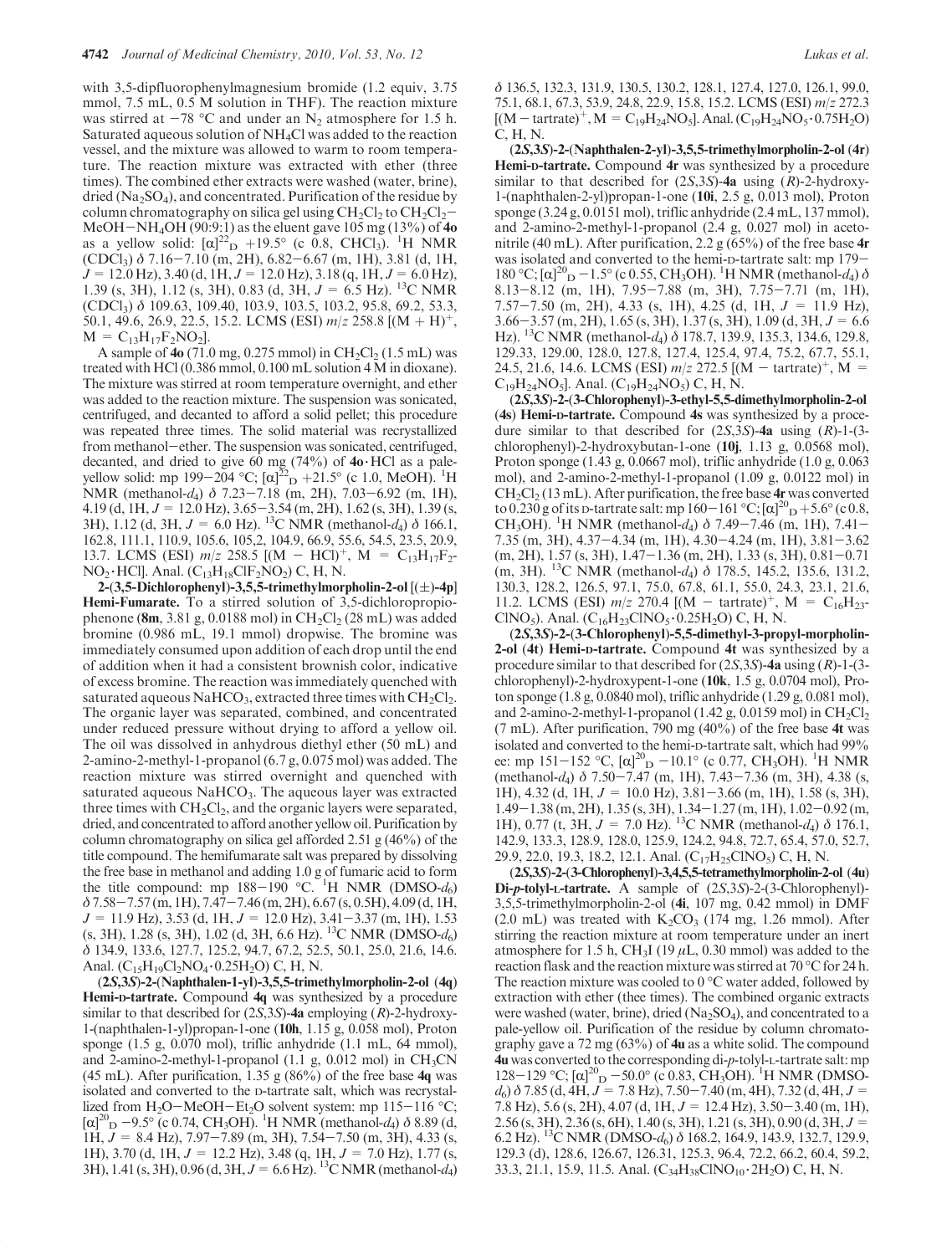(2S,3S)-2-(4-Chlorophenyl)-3,4,5,5-tetramethylmorpholin-2-ol (4v) Fumarate. A sample of (4i) (144 mg, 0.563 mmol) in anhydrous THF (1.9 mL) was treated with  $K_2CO_3$  (4 folds, 311 mg, 2.25 mmol). After stirring the reaction mixture at room temperature under inert atmosphere for 1 h, CH<sub>3</sub>I (1.3 equiv, 46.0  $\mu$ L, 0.731 mmol) was added to the reaction flask. The reaction mixture was stirred at room temperature for 24 h, cooled to  $0^{\circ}$ C, and water added, followed by extraction with ether (thee times). The combined organic extracts were washed (water, brine), dried  $(Na_2SO_4)$ , and concentrated to a pale-yellow oil. Purification of the residue by column chromatography on silica gel and  $CH_2Cl_2-MeOH$ -NH<sub>4</sub>OH (90:9:1) as the eluent gave 93.0 mg (61%) of a white solid:  $mp = 75-78$  °C;  $[\alpha]^{22}$   $D + 28.0$ ° (c 1.0, CHCl<sub>3</sub>). <sup>1</sup>H NMR  $\delta$ 7.58-7.53 (m, 2H), 7.34-7.31 (m, 2H), 4.52-4.49 (br, 1H), 3.90  $(d, 1H, J = 11.6 Hz),$  3.32  $(d, 1H, J = 11.6 Hz),$  2.85  $(q, 1H, J = 11.6 Hz)$ 6.5 Hz), 2.20 (s, 3H), 1.19 (s, 3H), 1.07 (s, 3H), 0.76 (d, 3H,  $J = 6.5$ Hz). 13C NMR δ 133.9, 128.59, 128.36, 128.05, 127.7, 97.5, 70.4, 59.3, 53.8, 32.3, 25.5, 14.4, 13.1. MS (ESI)  $m/z$  270.4 [(M + H)<sup>+</sup>  $M = C_{14}H_{20}CINO_{2}$ .

A sample of 4v (90 mg, 0.33 mmol) in ether (1.5 mL) was treated with a solution of fumaric acid (38 mg, 0.33 mmol) in MeOH (1 mL). The mixture was stirred at room temperature overnight. Ether was added to the reaction mixture. The suspension was sonicated, centrifuged, and decanted to afford a solid pellet; this procedure was repeated three times. Recrystallization from MeOH-ether afforded the title product as white solid 101 mg (77%): mp = 167-169 °C;  $\left[\alpha\right]_{\text{D}}^{22}$  +44.3° (c 1.0, MeOH). <sup>1</sup>H NMR (methanol-d<sub>4</sub>)  $\delta$  7.60 (d, 2H,  $J = 8.6$  Hz), 7.43 (d, 2H,  $J =$ 8.6 Hz), 6.68 (s, 2H), 4.35 (d, 1H,  $J = 12.8$  Hz), 3.64-3.54 (m, 2H), 2.79 (s, 3H), 1.60 (s, 3H), 1.41 (s, 3H), 1.14 (d, 3H, J = 6.5 Hz). <sup>13</sup>C NMR (methanol- $d_4$ )  $\delta$  171.4, 140.9, 136.3, 129.4, 98.1, 67.6, 63.4, 62.5, 34.3, 21.8, 20.8, 16.9, 12.3. MS (ESI) m/z 270.4  $[(M - \text{fumaric})^+, M = C_{14}H_{20}CINO_2 \cdot C_4H_4O_4]$ . Anal.  $(C_{18}H_{24}$ - $CINO<sub>6</sub>·0.5H<sub>2</sub>O) C, H, N.$ 

3,5,5-Trimethyl-2-(pyridin-3-yl)morpholin-2-ol (5) D-Tartrate. A sample of 1-(pyridin-3-yl)propan-1-one (8o, 685 mg, 5.00 mmol) was dissolved in  $\text{CCl}_4$  (20 mL). Bromine (0.26 mL, 5 mmol) was added to the reaction flask, and the reaction mixture was gently refluxed for 1 h. The solvent was decanted. The deep-red solid at the bottom of flask was washed with ether, dried, suspended in CH3CN (40 mL), and treated with 2-amino-2-methyl-1-propanol (0.89 g, 0.01 mol). The reaction mixture was stirred for 8 h. The precipitate was removed by filtration, and the filtrate was extracted with EtOAc. The organic layer was washed with aqueous NaHCO<sub>3</sub>, dried (Na<sub>2</sub>SO<sub>4</sub>), and concentrated to a deep-red oil residue. The oily residue was purified by column chromatography on silica gel and  $CH_2Cl_2-MeOH$  (20:1 to 5:1) with 1% NH<sub>4</sub>OH) to give 56 mg free base that was converted to  $5$  tartrate as a yellow solid: mp  $115-116$  °C. <sup>1</sup>H NMR (CDCl<sub>3</sub>)  $\delta$  8.85–8.83 (m, 1H), 8.54  $(dd, 1H, J = 4.7, 1.7 Hz$ , 7.91 (tt,  $1H, J = 8.0, 2.0 Hz$ ), 7.31-7.25  $(m, 1H), 3.85-3.82$   $(m, 1H), 3.42$   $(d, 1H, J = 11.2$  Hz $), 3.21$   $(q, 1H,$  $J = 6.5$  Hz), 1.40 (s, 3H), 1.10 (s, 3H), 0.81 (d, 3H,  $J = 6.5$  Hz). <sup>13</sup>C NMR (CDCl<sub>3</sub>) δ 149.4, 148.1, 137.2, 134.1, 122.8, 95.4, 69.4, 53.55, 49.8, 27.4, 22.8, 16.4. LCMS (ESI)  $m/z$  223.3 [(M – tartrate)<sup>+</sup>, M =  $C_{16}H_{24}N_2O_8$ ]. Anal.  $(C_{16}H_{24}N_2O_8 \cdot 0.75H_2O)$  C, H, N.

3,5,5-Trimethyl-2-(pyridin-2-yl)morpholin-2-ol (6) D-Tartrate. 1-(Pyridin-2-yl)propan-1-one (8n, 1.71 g, 0.013 mol) was dissolved in CCl4 (50 mL). Bromine (0.66 mL, 12.7 mmol) was added and gently refluxed for 1 h. The solvent was decanted. The orange solid at the bottom of flask was washed with ether, vacuum-dried, and then suspend in  $CH<sub>3</sub>CN$  (40 mL), followed by the addition of 2-amino-2-methyl-1-propanol (2.30 g, 0.0254 mol). The reaction mixture was stirred for 24 h. The precipitate was separated by filtration and was extracted with EtOAc. The organic layer was washed with aqueous  $NaHCO<sub>3</sub>$  and dried (Na<sub>2</sub>SO<sub>4</sub>) and concentrated to give a orange oil. The residue was purified by column chromatography on silica gel using,  $CH_2Cl_2-MeOH$  (50:1 to 20:1) with  $1\%$  NH<sub>4</sub>OH) to give 0.94 g (33%) of free base that was converted to the corresponding tartrate salt. <sup>1</sup>H NMR (CDCl<sub>3</sub>)  $\delta$ 8.55-8.51 (m, 1H), 7.84-7.59 (m, 1H), 7.63-7.57 (m, 1H),

7.34-7.26 (m, 1H), 6.00 (s, 1H), 3.97-3.91 (m, 1H), 3.47-3.37  $(m, 2H)$ , 1.42 (s, 3H), 1.10 (s, 3H), 0.74 (d, 3H,  $J = 6.5$  Hz). <sup>13</sup>C NMR (CDCl3) δ 158.6, 147.2, 137.5, 123.6, 120.5, 94.2, 70.0, 52.1, 48.9, 27.1, 22.9, 16.2. LCMS (ESI)  $m/z$  223.4  $[(M - \text{tartrate})^+,$  $M=C_{16}H_{24}N_2O_8$ ]. Anal. (C<sub>16</sub>H<sub>24</sub>N<sub>2</sub>O<sub>8</sub> · 0.5H<sub>2</sub>O) C, H, N.

1-Naphthalen-1-ylpropan-1-one (8q). A sample of 1-cyanonaphthylene (7a, 5.0 g, 0.0327 mol) in dry diethyl ether (200 mL) was treated with ethyl magnesium bromide (49.2 mol, 16.4 mL 3 M solution in ether) under nitrogen atmosphere at room temperature. The solution was stirred overnight at 25  $\mathrm{^{\circ}C}$  and then cooled to  $0^{\circ}$ C. The reaction was quenched slowly with 1 N aqueous HCl and allowed to warm to room temperature over 1 h with stirring. The aqueous layer was extracted with ether. The combined organic layers were washed with aqueous  $NaHCO<sub>3</sub>$ , water, and brine, and dried  $(Na_2SO_4)$ . The organic layers were concentrated, and the resulting yellow oil was purified by column chromatography on silica gel using hexane-EtOAc (20:1) to (10:1) as the eluent afforded 3.55 g (60%) of the title product. <sup>1</sup>H NMR (CDCl<sub>3</sub>)  $\delta$  8.59–8.52 (m, 1H), 8.00–7.94 (m, 1H),  $7.90 - 7.81$  (m, 2H),  $7.62 - 7.45$  (m, 3H),  $3.08$  (q, 2H,  $J = 7.3$ Hz), 1.29 (t, 3H,  $J = 7.3$  Hz).  $C_{13}H_{12}O$ .

1-Naphthalen-2-ylpropan-1-one (8r). Compound 8r was synthesized by a procedure similar to that described for a procedure similar to  $8q$  using identical amounts, except commercially available 2-cyanonaphthylene (7b) was used in place of 1-cyanonaphthylene. Purification by column chromatography on silica gel using hexane-EtOAc  $(20:1)$  to  $(10:1)$  afforded 4 g  $(66\%)$ of the title product as a white solid. <sup>1</sup>H NMR (CDCl<sub>3</sub>)  $\delta$  8.48  $(s, 1H), 8.05$  (d,  $1H, J = 7.5$  Hz),  $8.00 - 7.94$  (m,  $1H), 7.93 - 7.85$ (m, 2H), 7.64-7.51 (m, 2H). 3.15 (q, 2H, J = 7.2 Hz), 1.29  $(t, 3H, J = 7.2 \text{ Hz})$ . <sup>13</sup>C NMR (CDCl<sub>3</sub>)  $\delta$  129.9, 128.8 (d), 128.2, 127.1, 124.3, 32.3, 8.8.  $C_{13}H_{12}O$ .

(Z)-tert-Butyl(1-phenylprop-1-enyloxy)dimethylsilane (9b). Compound 9b was synthesized by a procedure similar to 9a using commercially available propiophenone (8b, 5.0 g, 0.037 mol), TBDMSOTf (9.4 mL, 41.0 mmol), and of  $Et_3N(8.3 mL)$  in  $CH_2Cl_2$ (50 mL). After purification, 7.32 g  $(79\%)$  of 9b was isolated as colorless oil. <sup>1</sup>H NMR (CDCl<sub>3</sub>)  $\delta$  7.50–7.40 (m, 2H), 7.35–7.22  $(m, 3H), 5.23 (q, 1H, J = 6.9 Hz), 1.77 (d, 3H, J = 6.9 Hz), 1.03 (s,$ 9H),  $-0.04$  (s,  $6H$ ). <sup>13</sup>C NMR (CDCI<sub>3</sub>)  $\delta$  150.4, 140.0, 128.0, 127.4, 125.9, 105.9, 25.9, 18.5, 11.9,  $-3.9$ . C<sub>15</sub>H<sub>24</sub>OSi.

(Z)-tert-Butyl(1-(3-fluorophenyl)prop-1-enyloxy)dimethylsilane (9c). Compound 9c was synthesized by a procedure similar to that described for 9a using commercially available 3-fluoropropiophenone (8c, 5.0 g, 0.033 mol), TBDMSOTf (8.3 mL, 36.1 mmol), and  $Et_3N$  (7.3 mL) in  $CH_2Cl_2$  (50 mL). After purification, 8.1 g (93%) of  $\hat{9c}$  was isolated as colorless oil. <sup>1</sup>H NMR (CDCl<sub>3</sub>)  $\delta$  $7.38 - 7.10$  (m, 2H),  $7.00 - 6.87$  (m, 1H),  $5.26$  (q, 1H,  $J = 6.9$  Hz), 1.75 (d, 3H,  $J = 6.9$  Hz), 1.00 (s, 9H),  $-0.02$  (s, 6H). <sup>13</sup>C NMR (CDCl3) δ 164.5, 161.2, 149.2, 142.4, 129.4, 121.4, 114.3, 114.0, 112.8, 112.5, 107.1, 105.9, 26.0, 18.5, 11.9,  $-3.9$ . C<sub>15</sub>H<sub>23</sub>FOSi.

(Z)-tert-Butyl(1-(3-bromophenyl)prop-1-enyloxy)dimethylsilane (9d). Compound 9d was synthesized by a procedure similar to that described for 9a using commercially available 3-bromopropiophenone (8d, 1.0 g, 0.0047 mol), TBDMSOTf (1.4 mL, 5.1 mmol), and Et<sub>3</sub>N (1.1 mL) in CH<sub>2</sub>Cl<sub>2</sub> (10 mL). After workup, 1.15 g (75%) of crude 9d was isolated as colorless oil with a  $Z-E$  ratio of 94:6. <sup>1</sup>H NMR (CDCl<sub>3</sub>)  $\delta$  7.64–7.58 (m, 1H), 7.41–7.34 (m, 2H), 7.17 (t, 1H,  $J = 8.04$  Hz), 5.25 (q, 1H,  $J = 6.9$  Hz), 1.75 (d, 3H,  $J = 6.9$  Hz), 1.02 (s, 9H),  $-0.03$  (s, 6H). <sup>13</sup>C NMR (CDCl<sub>3</sub>)  $\delta$ 148.8, 141.9, 130.2, 129.5, 128.7, 124.1, 122.1, 25.8, 18.3, 11.8,-4.0.  $C_{15}H_{23}BrOSi.$ 

 $(Z)$ -tert-Butyl $(1-(m-tolyl)prop-1-enyloxy)$ dimethylsilane  $(9e)$ . Compound 9e was synthesized by a procedure similar to that described for 9a using commercially available 3-methylpropiophenone (8e, 5.0 g, 0.033 mol), TBDMSOTf (8.5 mL, 36.1 mmol), and  $Et_3N$  (7.5 mL) in  $CH_2Cl_2$  (50 mL). After purification by column chromatography on silica gel,  $7.45$  g ( $84\%$ ) of  $9e$ was isolated as colorless oil. <sup>1</sup>H NMR (CDCl<sub>3</sub>)  $\delta$  7.31-7.24 (m, 2H), 7.23-7.17 (m, 1H), 7.10-7.05 (m, 1H), 5.22 (q, 1H,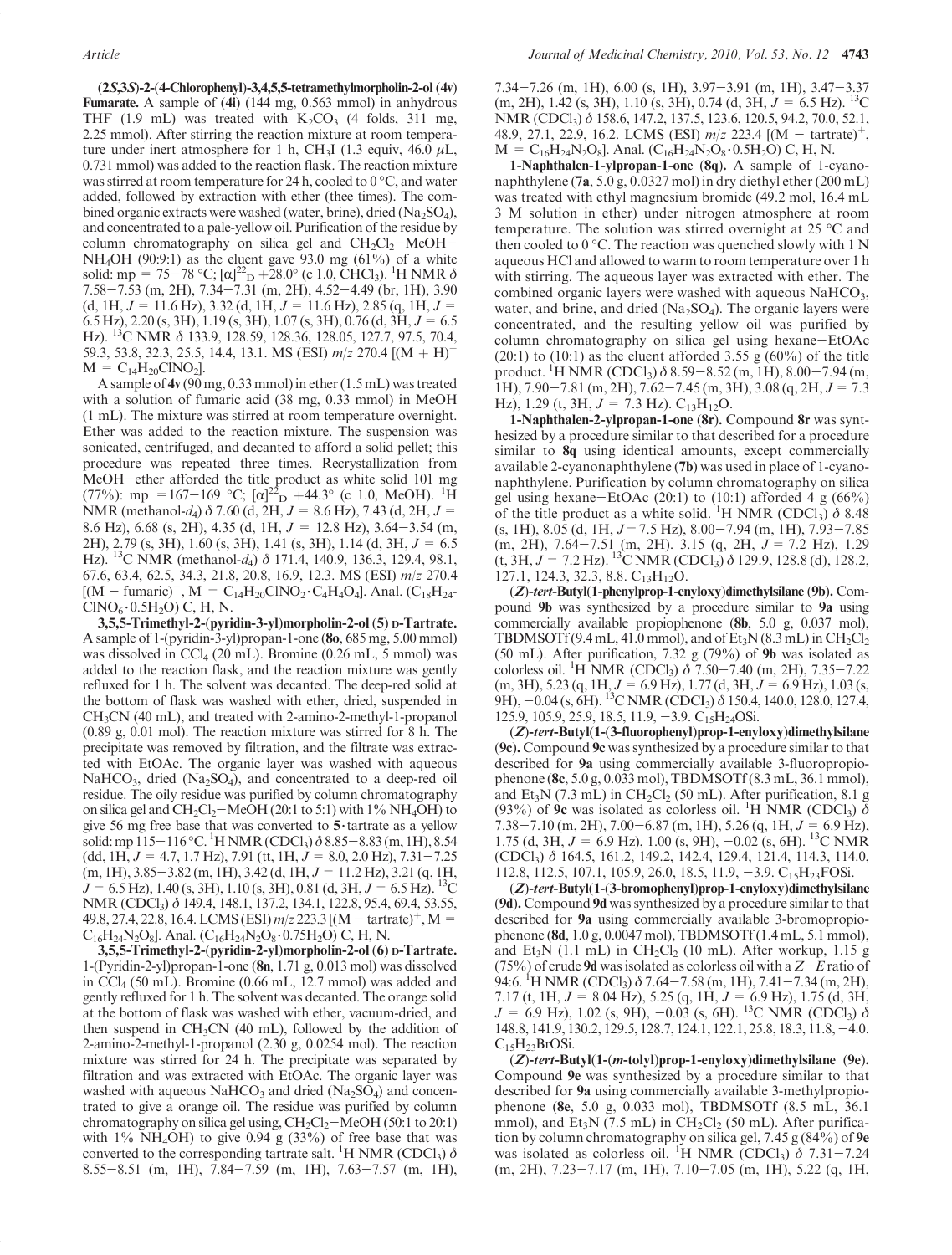$J = 6.9$  Hz), 2.37 (s, 3H), 1.76 (d, 3H,  $J = 6.9$  Hz), 1.03 (s, 9H),  $-0.03$  (s, 6H). <sup>13</sup>C NMR (CDCl<sub>3</sub>)  $\delta$  150.7, 140.1, 137.7, 128.4, 127.9, 126.8, 123.2, 105.9, 26.3, 21.8, 18.7, 12.1, -3.6. C<sub>16</sub>H<sub>26</sub>OSi.

(Z)-tert-Butyl-(1-(3-methoxyphenyl)prop-1-enyloxy)dimethylsilane (9f). Compound 9f was synthesized by a procedure similar to that described for 9a using 3-methoxypropiophenone (8f, 6.00 g, 0.0366 mol), TBDMSOTf (9.2 mL, 40.2 mmol), and  $Et_3N$  $(8.1 \text{ mL})$  in CH<sub>2</sub>Cl<sub>2</sub> (60 mL). After purification on alumina,  $\overline{8.14\,g(80\%)}$  of  $\overline{9f}$  was isolated as colorless oil. <sup>1</sup>H NMR (CDCl<sub>3</sub>)  $\delta$  7.24-7.16 (m, 1H), 7.07-6.98 (m, 2H), 6.84-6.76 (m, 1H), 5.23 (q, 1H,  $J = 6.9$  Hz), 3.81 (s, 3H), 1.75 (d, 3H,  $J = 6.9$  Hz), 1.01 (s, 9H), -0.01 (s, 6H). <sup>13</sup>C NMR (CDCl<sub>3</sub>)  $\delta$  159.4, 150.1, 141.5, 129.0, 118.4, 113.3, 111.2, 106.1, 55.3, 26.0, 18.5, 11.9,  $-3.9. C_{16}H_{26}O_2Si.$ 

(Z)-tert-Butyl-(1-(3-nitrophenyl)prop-1-enyloxy)dimethylsilane (9g). Compound 9g was synthesized by a procedure similar to that described for 9a using commercially available 3-nitropropiophenone (8g, 5.0 g, 0.028 mol), TBDMSOTf (7.1 mL, 30.7 mmol), and Et<sub>3</sub>N (6.2 mL) in CH<sub>2</sub>Cl<sub>2</sub> (50 mL). After purification on alumina,  $8.0 \text{ g}$  (98%) of 9g was isolated as colorless oil. <sup>1</sup>H NMR (CDCl<sub>3</sub>)  $\delta$  $8.34 - 8.30$  (m, 1H),  $8.12 - 8.06$  (m, 1H),  $7.80 - 7.75$  (m, 1H),  $7.52 -$ 7.42 (m, 1H), 5.40 (q, 1H,  $J = 6.9$  Hz), 1.78 (d, 3H,  $J = 6.9$  Hz), 1.02 (s, 9H),  $-0.02$  (s, 6H). <sup>13</sup>C NMR (CDCI<sub>3</sub>)  $\delta$  148.8, 141.6, 131.3, 129.0, 122.1, 120.5, 108.6, 106.8, 25.9, 18.4, 12.0, -3.8. C<sub>15</sub>H<sub>23</sub>NO<sub>3</sub>Si.

(Z)-tert-Butyldimethyl-(1-(naphthalen-1-yl)prop-1-enyloxy)silane (9q). Compound 9q was synthesized by a procedure similar to that described for 9a using 1-naphthalen-1-yl-propan-1-one (8h, 3.5 g, 0.019 mol), TBDMSOTf (4.8 mL, 0.021 mol), and  $Et<sub>3</sub>N$  (4.3 mL) in  $CH_2Cl_2$  (26 mL). After purification, 4.58 g (81%) of title product was isolated as colorless oil. <sup>1</sup>H NMR (CDCl<sub>3</sub>)  $\delta$  8.27-8.24 (m, 1H),  $7.83 - 7.75$  (m, 2H),  $7.48 - 7.38$  (m, 4H),  $5.04$  (g, 1H, J = 6.0 Hz), 1.83 (d, 3H,  $J = 6.0$  Hz), 0.87 (s, 9H),  $-0.29$  (s, 6H). <sup>13</sup>C NMR (CDCl<sub>3</sub>) δ 150.0, 138.3, 133.6, 131.6, 128.1, 128.0, 126.8,  $126.2, 125.7, 125.1, 108.4, 26.3, 25.7, 18.2, -4.6, C_{19}H_{26}$ OSi.

(Z)-tert-Butyldimethyl-(1-(naphthalen-2-yl)prop-1-enyloxy)silane  $(9r)$ . Compound  $9r$  was synthesized by a procedure similar to that described for 9a using 1-naphthalen-2-ylpropan-1-one (8i, 4.0 g, 0.0217 mol, TBDMSOTf (5.5 mL, 23.9 mmol), and  $Et<sub>3</sub>N$  (4.9 mL) in  $CH_2Cl_2$  (26 mL). After purification, 4.7 g (73%) of the title product was isolated as colorless oil. <sup>1</sup>H NMR (CDCl<sub>3</sub>)  $\delta$ 7.86-7.74 (m, 1H), 7.86-7.74 (m, 3H), 7.59 (dd, 1H,  $J = 8.6$ , 1.7 Hz),  $7.51-7.41$  (m, 2H),  $5.38$  (q, 1H,  $J = 6.9$  Hz), 1.81 (d, 3H,  $J = 6.9$  Hz), 1.04 (s, 9H), 0.02 (s, 6H). <sup>13</sup>C NMR (CDCl<sub>3</sub>)  $\delta$  150.5, 137.5, 133.5, 133.2, 128.5, 127.9, 127.8, 126.4, 126.0, 107.0, 105.9, 26.3, 26.1, 18.8,  $-3.6$ . C<sub>19</sub>H<sub>26</sub>OSi.

(Z)-tert-Butyl(1-(3-chlorophenyl)but-1-enyloxy)dimethylsilane (9s). Compound 9s was synthesized by a procedure similar to that described for 9a using 3-chlorobutyrophenone (8j, 3.10 g, 0.0169 mol), TBDMSOTf  $(4.3 \text{ mL}, 18.6 \text{ mmol})$ , and  $Et<sub>3</sub>N$   $(3.8 \text{ mL})$  in  $CH_2Cl_2$  (30 mL). After purification, 3.7 g (74%) of the title product was isolated as colorless oil. <sup>1</sup>H NMR (CDCl<sub>3</sub>)  $\delta$  7.48-7.44 (m, 1H), 7.38-7.32 (m, 1H), 7.31-7.29 (m, 2H), 5.16 (t, 1H, J = 7.1 Hz),  $2.30 - 2.19$  (m,  $2H$ ),  $1.09 - 1.03$  (m,  $3H$ ),  $1.01$  (s,  $9H$ ),  $-0.04$ (s, 6H). 13C NMR (CDCl3) δ 147.5, 141.7, 133.9, 129.2, 127.3, 125.9, 123.8, 114.9, 25.8, 19.5, 14.1, 0.0, -4.1. C<sub>16</sub>H<sub>25</sub>ClOSi.

(Z)-tert-Butyl(1-(3-chlorophenyl)pent-1-enyloxy)dimethylsilane (9t). Compound 9t was synthesized by a procedure similar to that described for 9a using 3-chloropentaphenone (8k, 2.7 g, 0.014 mol), TBDMSOTf (3.5 mL, 15 mmol), and  $Et_3N$  (3.1 mL) in  $CH_2Cl_2$ (25 mL). After purification, 4.18 g (96%) of the title product was isolated as colorless oil. <sup>1</sup>H NMR (CDCl<sub>3</sub>)  $\delta$  7.47-7.44 (m, 1H), 7.38-7.32 (m, 1H), 7.30-7.28 (m, 1H), 7.25-7.22 (m, 1H), 5.18 (t,  $1H, J = 7.2$  Hz),  $2.20$  (q,  $2H, J = 7.5$  Hz),  $1.54-1.38$  (m,  $2H$ ),  $1.02$ (s, 9H),  $1.00-0.90$  (m, 3H),  $-0.05$  (s, 6H). <sup>13</sup>C NMR (CDCl<sub>3</sub>)  $\delta$ 148.0, 141.8, 133.9, 129.2, 127.6, 125.9, 123.9, 113.0, 28.3, 25.8, 22.8, 14.0, 0.0,  $-4.01$ . C<sub>17</sub>H<sub>27</sub>ClOSi.

(S)-1-(3-Chlorophenyl)-2-hydroxypropan-1-one [(S)-10a]. Compound (S)-10a was synthesized by a procedure similar to that described for  $(R)$ -10a using  $(Z)$ -tert-butyl $(1-(3-\text{chlorophenyl})$ prop-1-enyloxy)dimethylsilane (9a, 8.8 g, 0.031 mol), AD-mix- $\alpha$  (43.5 g), and  $CH_3SO_2NH_2$  (3a, 3.0 g, 0.032 mol) in tert-butyl alcohol-water (120 mL:120 mL). The reaction mixture was quenched with sodium sulfite (31.1 g). After purification, 4.51 g  $(78%)$  of the  $(S)$ -10a was isolated. Characterization data is similar with data reported in the literature. $^{24}$ 

 $(R)$ -1-Phenyl-2-hydroxypropan-1-one (10b). Compound 10b was synthesized by a procedure similar to that described for  $(R)$ -10a using (Z)-tert-butyl(1-phenylprop-1-enyloxy)dimethylsilane (9b, 7.2 g, 0.029 mol), AD-mix- $\beta$  (40.7 g), and CH<sub>3</sub>SO<sub>2</sub>NH<sub>2</sub> (2.8 g, 0.0294 mol) in *tert*-butyl alcohol-water (110 mL:110 mL). The reaction was quenched with sodium sulfite (29.1 g). After purification, 2.49 g (80%) of the title product was isolated:  $\left[\alpha\right]_{D}^{20} + 84.9^{\circ}$  (c) 1.6, CHCl<sub>3</sub>). <sup>1</sup>H NMR (CDCI<sub>3</sub>) δ 7.96-7.90 (m, 2H), 7.66-7.58  $(m, 1H), 7.54-7.47$   $(m, 2H), 5.23-5.12$   $(m, 1H), 3.84$   $(d, 1H, J =$ 6.3 Hz), 1.45 (d, 3H,  $J = 7.05$  Hz). <sup>13</sup>C NMR (CDCI<sub>3</sub>)  $\delta$  202.4, 134.0, 133.4, 128.9, 128.7, 69.3, 22.3. C<sub>9</sub>H<sub>10</sub>O<sub>2</sub>.

(R)-1-(3-Fluorophenyl)-2-hydroxypropan-1-one (10c). Compound 10c was synthesized by a procedure similar to that described for (R)-10a using (Z)-tert-butyl(1-(3-fluorophenyl)prop-1-enyloxy) dimethylsilane, (9c, 8.0 g, 0.030 mol), AD-mix- $\beta$  (42.1 g), and  $CH<sub>3</sub>SO<sub>2</sub>NH<sub>2</sub>$  (2.90 g, 0.0301 mol) in tert-butyl alcohol-water (120 mL:120 mL). The reaction was quenched with sodium sulfite (30.1 g). After purification, 4.4 g (87%) of the desired product 10c was isolated:  $[\alpha]^{20}$  + 58.1° (c 3.2, CHCl<sub>3</sub>). <sup>1</sup>H NMR (CDCl<sub>3</sub>)  $\delta$ 7.74-7.59 (m, 2H), 7.54-7.45 (m, 1H), 7.37-7.28 (m, 1H), 5.19- 5.07 (m, 1H), 1.76 (d, 1H,  $J = 6.3$  Hz), 1.46 (d, 3H,  $J = 6.9$  Hz).<br><sup>13</sup>C NMR (CDCl<sub>3</sub>)  $\delta$  201.6, 164.9, 131.0, (d), 124.7, 121.3 (d), 115.8 (d), 69.9, 22.4.  $C_9H_9FO_2$ .

(R)-1-(3-Bromophenyl)-2-hydroxypropan-1-one (10d). Compound 10d was synthesized by a procedure similar to that described for  $(R)$ -10a using  $(Z)$ -tert-butyl $(1-(3-branch)$ prop-1-enyloxy)dimethylsilane, (9d, 1.15 g, 0.0035 mol), AD-mix- $\beta$  (4.9 g), and  $CH<sub>3</sub>SO<sub>2</sub>NH<sub>2</sub>$  (334 mg, 3.5 mmol) in tert-butyl alcohol-water (17.5 mL:17.5 mL). The reaction was quenched with sodium sulfite (3.5 g). After purification by column chromatography on silica gel, 0.700 g (88%) of the desired product was isolated:  $[\alpha]^{20}$  b +61.1° (c 1.3, CHCl<sub>3</sub>). <sup>1</sup>H NMR (CDCl<sub>3</sub>)  $\delta$  8.09–8.04  $(m, 1H), 7.87-7.81$   $(m, 1H), 7.78-7.72$   $(m, 1H), 7.39$   $(t, 1H, J =$ 8.0 Hz),  $5.18-5.05$  (m, 1H),  $3.66$  (d, 1H,  $J = 6.4$  Hz),  $1.45$  (d, 3H,  $J = 7.2$  Hz). <sup>13</sup>C NMR (CDCl<sub>3</sub>)  $\delta$  201.2, 136.8, 135.2, 131.6, 130.4, 127.1, 123.3, 69.5, 22.1. C<sub>9</sub>H<sub>9</sub>BrO<sub>2</sub>.

 $(R)$ -1- $(m$ -Tolyl)-2-hydroxypropan-1-one (10e). Compound 10e was synthesized by a procedure similar to that described for  $(R)$ -10a using  $(Z)$ -tert-butyl $(1-(3-methylphenyl)prop-1-enyloxy)$ dimethylsilane, (9e, 7.4 g, 0.028 mol), AD-mix-β (39.5 g), and  $CH_3SO_2NH_2$  (2.73 g, 0.029 mol) in tert-butyl alcohol-water (110 mL:110 mL). The reaction was quenched with sodium sulfite (28.3 g). After purification, 4.2 g (85%) of the desired 10e was isolated:  $[\alpha]^{20}$   $+ 83.9^{\circ}$  (c 2.0, CHCl<sub>3</sub>). <sup>1</sup>H NMR (CDCl<sub>3</sub>)  $\delta$  7.78-7.67 (m, 2H), 7.46-7.33 (m, 2H), 5.20-5.09 (m, 1H), 3.86 (d, 1H,  $J = 6.3$  Hz), 2.42 (s, 3H), 1.44 (d, 3H,  $J = 7.0$  Hz). <sup>13</sup>C NMR (CDCl<sub>3</sub>) δ 202.6, 138.8, 134.8, 133.5, 129.1, 128.7, 125.9, 69.4, 22.3, 21.4.  $C_{10}H_{12}O_2$ .

(R)-1-(3-Methoxyphenyl)-2-hydroxypropan-1-one (10f). Compound 10f was synthesized by a procedure similar to that described for  $(R)$ -10a using  $(Z)$ -tert-butyl $(1-(3-methoxyphenyl)$ prop-1-enyloxy)dimethylsilane, (9f, 8.1 g, 0.029 mol), AD-mix-β (40.7 g), and  $CH_3SO_2NH_2$  (2.8 g, 0.0294 mol) in *tert*-butyl alcohol-water (110 mL:110 mL). The reaction was quenched with sodium sulfite (29.1 g). After purification,  $4.2$  g (80%) of the desired 10f was isolated:  $\left[\alpha\right]_{D}^{20} + 71.1^{\circ}$  (c 1.1, CHCl<sub>3</sub>). <sup>1</sup>H NMR  $(CDCl<sub>3</sub>)$   $\delta$  7.51-7.45 (m, 2H), 7.44-7.37 (m, 1H), 7.19-7.13 (m, 1H),  $5.19 - 5.09$  (m, 1H),  $3.87$  (s, 3H),  $3.76$  (d, 1H,  $J = 6.5$  Hz),  $1.45$  (d, 3H,  $J = 7.1$  Hz). <sup>13</sup>C NMR (CDCl<sub>3</sub>)  $\delta$  202.3, 160.0, 134.7, 129.9, 121.1, 120.3, 113.1, 69.4, 55.5, 22.4.  $C_{10}H_{12}O_3$ .

(R)-1-(3-Nitrophenyl)-2-hydroxypropan-1-one (10g). Compound 10g was synthesized by a procedure similar to that described for  $(R)$ -10a using  $(Z)$ -tert-butyl $(1-(3-nitrophenyl)prop-1-enyloxy)$ dimethylsilane,  $(9g, 8.0 g, 0.027 mol)$ , of AD-mix- $\beta$  (38 g), and  $CH<sub>3</sub>SO<sub>2</sub>NH<sub>2</sub>$  (2.64 g, 0.0277 mol) in *tert*-butyl alcohol-water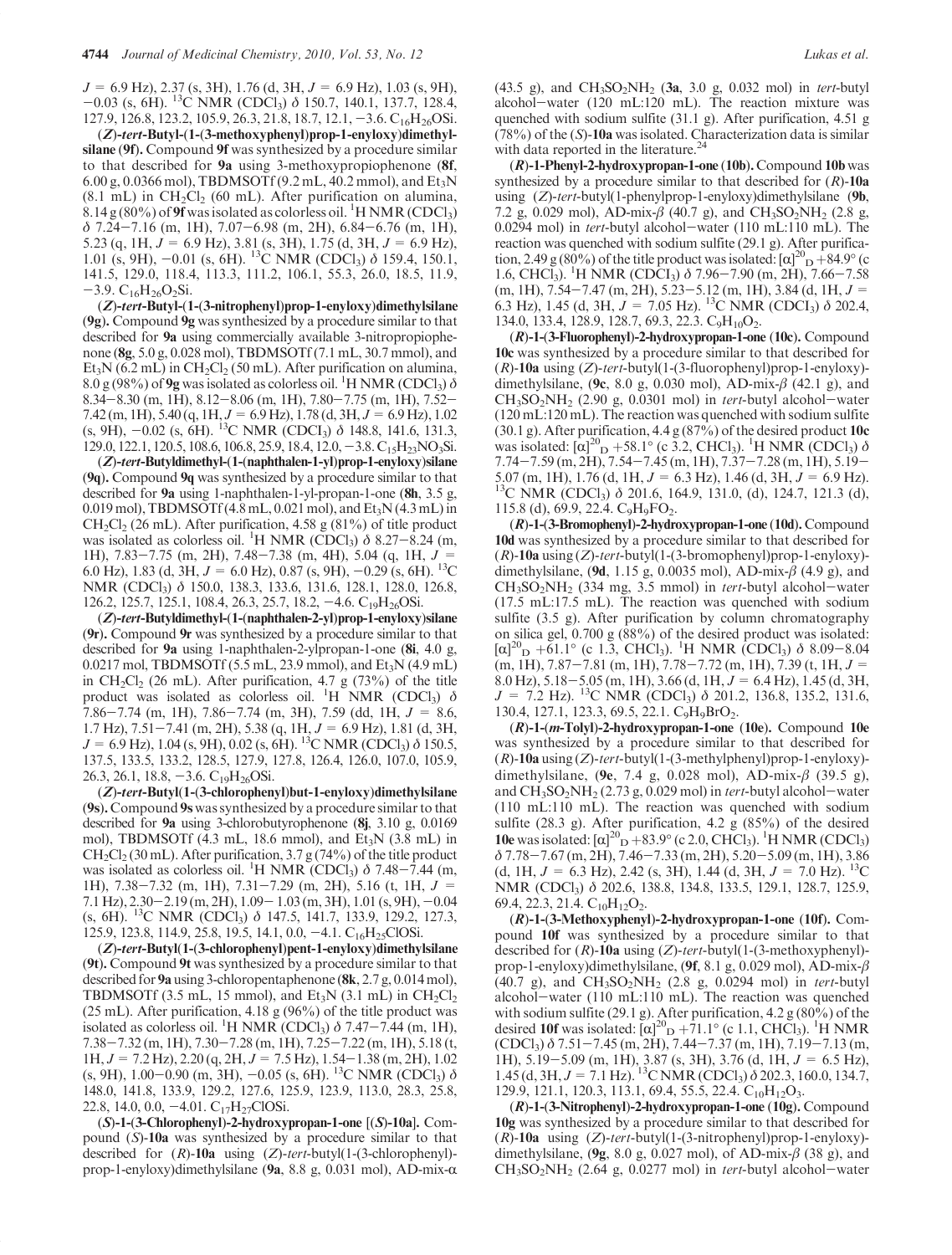(110 mL:110 mL). The reaction was quenched with sodium sulfite (27.4 g). After purification by column chromatography on silica gel,  $4.0 \text{ g} (75\%)$  of the desired product was isolated:  $\left[\alpha\right]_{D}^{20} + 63.8^{\circ}$  $(C \t1.3, \tCHCl<sub>3</sub>)$ . <sup>1</sup>H NMR  $(CDCI<sub>3</sub>)$   $\delta$  8.80-8.74 (m, 1H), 8.52-8.44 (m, 1H), 8.31-8.24 (m, 1H), 7.83-7.68 (m, 1H), 5.27-5.13 (m, 1H), 3.59 (d, 1H,  $J = 6.5$  Hz), 1.49 (d, 3H,  $J =$ 7.08 Hz). 13C NMR (CDCI3) δ 200.4, 148.6, 134.9, 134.1, 130.2, 128.1, 121.6, 69.8, 21.9. C9H9NO4.

 $(R)$ -2-Hydroxy-1-(naphthalen-1-yl)propan-1-one (10h). Compound 10h was synthesized by a procedure similar to that described for (R)-10a using (Z)-tert-butyl-(1-(naphthalen-1-yl)prop-1-enyloxy)dimethylsilane, (9h, 4.58 g, 0.015 mol), AD-mix-β (21.4 g), and  $CH_3SO_2NH_2$  (1.5 g, 0.0158 mol) in *tert*-butyl alcohol-water (60 mL:60 mL). The reaction was quenched with sodium sulfite (15.3 g). After purification by column chromatography on silica gel, 1.15 g (38%) of the title product was isolated plus 2.1 g of starting olefin was recovered, raising the effective yield to 70%:  $[\alpha]_{\text{D}}^{20} + 140.2^{\circ}$  (c 3.2, CHCl<sub>3</sub>), <sup>1</sup>H NMR (CDCl<sub>3</sub>)  $\delta$  8.51–8.46 (m, 1H), 8.04 (d, 1H,  $J = 8.3$  Hz), 7.93-7.87 (m, 1H), 7.80-7.75 (m, 1H), 7.66-7.48 (m, 3H), 5.30-5.17 (m, 1H), 3.96 (d, 1H,  $J = 5.8$ Hz), 1.36 (d, 3H,  $J = 7.1$  Hz), <sup>13</sup>C NMR (CDCl<sub>3</sub>)  $\delta$  205.7, 134.1, 133.5, 132.5, 130.7, 128.7, 128.4, 127.7, 126.9, 125.5, 124.4, 71.2, 21.3. LCMS (ESI)  $m/z$  201.2 [(M + H)<sup>+</sup>, M = C<sub>13</sub>H<sub>12</sub>O<sub>2</sub>].

 $(R)$ -2-Hydroxy-1-(naphthalen-2-yl)propan-1-one (10i). Compound 10i was synthesized by a procedure similar to that described for  $(R)$ -10a using  $(Z)$ -tert-butyl(1-(naphthalen-2-yl)prop-1-enyloxy)dimethylsilane, (9i, 4.7 g, 0.016 mol), AD-mix- $\beta$  (22.0 g), and CH<sub>3</sub>SO<sub>2</sub>NH<sub>2</sub> (1.55 g, 0.016 mol) in tert-butyl alcohol-water (60 mL:60 mL). The reaction was quenched with sodium sulfite (15.7 g). After purification by column chromatography on silica gel, 2.5 g (80%) of the desired product was isolated:  $[\alpha]^{20}$  p +115° (c 0.7, CHCl<sub>3</sub>). <sup>1</sup>H NMR (CDCl<sub>3</sub>)  $\delta$  8.44 (s, 1H), 8.01-7.86 (m, 4H), 7.69-7.54 (m, 2H), 5.37-5.27 (m, 1H), 3.86 (d, 1H,  $J = 6.5$  Hz), 1.52 (d, 3H,  $J = 7.0$  Hz). <sup>13</sup>C NMR (CDCl<sub>3</sub>) δ 202.3, 136.0, 132.4, 130.7, 130.5, 129.7, 129.0, 128.8, 127.9, 127.1, 124.0, 69.4, 22.5.  $C_{13}H_{12}O_2$ .

(R)-1-(3-Chlorophenyl)-2-hydroxybutan-1-one (10j). Compound 10j was synthesized by a procedure similar to that described for  $(R)$ -10a using  $(Z)$ -tert-butyl $(1-(3\textrm{-chlorophenyl})$ but-1-enyloxy)dimethylsilane (9j, 3.7 g, 0.013 mol), AD-mix- $\beta$  (17.5 g), and  $CH<sub>3</sub>SO<sub>2</sub>NH<sub>2</sub>$  (1.2 g, 0.0126 mol) in *tert*-butyl alcohol-water (45 mL:45 mL). The reaction was quenched with sodium sulfite (12.5 g). After purification by column chromatography on silica gel,  $2.\overline{2}$  g (79%) of the title product was isolated:  $[\alpha]_{D}^{20}$  + 31.4° (c 1.0, CHCl<sub>3</sub>). <sup>1</sup>H NMR (CDCl<sub>3</sub>)  $\delta$  7.91-7.88 (m, 1H), 7.81-7.75  $(m, 1H), 7.62-7.56$   $(m, 1H), 7.45$   $(t, 1H, J = 7.8$  Hz $), 5.06-4.98$  $(m, 1H), 3.60$  (d,  $1H, J = 6.5$  Hz),  $2.04-1.87$   $(m, 1H), 1.70-1.51$ (m, 1H), 0.94 (t, 3H,  $J = 7.4$  Hz). <sup>13</sup>C NMR (CDCl<sub>3</sub>)  $\delta$  201.4, 135.8, 135.7, 134.2, 130.6, 128.9, 126.9, 74.5, 29.1, 9.2. C<sub>10</sub>H<sub>11</sub>ClO<sub>2</sub>.

(R)-1-(3-Chlorophenyl)-2-hydroxypentan-1-one (10k). Compound 10k was synthesized by a procedure similar to that described for  $(R)$ -10a using  $(Z)$ -tert-butyl $(1-(3-chlorophenyl)$ pent-1-enyloxy)dimethylsilane (9k, 4.1 g, 0.013 mol), AD-mix- $\beta$  (18.5 g), and  $CH<sub>3</sub>SO<sub>2</sub>NH<sub>2</sub>$  (1.3 g, 0.014 mol) in *tert*-butyl alcohol-water (50 mL:50 mL). The reaction was quenched with sodium sulfite (13.2 g). After purification, 2.4 g (77%) of the desired product was isolated:  $\left[\alpha\right]_{D}^{20}$  + 33.3° (c 1.1, CHCl<sub>3</sub>). <sup>1</sup>H NMR (CDCl<sub>3</sub>)  $\delta$  7.91-7.87 (m, 1H), 7.80-7.75 (m, 1H), 7.63-7.17 (m, 1H), 7.45 (t, 1H,  $J = 7.6$  Hz),  $5.08 - 5.00$  (m, 1H),  $3.58$  (d, 1H,  $J = 6.5$  Hz),  $1.89 -$ 1.75 (m, 1H), 1.61–1.35 (m, 3H), 0.93 (t, 3H,  $J = 7.2$  Hz). <sup>13</sup>C NMR (CDCl<sub>3</sub>) δ 201.1, 135.4, 133.8, 130.2, 128.6, 126.5, 73.2, 37.8, 18.2, 13.8.  $C_{11}H_{13}ClO_2$ .

Methyl (2R)-2-[(trifluoromethyl)sulfonyl]oxypropionate) (14). Following a reported procedure<sup>27</sup> with modification, a solution of methyl- $(R)$ - $(+)$ -lactate (13) (5.20 g, 0.05 mol) in anhydrous CH<sub>2</sub>Cl<sub>2</sub> (200 mL, 0.25 M) was cooled to 0  $\degree$ C and was treated with trifluoromethane sulfonic anhydride (8.8 mL, 52.5 mmol) and 2,6-lutidine (6.10 mL, 52.5 mmol) under an  $N_2$  atmosphere. After stirring for 20 min at  $0^{\circ}$ C, the reaction mixture was concentrated to a pink oil residue. Column chromatography

on silica gel using  $CH_2Cl_2$  as the eluent afforded 9.15 g (77%) of 14 as a light-pink oil with characterization data as previously reported:<sup>32</sup> [ $\alpha$ ]<sup>25</sup><sub>D</sub> +40.5° (c 1.0, CHC1<sub>3</sub>). <sup>1</sup>H NMR (CDCl<sub>3</sub>)  $\delta$ 5.27 (q, 1H,  $J = 6.9$  Hz), 3.85 (s, 3H), 1.71 (d, 3H,  $J = 6.9$  Hz).<br><sup>13</sup>C NMR (CDCl<sub>3</sub>)  $\delta$  167.8, 79.9, 53.3, 18.0. LCMS (ESI)  $m/z$ 240.1  $[(M + 4H)^{+}, M = C_5H_7F_3O_5S]$ .

(3S)-3,5,5-Trimethylmorpholin-2-one (15). A solution of triflate 14 (5.00 g, 0.021 mol) in anhydrous  $CH_2Cl_2$  (80 mL) under an N<sub>2</sub> atmosphere, was cooled to  $-40$  °C and was treated with a solution of 2-amino-2-methyl-1-propanol (2.5 folds, 4.68 g, 0.0525 mol) in anhydrous  $CH_2Cl_2$  (10 mL). After stirring for 2 h at  $-40$  °C, the reaction mixture was warmed slowly to 0 °C then to room temperature and stirred overnight. The reaction mixture was treated with saturated aqueous  $\mathrm{NaHCO}_{3}$  solution (100 mL). The organic phase was washed (water, brine), separated, and dried ( $Na<sub>2</sub>SO<sub>4</sub>$ ). The aqueous layer was extracted with EtOAc (twice). The organic layer was separated, washed (water, brine), and dried ( $Na<sub>2</sub>SO<sub>4</sub>$ ). The organic extracts were combined and concentrated to give a yellow oil. Column chromatography on silica gel using hexanes-EtOAc (1:2) to EtOAc gave 1.88 g (63%) of 15 as a light-yellow oil:  $[\alpha]^{22}$  $\rm{^{5}D}$  -75<sup>o</sup> (c 1.0, CHC1<sub>3</sub>). <sup>1</sup>H NMR (CDCl<sub>3</sub>)  $\delta$  4.11 (s, 2H), 3.71 (q, 1H,  $J = 6.8$ ), 1.39 (d, 3H,  $J = 6.8$  Hz), 1.26 (s, 3H), 1.18 (s, 3H). <sup>13</sup>C NMR (CDCl3) δ 229.2, 77.6, 49.5, 49.3, 27.2, 24.2, 18.4. LCMS  $(APCI)$  m/z 144.3  $[(M + H)^{+}, M = C_7H_{13}NO_2].$ 

Note: <sup>1</sup>H NMR data is similar with the data reported in the literature for the racemic compound.<sup>3</sup>

Cell Lines and Culture. Human embryonic kidney (HEK-293) cells stably expressing human DAT, NET or SERT were maintained as previously described.<sup>26</sup>

Use was made of several human cell lines that naturally or heterologously express specific, functional, human nAChR subtypes. $34$  Cells of the TE671/RD line naturally expresses muscletype nAChR ( $α1β1γδ$ - or  $α1^*$ -nAChR), and SH-SY5Y neuroblastoma cells naturally express autonomic  $\alpha 3\beta 4^*$ -nAChRs (containing  $\alpha$ 3,  $\beta$ 4, probably  $\alpha$ 5, and sometimes  $\beta$ 2 subunits). Different clones of SH-EP1 epithelial cell lines have been engineered to heterologously express either  $\alpha$ 4β2-nAChR, which are thought to be the most abundant, high affinity nicotinebinding nAChR in mammalian brain, or  $\alpha$ 4β4-nAChR, another possible brain nAChR subtype (SH-EP1-h $\alpha$ 4 $\beta$ 2 or  $\alpha$ 4 $\beta$ 4 cells, respectively).<sup>35,36</sup> These cells were maintained as low passage number  $(1-26$  from our frozen stocks) cultures to ensure stable expression of native or heterologously expressed nAChR as previously described.<sup>34</sup> Cells were passaged once weekly by splitting justconfluent cultures 1/300 (TE671/RD), 1/5 (SH-SY5Y), or 1/20 (transfected SH-EP1) in serum-supplemented medium to maintain log-phase growth.

Transporter Assays. The abilities of 2 and its analogues to inhibit uptake of [<sup>3</sup>H]dopamine ([<sup>3</sup>H]DA), [<sup>3</sup>H]serotonin ([<sup>3</sup>H]5-HT), or  $\rm \left[^{3}H\right]$ norepinephrine ( $\rm \left[^{3}H\right]NE$ ) by the respective, human transporters were evaluated using the appropriate HEK-293 cell line as previously reported.<sup>26</sup>

nAChR Functional Assays. Cells were harvested at confluence from 100 mm plates by mild trypsinization (Irvine Scientific, Santa Ana, CA) and trituration or (for SH-SY5Y cells) by trituration alone before being suspended in complete medium and evenly seeded at a density of 1.25-2 confluent 100 mm plates per 24-well plate (Falcon;  $\sim$ 100-125 μg of total cell protein per well in a 500  $\mu$ L volume). After cells had adhered (generally overnight, but no sooner than 4 h later), the medium was removed and replaced with  $250 \mu L$  per well of complete medium supplemented with ~350000 cpm of <sup>86</sup>Rb<sup>+</sup> (Perkin-Elmer Life and Analytical Sciences, Boston, MA) and counted at 40% efficiency using Cerenkov counting (TriCarb 1900 liquid scintillation analyzer, 59% efficiency; PerkinElmer Life Sciences). After at least 4 h and typically overnight,  $86Rb^+$  efflux was measured using the "flip-plate" technique.<sup>34</sup> Briefly, after aspiration of the bulk of  ${}^{86}Rb^+$  loading medium from each well of the "cell plate," each well containing cells was rinsed  $3\times$  with  $2 \text{ mL}$  of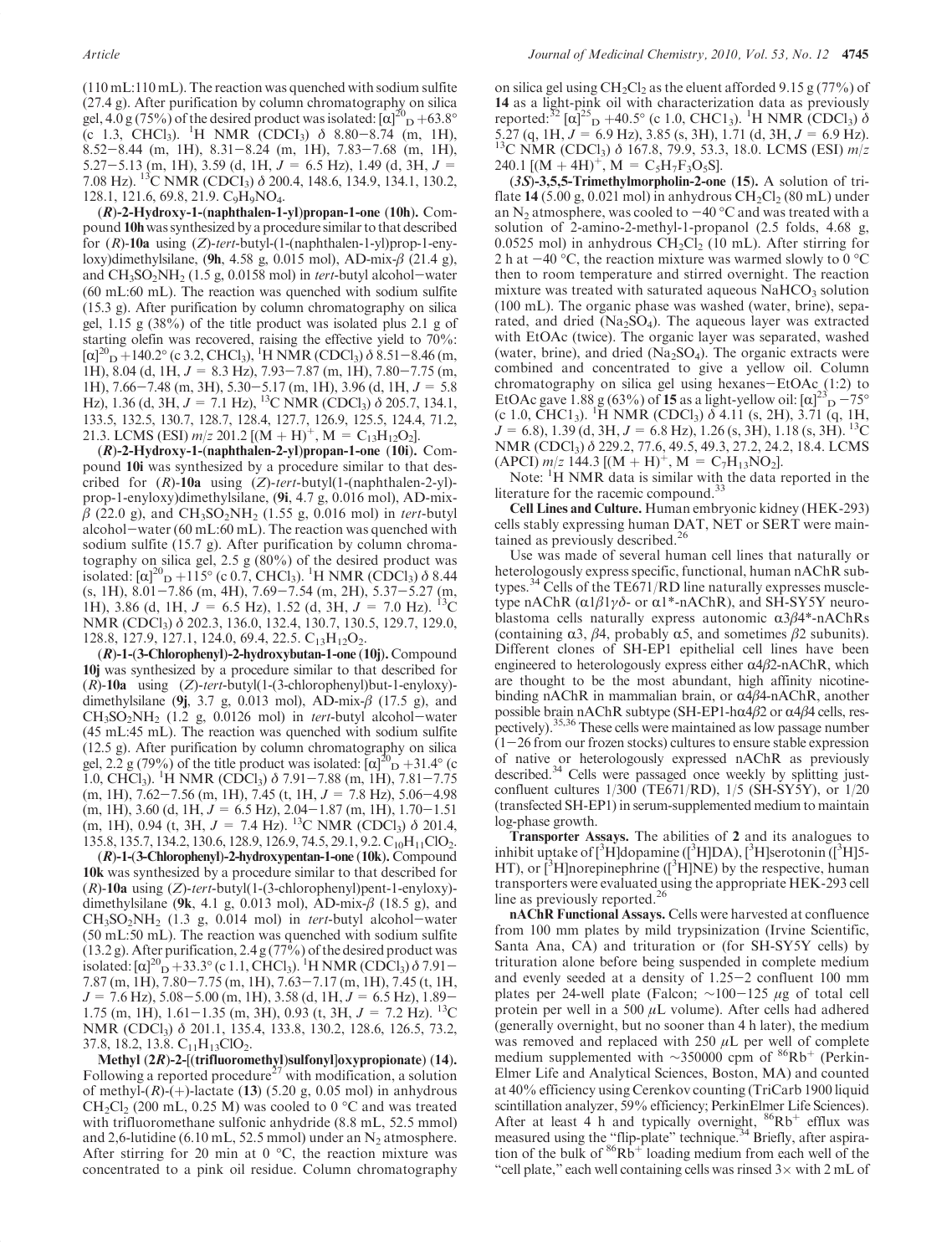fresh  ${}^{86}Rb^+$  efflux buffer (130 mM NaCl, 5.4 mM KCl, 2 mM  $CaCl<sub>2</sub>$ , 5 mM glucose, 50 mM HEPES, pH 7.4) to remove extracellular  $86Rb^+$ . Following removal of residual rinse buffer by aspiration, the flip-plate technique was used again to simultaneously introduce 1.5 mL of fresh efflux buffer containing drugs of choice at indicated final concentrations from a 24-well "efflux/ drug plate" into the wells of the cell plate. After a 5 min incubation, the solution was "flipped" back into the efflux/drug plate and any remaining buffer in the cell plate was removed by aspiration. Cells remaining in the cell plate were lysed and suspended by addition of 1.5 mL of 0.1M NaOH, 0.1% sodium dodecyl sulfate to each well. Suspensions in each well were then subjected to Cerenkov counting (Wallac Micobeta Trilux 1450; 25% efficiency) after placement of inserts (Wallac 1450-109) into each well to minimize cross-talk between wells.

For quality control and normalization purposes, the sum of  ${}^{86}Rb^+$  in cell plates and efflux/drug plates was defined to confirm material balance (i.e., that the sum of  $86Rb^+$  released into the efflux/drug plates and  $86Rb^+$  remaining in the cell plate were the same for each well). This assured that  ${}^{86}Rb^+$  efflux was the same whether measured in absolute terms or as a percentage of loaded  ${}^{86}Rb^+$ . Similarly, the sum of  ${}^{86}Rb^+$  in cell plates and efflux/drug plates also determined the efficiency of  ${}^{86}Rb^+$  loading (the percentage of applied  ${}^{86}Rb^+$  actually loaded into cells).

Control, total  $86Rb<sup>+</sup>$  efflux was assessed in the presence of only a fully efficacious concentration of carbamylcholine (1 mM for SH-EP1-hα4β2, SH-EP1-hα4β4 cells or TE671/RD cells; 3 mM for SH-SY5Y cells). Control, nonspecific <sup>86</sup>Rb<sup>+</sup> efflux was measured either in the presence of the fully efficacious concentration of carbamylcholine plus  $100 \mu$ M mecamylamine, which gave full block of agonist-induced and spontaneous nAChRmediated ion flux, or in the presence of efflux buffer alone. Either determination of nonspecific efflux was equivalent. Specific efflux was then taken as the difference in control samples between total and nonspecific  ${}^{86}Rb^+$  efflux. Any intrinsic agonist activity of test drugs was ascertained using samples containing test drug only at different concentrations and was normalized, after subtraction of nonspecific efflux, to specific efflux in test drug-free, control samples. Antagonism of carbamylcholine-evoked  ${}^{86}Rb$ <sup>+</sup> efflux was assessed in samples containing the full agonist at a concentration where it stimulates 80-90% of maximal function (i.e., its  $EC_{80}-EC_{90}$  value) when exposed alone to a given nAChR subtype (i.e, 460  $\mu$ M for TE671/RD cells, 2 mM for SH-SY5Y cells; 200  $\mu$ M for SH-EP1-h $\alpha$ 4 $\beta$ 2 or - $\alpha$ 4 $\beta$ 4 cells) and test drugs at the concentrations shown. After subtraction of nonspecific efflux, results were normalized to specific ion flux in control samples. For studies of mechanism of antagonism, concentration-response curves were obtained using samples containing the full agonist, carbamylcholine, at the indicated concentrations alone or in the presence of a concentration of the test ligand close to its  $IC_{50}$ value for inhibition of nAChR function.

Ion flux assay results were fit using Prism (GraphPad) to the Hill equation,  $F = F_{\text{max}}/(1 + (X/Z)^n)$ , where F is the test sample specific ion flux as a percentage of control,  $F_{\text{max}}$  is specific ion flux in the absence of test drug (i.e., for control samples),  $X$  is the test ligand concentration, Z is the  $EC_{50}$  ( $n > 0$  for agonists) or  $IC_{50}$  ( $n \leq 0$  for antagonists), and *n* is the Hill coefficient. All concentration-ion flux response curves were simple and fit well, allowing maximum and minimum ion flux values to be determined by curve fitting, but in cases where antagonists had weak functional potency, minimum ion flux was set at 0% of control. Note that because agonist concentrations used for test ligand antagonism assessments were  $EC_{80}-EC_{90}$  values, not all of the data, even at the lowest concentrations of test antagonist, approaches 100% of specific efflux as separately determined in sister samples exposed to fully efficacious concentrations of agonist.

Behavior. Mice were tested for nicotine-induced antinociception, hypothermia, and hypomotility. The complex set of nicotinic effects makes it difficult to measure a single representative "nicotinic" acute response in animals.We opted instead in our study for a battery of tests where these different effects of the drug are measured. Factors such as agonist potency, time-course, site of action, and nicotinic receptor subtypes mediating these effects were taken into consideration. For obvious reasons, these nicotinic effects measured are centrally mediated. Although little is known about the different nicotinic receptor subtypes activated for some of these different responses, the antinociceptive effects of nicotine were among the best described. Recent report showed that neuronal  $α4β2$  nAChRs subtypes are involved in nicotineinduced antinociception in the tail-flick and hot-plate tests. However, the primary sites of action are different for the two tests (the tail-flick assay involves a spinal reflex but in contrast, supraspinal sites are more likely to be involved in the hot-plate test). Moreover, spinal sites seems to involve both  $\alpha$ 4β2 and non- $\alpha$ 4β2 receptors, whereas supraspinal sites are more likely to involve  $\alpha$ 4 $\beta$ 2 neuronal subtypes as major component. $37$  We therefore decided to measure nicotinic responses in both pain tests. All animal experiments were conducted in accordance with the NIH Guide for the Care and Use of Laboratory Animals and Institutional Animal Care and Use Committee guidelines.

Animals. Male Institute of Cancer Research (ICR) mice (weighing 20-25 g) obtained from Harlan (Indianapolis, IN) were used throughout the study. Animals were housed in an Association for Assessment and Accreditation of Laboratory Animal Care-approved facility, were placed in groups of six, and had free access to food and water. Studies were approved by the Institutional Animal Care and Use Committee of Virginia Commonwealth University.

Tail-Flick Test. Antinociception for pain mediated at the spinal level was assessed by the tail-flick method of D'Amour and Smith.<sup>38</sup> In brief, mice were lightly restrained while a radiant heat source was shone onto the upper portion of the tail. To minimize tissue damage, a maximum latency of 10 s was imposed. Latency to remove the tail from the heat source was recorded for each animal. A control response  $(2-4 s)$  was determined for each mouse before treatment, and a test latency was determined after drug administration (nicotine as an analgesic 5 min after subcutaneous administration at 2.5 mg/kg; nicotine administration 15 min after exposure to saline of bupropion analogue to assess the latter drug's ability to block nicotine-mediated antinociception). Antinociceptive response was calculated as the percentage of maximum possible effect  $(\%MPE)$ , where  $\%MPE = [(\text{test control})/(10 \text{ control})] \times 100$ .

Hot-Plate Test. Mice were placed into a 10 cm wide glass cylinder on a hot plate (Thermojust Apparatus) maintained at 55 °C for assessment of pain responses mediated at supraspinal levels. To minimize tissue damage, a maximum exposure to the hot plate 40 s was imposed. Measures of control latencies (time until the animal jumped or licked its paws; typically  $8-12$  s) were done twice for stimuli applied at least 10 min apart for each mouse. Antinociceptive responses after test drug administrations were determined and calculated as the %MPE, where %  $MPE = [(test latency in s - control latency in s)/(40 s - control]$ latency in s)  $\times$  100]. Groups of 8–12 animals were used for each drug condition. Antagonism studies were carried in mice pretreated with either saline or bupropion metabolites 15 min before nicotine administration. The animals were then tested 5 min after administration of a subcutaneous dose of 2.5 mg/kg nicotine.

Locomotor Activity. Mice were placed into individual Omnitech photocell activity cages (28 cm  $\times$  16.5 cm; Omnitech Electronics, Columbus, OH) 5 min after subcutaneous administration of either 0.9% saline or nicotine (1.5 mg/kg). Interruptions of the photocell beams (two banks of eight cells each) were then recorded for the next 10 min. Data were expressed as the number of photocell interruptions. Antagonism studies were carried out by pretreating the mice with either saline or bupropion metabolites 15 min before nicotine administration.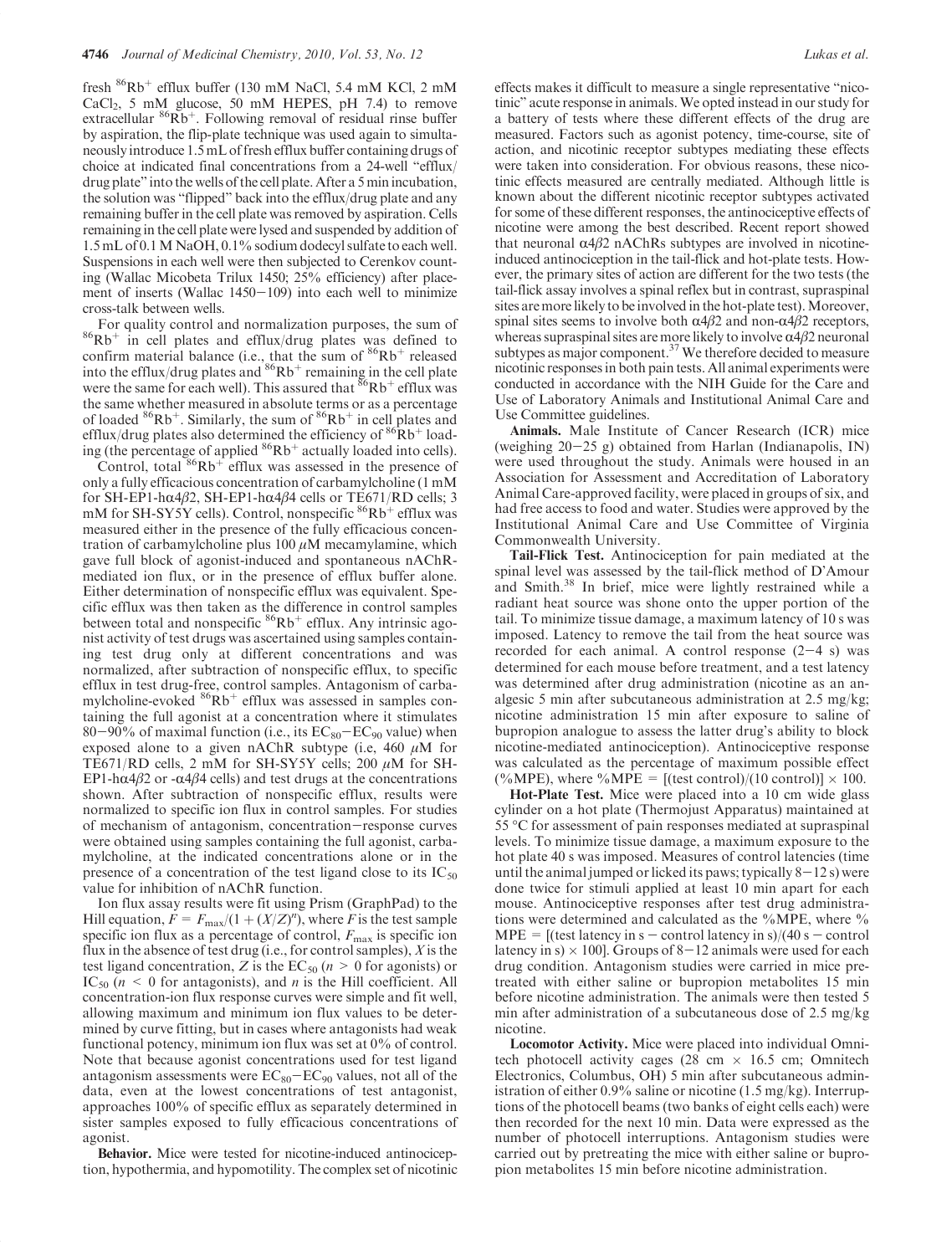Body Temperature. Rectal temperature was measured by a thermistor probe (inserted 24 mm) and digital thermometer (YSI Inc., Yellow Springs, OH). Readings were taken just before and 30 min after subcutaneous injection of either saline or 2.5 mg/kg nicotine. The difference in rectal temperature before and after treatment was calculated for each mouse. The ambient temperature of the laboratory varied from 21 to 24 °C from day to day. Antagonism studies were carried out by pretreating the mice with either saline or bupropion metabolites 15 min before nicotine administration. The animals were then tested 30 min after administration of a subcutaneous dose of 2.5 mg/kg nicotine.

Acknowledgment. This work was supported by National Institutes of Health National Cooperative Drug Discovery Group grant U19 DA019377. Other effort was supported by grants (to R.J.L.) from the National Institutes of Health (DA015389) and the Barrow Neurological Foundation.

Supporting Information Available: Elemental analysis data. This material is available free of charge via the Internet at http:// pubs.acs.org.

#### References

- (1) Centers for Disease Control and Prevention. Smoking and Tobacco Use-Fact Sheet: Health Effects of Cigarette Smoking, (updated January 2008),http://www.cdc.gov/tobacco/data\_statistics/fact\_sheets/ health\_effects/effects\_cig\_smoking/.
- (2) US Department of Health and Human Services. The Health Consequences of Smoking: What It Means to You; NIH: Atlanta, GA, 2004.
- (3) SAMHSA (Substance Abuse and Mental Health Services Administration). Results from the 2008 National Survey on Drug Use and Health; Department of Health and Human Services: Washington, DC, 2009.
- (4) Lerman, C.; LeSage, M. G.; Perkins, K. A.; O'Malley, S. S.; Siegel, S. J.; Benowitz, N. L.; Corrigall, W. A. Translational research in medication development for nicotine dependence. Nat. Rev. Drug Discovery 2007, 6, 746–762.
- (5) Le Novere, N.; Corringer, P. J.; Changeux, J. P. The diversity of subunit composition in nAChRs: evolutionary origins, physiologic and pharmacologic consequences. J. Neurobiol. 2002, 53, 447-456.
- (6) Gotti, C.; Moretti, M.; Gaimarri, A.; Zanardi, A.; Clementi, F.; Zoli, M. Heterogeneity and complexity of native brain nicotinic receptors. Biochem. Pharmacol. 2007, 74, 1102-1111.
- (7) Marks, M. J.; Collins, A. C. Characterization of nicotine binding in mouse brain and comparison with the binding of  $\alpha$ -bungarotoxin and quinuclidinyl benzilate. Mol. Pharmacol. 1982, 22, 554–564.
- Rahman, S.; Lopez-Hernandez, G. Y.; Corrigall, W. A.; Papke, R. L. Neuronal nicotinic receptors as brain targets for pharmacotherapy of drug addiction. CNS Neurol. Disord. Drug Targets 2008, 7, 422–441.
- (9) Adams, D. J.; Nutter, T. J. Calcium permeability and modulation of nicotinic acetylcholine receptor-channels in rat parasympathetic neurons. *J. Physiol.* (*Paris*) **1992**, 86, 67–76.
- (10) Le Novere, N.; Zoli, M.; Changeux, J. P. Neuronal nicotinic receptor alpha 6 subunit mRNA is selectively concentrated in catecholaminergic nuclei of the rat brain. Eur. J. Neurosci. 1996, 8, 2428–2439.
- (11) Goldner, F. M.; Dineley, K. T.; Patrick, J. W. Immunohistochemical localization of the nicotinic acetylcholine receptor subunit alpha6 to dopaminergic neurons in the substantia nigra and ventral tegmental area. Neuroreport 1997, 8, 2739–2742.
- (12) Exley, R.; Clements, M. A.; Hartung, H.; McIntosh, J. M.; Cragg, S. J. Alpha6-containing nicotinic acetylcholine receptors dominate the nicotine control of dopamine neurotransmission in nucleus accumbens. Neuropsychopharmacology 2008, 33, 2158– 2166.
- (13) Taly, A.; Corringer, P. J.; Guedin, D.; Lestage, P.; Changeux, J. P. Nicotinic receptors: allosteric transitions and therapeutic targets in the nervous system. Nat. Rev. Drug Discovery 2009, 8, 733-750.
- (14) Corrigall, W. A.; Franklin, K. B.; Coen, K. M.; Clarke, P. B. The mesolimbic dopaminergic system is implicated in the reinforcing effects of nicotine. Psychopharmacology 1992, 107, 285–289.
- (15) Brody, A. L.; Olmstead, R. E.; London, E. D.; Farahi, J.; Meyer, J. H.; Grossman, P.; Lee, G. S.; Huang, J.; Hahn, E. L.;

Mandelkern, M. A. Smoking-induced ventral striatum dopamine release. Am. J. Psychiatry 2004, 161, 1211–1218.

- (16) Johnston, A. J.; Ascher, J.; Leadbetter, R.; Schmith, V. D.; Patel, D. K.; Durcan, M.; Bentley, B. Pharmacokinetic optimization of sustained-release bupropion for smoking cessation. Drugs 2002, 62 (Suppl 2), 11–24.
- (17) Hesse, L. M.; Venkatakrishnan, K.; Court, M. H.; von Moltke, L. L.; Duan, S. X.; Shader, R. I.; Greenblatt, D. J. CYP2B6 mediates the in vitro hydroxylation of bupropion: potential drug interactions with other antidepressants. Drug Metab. Dispos. 2000, 28, 1176–1183.
- (18) Faucette, S. R.; Hawke, R. L.; Lecluyse, E. L.; Shord, S. S.; Yan, B.; Laethem, R. M.; Lindley, C. M. Validation of bupropion hydroxylation as a selective marker of human cytochrome P450 2B6 catalytic activity. Drug Metab. Dispos. 2000, 28, 1222–1230.
- (19) Faucette, S. R.; Hawke, R. L.; Shord, S. S.; Lecluyse, E. L.; Lindley, C. M. Evaluation of the contribution of cytochrome P450 3A4 to human liver microsomal bupropion hydroxylation. Drug Metab. Dispos. 2001, 29, 1123–1129.
- (20) Bondarev, M. L.; Bondareva, T. S.; Young, R.; Glennon, R. A. Behavioral and biochemical investigations of bupropion metabolites. Eur. J. Pharmacol. 2003, 474, 85–93.
- (21) Damaj, M. I.; Carroll, F. I.; Eaton, J. B.; Navarro, H. A.; Blough, B. E.; Mirza, S.; Lukas, R. J.; Martin, B. R. Enantioselective effects of hydroxy metabolites of bupropion on behavior and on function of monoamine transporters and nicotinic receptors. Mol. Pharmacol. 2004, 66, 675–682.
- (22) Jefferson, J. W.; Pradko, J. F.; Muir, K. T. Bupropion for major depressive disorder: Pharmacokinetic and formulation considerations. Clin. Ther. 2005, 27, 1685–1695.
- (23) Kharasch, E. D.; Mitchell, D.; Coles, R. Stereoselective bupropion hydroxylation as an in vivo phenotypic probe for cytochrome P4502B6 (CYP2B6) activity. J. Clin. Pharmacol. 2008, 48, 464–474.
- (24) Fang, Q. K.; Han, Z.; Grover, P.; Kessler, D.; Senanayake, C. H.; Wald, S. A. Rapid access to enantiopure bupropion and its major metabolite by stereospecific nucleophilic substitution on an α-ketotriflate. Tetrahedron: Asymmetry 2000, 11, 3659-3663.
- (25) Kelley, J. L.; Musso, D. L.; Boswell, G. E.; Soroko, F. E.; Cooper, B. R. (2S,3S,5R)-2-(3,5-Difluorophenyl)-3,5-dimethyl-2-morpholinol: a novel antidepressant agent and selective inhibitor of norepinephrine uptake. J. Med. Chem. 1996, 39, 347–349.
- (26) Eshleman, A. J.; Carmolli, M.; Cumbay, M.; Martens, C. R.; Neve, K. A.; Janowsky, A. Characteristics of drug interactions with recombinant biogenic amine transporters expressed in the same cell type. *J. Pharmacol. Exp. Ther.* 1999, 289, 877–885.
- (27) Damaj, M. I.; Fei-Yin, M.; Dukat, M.; Glassco, W.; Glennon, R. A.; Martin, B. R. Antinociceptive responses to nicotinic acertylcholine receptors ligands after systemic amd inthathecal administration in mice. J. Pharmacol. Exp. Ther. 1998, 284, 1058–1065.
- (28) Carroll, F. I.; Blough, B. E.; Mascarella, S. W.; Navarro, H. A.; Eaton, J. B.; Lukas, R. J.; Damaj, M. I. Synthesis and Biological Evaluation of Bupropion Analogues as Potential Pharmacotherapies for Smoking Cessation. J. Med. Chem. 2010, 53, 2204–2214.
- (29) Silverstone, P. H.; Williams, R.; McMahon, L.; Fleming, R.; Fogarty, S. Effect of increasing intraperitoneal infusion rates on bupropion hydrochloride-induced seizures in mice. Ann. Gen. Psychiatry 2008, 7, 27.
- (30) Carroll, F. I.; Blough, B.; Abraham, P.; Mills, A. C.; Holleman, J. A.; Wolckenhauer, S. A.; Decker, A. M.; Landavazo, A.; McElroy, K. T.; Navarro, H. A.; Gatch, M. B.; Foster, M. J. Synthesis and Biological Evaluation of Bupropion Analogues as Potential Pharmacotherapies for Cocaine Addiction. J. Med. Chem. 2009, 52, 6768–6781.
- (31) Anderson, W. K.; Jones, A. N. Synthesis and evaluation of furan, thiophene, and azole bis[(carbamoyloxy)methyl] derivatives as potential antineoplastic agents. J. Med. Chem. 1984, 27, 1559-1565.
- (32) Hoffman, R. V.; Tao, J. A simple, stereoselective synthesis of ketomethylene dipeptide isosteres. Tetrahedron 1997, 53, 7119-7125.
- (33) Koch, T. H.; Olesen, J. A.; DeNiro, J. Unusually weak carbon-carbon single bond. J. Am. Chem. Soc. 1975, 97, 7285-7288.
- (34) Lukas, R. J.; Fryer, J. D.; Eaton, J. B.; Gentry, C. L. Some methods for studies of nicotinic acetylcholine receptor pharmacology. In Nicotinic Receptors and the Nervous System; Levin, E. D., Ed.; CRC Press: Boca Raton, 2002; pp 3-27.
- (35) Eaton, J. B.; Peng, J. H.; Schroeder, K. M.; George, A. A.; Fryer, J. D.; Krishnan, C.; Buhlman, L.; Kuo, Y. P.; Steinlein, O.; Lukas, R. J. Characterization of human alpha 4 beta 2-nicotinic acetylcholine receptors stably and heterologously expressed in native nicotinic receptor-null SH-EP1 human epithelial cells. Mol. Pharmacol. 2003, 64, 1283–1294.